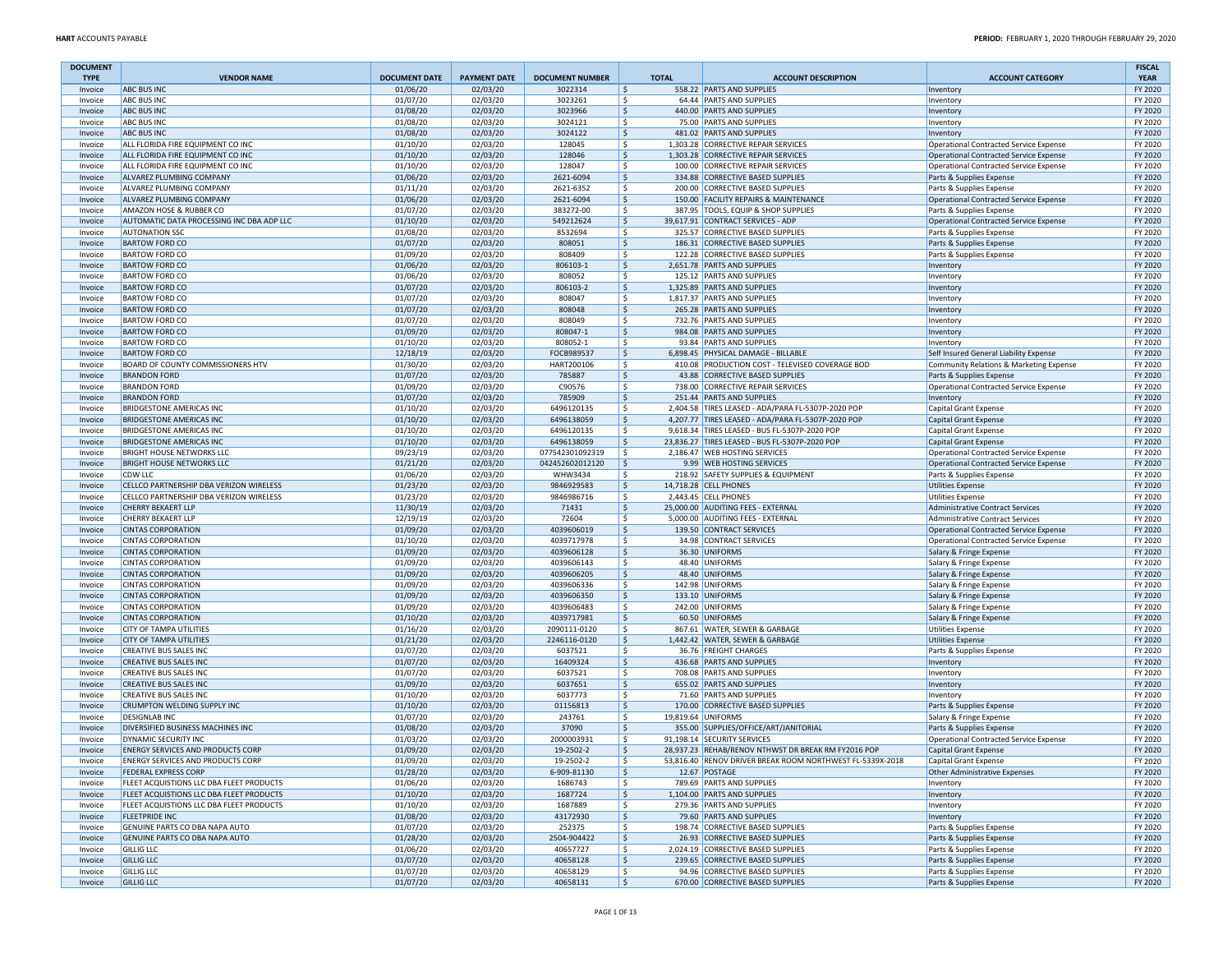| <b>DOCUMENT</b><br><b>TYPE</b> | <b>VENDOR NAME</b>                                                                   | <b>DOCUMENT DATE</b> | <b>PAYMENT DATE</b>  | <b>DOCUMENT NUMBER</b>   | <b>TOTAL</b>           | <b>ACCOUNT DESCRIPTION</b>                                           | <b>ACCOUNT CATEGORY</b>                                            | <b>FISCAL</b><br><b>YEAR</b> |
|--------------------------------|--------------------------------------------------------------------------------------|----------------------|----------------------|--------------------------|------------------------|----------------------------------------------------------------------|--------------------------------------------------------------------|------------------------------|
| Invoice                        | <b>GILLIG LLC</b>                                                                    | 01/08/20             | 02/03/20             | 40658623                 | -Ś                     | 111.58 CORRECTIVE BASED SUPPLIES                                     | Parts & Supplies Expense                                           | FY 2020                      |
| Invoice                        | <b>GILLIG LLC</b>                                                                    | 01/09/20             | 02/03/20             | 40659060                 | \$                     | 1,347.57 CORRECTIVE BASED SUPPLIES                                   | Parts & Supplies Expense                                           | FY 2020                      |
| Invoice                        | <b>GILLIG LLC</b>                                                                    | 01/10/20             | 02/03/20             | 40659493                 | S.                     | 72.14 CORRECTIVE BASED SUPPLIES                                      | Parts & Supplies Expense                                           | FY 2020                      |
| Invoice                        | <b>GILLIG LLC</b>                                                                    | 01/10/20             | 02/03/20             | 40659494                 | \$                     | 372.40 CORRECTIVE BASED SUPPLIES                                     | Parts & Supplies Expense                                           | FY 2020                      |
| Invoice                        | <b>GILLIG LLC</b>                                                                    | 01/08/20             | 02/03/20             | 40658620                 | -\$                    | 31.27 CORRECTIVE REPAIR SERVICES                                     | Operational Contracted Service Expense                             | FY 2020                      |
| Invoice                        | <b>GILLIG LLC</b>                                                                    | 01/06/20             | 02/03/20             | 40657726                 | \$                     | 1,607.12 PARTS AND SUPPLIES                                          | Inventory                                                          | FY 2020                      |
| Invoice                        | <b>GILLIG LLC</b>                                                                    | 01/07/20             | 02/03/20             | 40658126                 | S.                     | 528.05 PARTS AND SUPPLIES                                            | Inventory                                                          | FY 2020                      |
| Invoice                        | <b>GILLIG LLC</b>                                                                    | 01/07/20             | 02/03/20             | 40658127                 | \$                     | 5.297.38 PARTS AND SUPPLIES                                          | Inventory                                                          | FY 2020                      |
| Invoice                        | <b>GILLIG LLC</b>                                                                    | 01/07/20             | 02/03/20             | 40658130                 | \$                     | 438.50 PARTS AND SUPPLIES                                            | Inventory                                                          | FY 2020                      |
| Invoice                        | <b>GILLIG LLC</b>                                                                    | 01/08/20             | 02/03/20             | 40658621                 | \$                     | 10,451.84 PARTS AND SUPPLIES                                         | Inventory                                                          | FY 2020                      |
| Invoice                        | <b>GILLIG LLC</b>                                                                    | 01/08/20             | 02/03/20             | 40658622                 | S.                     | 8,082.00 PARTS AND SUPPLIES                                          | <b>Inventory</b>                                                   | FY 2020                      |
| Invoice                        | <b>GILLIG LLC</b>                                                                    | 01/08/20             | 02/03/20             | 40658624                 | \$                     | 402.15 PARTS AND SUPPLIES                                            | Inventory                                                          | FY 2020                      |
| Invoice                        | <b>GILLIG LLC</b>                                                                    | 01/09/20             | 02/03/20             | 40659059                 | -\$                    | 218.88 PARTS AND SUPPLIES<br>44.84 CORRECTIVE BASED SUPPLIES         | Inventory                                                          | FY 2020                      |
| Invoice<br>Invoice             | GRAINGER<br>GRAINGER                                                                 | 01/07/20<br>01/08/20 | 02/03/20<br>02/03/20 | 9402630041<br>9404553282 | \$<br>\$               | 448.40 CORRECTIVE BASED SUPPLIES                                     | Parts & Supplies Expense                                           | FY 2020<br>FY 2020           |
| Invoice                        | GRAINGER                                                                             | 01/07/20             | 02/03/20             | 9403223119               | \$                     | 346.57 FACILITY REPAIRS & MAINTENANCE                                | Parts & Supplies Expense<br>Operational Contracted Service Expense | FY 2020                      |
| Invoice                        | <b>GRAYROBINSON PA</b>                                                               | 01/07/20             | 02/03/20             | 10912297                 | \$                     | 2,675.00 LEGAL FEES - GENERAL COUNSEL                                | Administrative Contract Services                                   | FY 2020                      |
| Invoice                        | <b>GRAYROBINSON PA</b>                                                               | 01/07/20             | 02/03/20             | 10912308                 | \$                     | 8,000.00 LEGAL FEES - GENERAL COUNSEL                                | Administrative Contract Services                                   | FY 2020                      |
| Invoice                        | <b>GUARANTEED RADIATORS OF TAMPA INC</b>                                             | 01/06/20             | 02/03/20             | 085538                   | S.                     | 2,150.00 PARTS AND SUPPLIES                                          | Inventory                                                          | FY 2020                      |
| Invoice                        | <b>GUARANTEED RADIATORS OF TAMPA INC</b>                                             | 01/09/20             | 02/03/20             | 085570                   | \$                     | 2,150.00 PARTS AND SUPPLIES                                          | Inventory                                                          | FY 2020                      |
| Invoice                        | GUARANTEED RADIATORS OF TAMPA INC                                                    | 01/10/20             | 02/03/20             | 085577                   | \$                     | 1,190.00 PARTS AND SUPPLIES                                          | Inventory                                                          | FY 2020                      |
| Invoice                        | GUIDESOFT INC DBA KNOWLEDGE SERVICES                                                 | 01/07/20             | 02/03/20             | 1284931                  | \$                     | 683.43 SALARIES                                                      | Salary & Fringe Expense                                            | FY 2020                      |
| Invoice                        | GUIDESOFT INC DBA KNOWLEDGE SERVICES                                                 | 01/07/20             | 02/03/20             | 1284932                  | -\$                    | 575.40 SALARIES                                                      | Salary & Fringe Expense                                            | FY 2020                      |
| Invoice                        | GUIDESOFT INC DBA KNOWLEDGE SERVICES                                                 | 01/07/20             | 02/03/20             | 1284933                  | \$                     | 832.32 SALARIES                                                      | Salary & Fringe Expense                                            | FY 2020                      |
| Invoice                        | <b>GULF COAST THERMO KING</b>                                                        | 01/09/20             | 02/03/20             | <b>IV82865</b>           | S.                     | 9,161.92 PARTS AND SUPPLIES                                          | Inventory                                                          | FY 2020                      |
| Invoice                        | <b>GULF COAST THERMO KING</b>                                                        | 01/10/20             | 02/03/20             | IV82549                  | \$                     | 325.74 PARTS AND SUPPLIES                                            | Inventory                                                          | FY 2020                      |
| Invoice                        | <b>GULF COAST THERMO KING</b>                                                        | 01/10/20             | 02/03/20             | IV82922                  | \$                     | 14,359.20 PARTS AND SUPPLIES                                         | Inventory                                                          | FY 2020                      |
| Invoice                        | <b>HC TOOLS CORP</b>                                                                 | 01/10/20             | 02/03/20             | 11081986872Q             | \$                     | 804.95 TOOLS, EQUIP & SHOP SUPPLIES                                  | Parts & Supplies Expense                                           | FY 2020                      |
| Invoice                        | <b>HERITAGE PROPANE</b>                                                              | 01/25/20             | 02/03/20             | 3101919011               | S.                     | 292.45 PROPANE FACILITIES                                            | <b>Utilities Expense</b>                                           | FY 2020                      |
| Invoice                        | <b>HILLSBOROUGH TRANSIT AUTHORITY ERF</b>                                            | 01/30/20             | 02/03/20             | PPE 01/25/20             | \$                     | 562.50 EMPLOYEE RECREATION FUND                                      | Accounts Payable                                                   | FY 2020                      |
| Invoice                        | <b>HOME DEPOT</b>                                                                    | 01/21/20             | 02/03/20             | 7974714                  | \$                     | 98.73 CORRECTIVE BASED SUPPLIES                                      | Parts & Supplies Expense                                           | FY 2020                      |
| Invoice                        | <b>HOME DEPOT</b>                                                                    | 01/22/20             | 02/03/20             | 6974810                  | \$                     | 17.55 CORRECTIVE BASED SUPPLIES                                      | Parts & Supplies Expense                                           | FY 2020                      |
| Invoice                        | <b>HOME DEPOT</b>                                                                    | 01/23/20             | 02/03/20             | 5370874                  | -\$                    | 52.19 CORRECTIVE BASED SUPPLIES                                      | Parts & Supplies Expense                                           | FY 2020                      |
| Invoice                        | <b>HOME DEPOT</b>                                                                    | 01/25/20             | 02/03/20             | 3363363                  | \$                     | 207.84 CORRECTIVE BASED SUPPLIES                                     | Parts & Supplies Expense                                           | FY 2020                      |
| Invoice                        | <b>HOME DEPOT</b>                                                                    | 01/25/20             | 02/03/20             | 3970760                  | -\$                    | 204.52 CORRECTIVE BASED SUPPLIES                                     | Parts & Supplies Expense                                           | FY 2020                      |
| Invoice                        | HUMANA INSURANCE CO                                                                  | 11/16/19             | 02/03/20             | 614318018                | \$                     | 3,281.40 SUPPLEMENTAL VISION PLAN                                    | <b>Accounts Pavable</b>                                            | FY 2020                      |
| Invoice                        | HYDRAULIC ELECTRIC COMPONENT SUPPLY INC                                              | 01/07/20             | 02/03/20             | 0143103-IN               | \$                     | 965.40 PARTS AND SUPPLIES                                            | Inventory                                                          | FY 2020                      |
| Invoice                        | HYDRAULIC ELECTRIC COMPONENT SUPPLY INC                                              | 01/10/20             | 02/03/20             | 0143127-IN               | \$                     | 435.00 PARTS AND SUPPLIES                                            | Inventory                                                          | FY 2020                      |
| Invoice                        | <b>IBP INDUSTRIES</b>                                                                | 01/09/20             | 02/03/20             | 032296                   | S.                     | 186.50 CORRECTIVE BASED SUPPLIES                                     | Parts & Supplies Expense                                           | FY 2020                      |
| Invoice                        | <b>IBP INDUSTRIES</b>                                                                | 01/09/20             | 02/03/20<br>02/03/20 | 032293<br>19M12-11723    | \$                     | 4,033.00 PARTS AND SUPPLIES                                          | Inventory                                                          | FY 2020<br>FY 2020           |
| Invoice                        | INTERPRETERS UNLIMITED INC<br>JANEK CORPORATION, THE                                 | 01/08/20             |                      | 107778                   | \$<br>\$               | 71.50 PROFESSIONAL SERVICE FEES<br>850.00 PARTS AND SUPPLIES         | Administrative Contract Services                                   | FY 2020                      |
| Invoice<br>Invoice             | JASPER WELLER LLC DBA WELLER TRUCK PARTS                                             | 01/07/20<br>01/06/20 | 02/03/20<br>02/03/20 | 401988831                | S.                     | 3,100.00 PARTS AND SUPPLIES                                          | Inventory<br>Inventory                                             | FY 2020                      |
| Invoice                        | JOHNSON CONTROLS SECURITY SOLUTIONS                                                  | 01/11/20             | 02/03/20             | 33704207                 | \$                     | 361.56 CONTRACT SERVICES                                             | Operational Contracted Service Expense                             | FY 2020                      |
| Invoice                        | JOHNSON CONTROLS SECURITY SOLUTIONS                                                  | 01/11/20             | 02/03/20             | 33704235                 | \$                     | 381.22 CONTRACT SERVICES                                             | Operational Contracted Service Expense                             | FY 2020                      |
| Invoice                        | JOHNSON CONTROLS SECURITY SOLUTIONS                                                  | 01/11/20             | 02/03/20             | 33704239                 | \$                     | 2,182.27 CONTRACT SERVICES                                           | Operational Contracted Service Expense                             | FY 2020                      |
| Invoice                        | JOHNSON CONTROLS SECURITY SOLUTIONS                                                  | 01/11/20             | 02/03/20             | 33704240                 | -\$                    | 429.49 CONTRACT SERVICES                                             | Operational Contracted Service Expense                             | FY 2020                      |
| Invoice                        | KENWORTH OF CENTRAL FLORIDA INC                                                      | 01/06/20             | 02/03/20             | 03P70745                 | \$                     | 6.08 CORRECTIVE BASED SUPPLIES                                       | Parts & Supplies Expense                                           | FY 2020                      |
| Invoice                        | KENWORTH OF CENTRAL FLORIDA INC                                                      | 01/07/20             | 02/03/20             | 03P71580                 | \$                     | 1,031.52 CORRECTIVE BASED SUPPLIES                                   | Parts & Supplies Expense                                           | FY 2020                      |
| Invoice                        | KENWORTH OF CENTRAL FLORIDA INC                                                      | 01/08/20             | 02/03/20             | 03P71536                 | \$                     | 398.40 CORRECTIVE BASED SUPPLIES                                     | Parts & Supplies Expense                                           | FY 2020                      |
| Invoice                        | KENWORTH OF CENTRAL FLORIDA INC                                                      | 01/08/20             | 02/03/20             | 03P71647                 | S.                     | 773.15 CORRECTIVE BASED SUPPLIES                                     | Parts & Supplies Expense                                           | FY 2020                      |
| Invoice                        | KENWORTH OF CENTRAL FLORIDA INC                                                      | 01/08/20             | 02/03/20             | 03P71810                 | \$                     | 34.20 CORRECTIVE BASED SUPPLIES                                      | Parts & Supplies Expense                                           | FY 2020                      |
| Invoice                        | KENWORTH OF CENTRAL FLORIDA INC                                                      | 01/07/20             | 02/03/20             | 03P71549                 | S.                     | 4,835.96 PARTS AND SUPPLIES                                          | Inventory                                                          | FY 2020                      |
| Invoice                        | KENWORTH OF CENTRAL FLORIDA INC                                                      | 01/08/20             | 02/03/20             | 03P71075                 | \$                     | 838.44 PARTS AND SUPPLIES                                            | Inventory                                                          | FY 2020                      |
| Invoice                        | KENWORTH OF CENTRAL FLORIDA INC                                                      | 01/08/20             | 02/03/20             | 03P71450                 | \$                     | 17,079.89 PARTS AND SUPPLIES                                         | Inventory                                                          | FY 2020                      |
| Invoice                        | KENWORTH OF CENTRAL FLORIDA INC                                                      | 01/10/20             | 02/03/20             | 03P71973                 | \$                     | 4,173.06 PARTS AND SUPPLIES                                          | Inventory                                                          | FY 2020                      |
| Invoice                        | KENWORTH OF CENTRAL FLORIDA INC                                                      | 01/10/20             | 02/03/20             | 03P72081                 | -Ś                     | 493.67 PARTS AND SUPPLIES                                            | Inventory                                                          | FY 2020                      |
| Invoice                        | <b>KFORCE INC</b>                                                                    | 01/10/20             | 02/03/20             | 7307521                  | \$                     | 1,657.60 SALARIES                                                    | Salary & Fringe Expense                                            | FY 2020                      |
| Invoice                        | KIMLEY-HORN AND ASSOCIATES INC                                                       | 12/31/19             | 02/03/20             | 15526381                 | -\$                    | 4,409.70 HC Z07 BS ENG & DESIGN BUS STOP/SHELTER                     | Capital Grant Expense                                              | FY 2020                      |
| Invoice                        | KIRKS AUTOMOTIVE INC                                                                 | 01/09/20             | 02/03/20             | 1035326                  | \$                     | 1,364.00 PARTS AND SUPPLIES                                          | Inventory                                                          | FY 2020                      |
| Invoice                        | LIFT-U DIV OF HOGAN MFG INC                                                          | 01/09/20             | 02/03/20             | 112083                   | S.                     | 459.90 CORRECTIVE BASED SUPPLIES                                     | Parts & Supplies Expense                                           | FY 2020                      |
| nvoice                         | MANSFIELD OIL COMPANY OF GAINESVILLE INC                                             | 01/07/20             | 02/03/20             | 710340                   | \$<br>15,378.64 DIESEL |                                                                      | <b>Fuel and Oil Expense</b>                                        | FY 2020                      |
| Invoice                        | MANSFIELD OIL COMPANY OF GAINESVILLE INC                                             | 01/07/20             | 02/03/20             | 710395                   | \$<br>15,380.71 DIESEL |                                                                      | Fuel and Oil Expense                                               | FY 2020                      |
| Invoice                        | MANSFIELD OIL COMPANY OF GAINESVILLE INC                                             | 01/07/20             | 02/03/20             | 711486                   | \$<br>15,550.68 DIESEL |                                                                      | Fuel and Oil Expense                                               | FY 2020                      |
| Invoice                        | MANSFIELD OIL COMPANY OF GAINESVILLE INC                                             | 01/08/20             | 02/03/20             | 714087                   | \$<br>15,368.35 DIESEL |                                                                      | Fuel and Oil Expense                                               | FY 2020                      |
| Invoice                        | MANSFIELD OIL COMPANY OF GAINESVILLE INC                                             | 01/07/20             | 02/03/20             | 710340                   | \$                     | 2,647.20 DIESEL & GAS EXCISE TAX                                     | Tax Expense                                                        | FY 2020                      |
| Invoice                        | MANSFIELD OIL COMPANY OF GAINESVILLE INC<br>MANSFIELD OIL COMPANY OF GAINESVILLE INC | 01/07/20             | 02/03/20             | 710395<br>711486         | \$                     | 2,647.55 DIESEL & GAS EXCISE TAX<br>2,653.96 DIESEL & GAS EXCISE TAX | <b>Tax Expense</b>                                                 | FY 2020                      |
| Invoice                        | MANSFIELD OIL COMPANY OF GAINESVILLE INC                                             | 01/07/20<br>01/08/20 | 02/03/20<br>02/03/20 | 714087                   | \$<br>S.               | 2.654.67 DIESEL & GAS EXCISE TAX                                     | Tax Expense<br><b>Tax Expense</b>                                  | FY 2020<br>FY 2020           |
| Invoice<br>Invoice             | MOHAWK MANUFACTURING & SUPPLY CO                                                     | 01/09/20             | 02/03/20             | U052102                  | \$                     | 33.68 FREIGHT CHARGES                                                | Parts & Supplies Expense                                           | FY 2020                      |
| Invoice                        | MOHAWK MANUFACTURING & SUPPLY CO                                                     | 01/07/20             | 02/03/20             | U051994                  | \$                     | 747.70 PARTS AND SUPPLIES                                            | Inventory                                                          | FY 2020                      |
| Invoice                        | MOHAWK MANUFACTURING & SUPPLY CO                                                     | 01/07/20             | 02/03/20             | U051995                  | \$                     | 42.70 PARTS AND SUPPLIES                                             | Inventory                                                          | FY 2020                      |
| Invoice                        | MOHAWK MANUFACTURING & SUPPLY CO                                                     | 01/07/20             | 02/03/20             | U051996                  | \$                     | 1,272.62 PARTS AND SUPPLIES                                          | Inventory                                                          | FY 2020                      |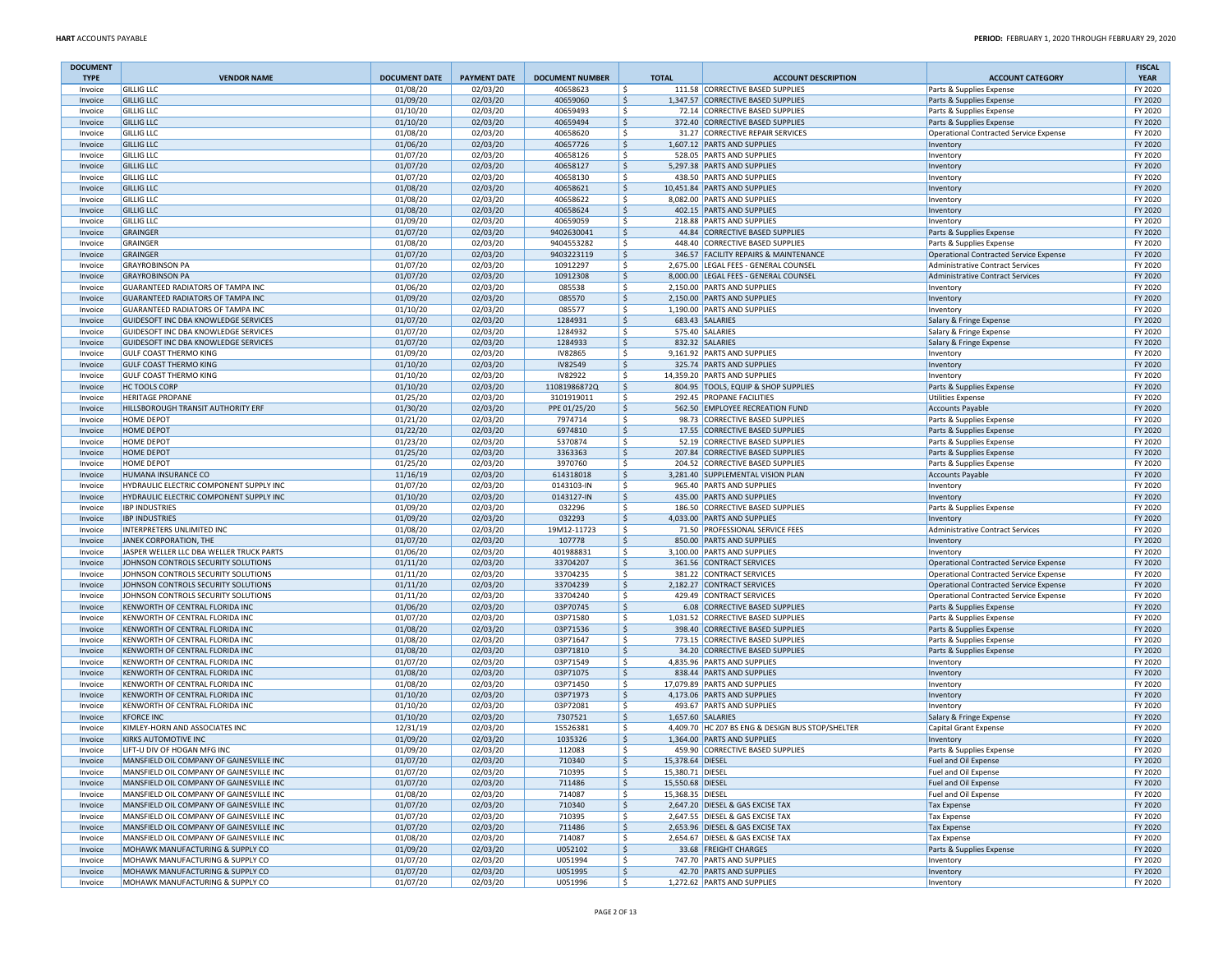| <b>DOCUMENT</b><br><b>TYPE</b> | <b>VENDOR NAME</b>                               | <b>DOCUMENT DATE</b> | <b>PAYMENT DATE</b>  | <b>DOCUMENT NUMBER</b> |                    | <b>TOTAL</b> | <b>ACCOUNT DESCRIPTION</b>                                         | <b>ACCOUNT CATEGORY</b>                                           | <b>FISCAL</b><br><b>YEAR</b> |
|--------------------------------|--------------------------------------------------|----------------------|----------------------|------------------------|--------------------|--------------|--------------------------------------------------------------------|-------------------------------------------------------------------|------------------------------|
| Invoice                        | MOHAWK MANUFACTURING & SUPPLY CO                 | 01/09/20             | 02/03/20             | U052102                | \$                 |              | 52.00 PARTS AND SUPPLIES                                           | Inventory                                                         | FY 2020                      |
| Invoice                        | MSC INDUSTRIAL SUPPLY CO                         | 01/06/20             | 02/03/20             | 3537549001             | Ŝ.                 |              | 87.80 CORRECTIVE BASED SUPPLIES                                    | Parts & Supplies Expense                                          | FY 2020                      |
| Invoice                        | MSC INDUSTRIAL SUPPLY CO                         | 01/07/20             | 02/03/20             | 3538700001             | Ŝ.                 |              | 125.01 CORRECTIVE BASED SUPPLIES                                   | Parts & Supplies Expense                                          | FY 2020                      |
| Invoice                        | MSC INDUSTRIAL SUPPLY CO                         | 01/08/20             | 02/03/20             | 3550636001             | \$                 |              | 490.68 CORRECTIVE BASED SUPPLIES                                   | Parts & Supplies Expense                                          | FY 2020                      |
| Invoice                        | MSC INDUSTRIAL SUPPLY CO                         | 01/09/20             | 02/03/20             | 3538700002             | \$                 |              | 125.01 CORRECTIVE BASED SUPPLIES                                   | Parts & Supplies Expense                                          | FY 2020                      |
| Invoice                        | MSC INDUSTRIAL SUPPLY CO                         | 01/09/20             | 02/03/20             | 3554781001             | Ŝ.                 |              | 620.26 CORRECTIVE BASED SUPPLIES                                   | Parts & Supplies Expense                                          | FY 2020                      |
| Invoice                        | MSC INDUSTRIAL SUPPLY CO                         | 01/09/20             | 02/03/20             | 3554788001             | \$.                |              | 197.20 CORRECTIVE BASED SUPPLIES                                   | Parts & Supplies Expense                                          | FY 2020                      |
| Invoice                        | MSC INDUSTRIAL SUPPLY CO                         | 01/10/20             | 02/03/20             | 3549876001             | \$.                |              | 125.01 CORRECTIVE BASED SUPPLIES                                   | Parts & Supplies Expense                                          | FY 2020                      |
| Invoice                        | MSC INDUSTRIAL SUPPLY CO                         | 01/10/20             | 02/03/20             | 3554501001             | \$                 |              | 375.39 CORRECTIVE BASED SUPPLIES                                   | Parts & Supplies Expense                                          | FY 2020                      |
| Invoice                        | MSC INDUSTRIAL SUPPLY CO                         | 01/10/20             | 02/03/20             | 3554725001             | \$                 |              | 1,001.61 CORRECTIVE BASED SUPPLIES                                 | Parts & Supplies Expense                                          | FY 2020                      |
| Invoice                        | MSC INDUSTRIAL SUPPLY CO                         | 01/10/20             | 02/03/20             | 3558129001             | Ŝ.                 |              | 120.49 CORRECTIVE BASED SUPPLIES                                   | Parts & Supplies Expense                                          | FY 2020                      |
| Invoice                        | NEXTREQUEST                                      | 01/09/20             | 02/03/20             | 1443                   | \$.                |              | 6,300.00 COMPUTER SOFTWARE SVC. FEES                               | Operational Contracted Service Expense                            | FY 2020                      |
| Invoice                        | P&A ADMINISTRATIVE SERVICES INC                  | 11/16/19             | 02/03/20             | F81520407024           | S.                 |              | 917.90 PROFESSIONAL SERVICE FEES                                   | Administrative Contract Services                                  | FY 2020                      |
| Invoice                        | PALMDALE OIL COMPANY                             | 01/07/20             | 02/03/20             | 1276319                | \$.                |              | 704.50 DIESEL & GAS EXCISE TAX                                     | <b>Tax Expense</b>                                                | FY 2020                      |
| Invoice                        | PALMDALE OIL COMPANY                             | 01/10/20             | 02/03/20             | 1278013                | \$                 |              | 706.65 DIESEL & GAS EXCISE TAX                                     | <b>Tax Expense</b>                                                | FY 2020                      |
| Invoice                        | PALMDALE OIL COMPANY                             | 01/06/20             | 02/03/20             | 1273086                | \$.                |              | 297.00 DIESEL EXHAUST FLUID                                        | Fuel and Oil Expense                                              | FY 2020                      |
| Invoice                        | PALMDALE OIL COMPANY                             | 01/10/20             | 02/03/20             | 1276888                | \$                 |              | 297.00 DIESEL EXHAUST FLUID                                        | Fuel and Oil Expense                                              | FY 2020                      |
| Invoice                        | PALMDALE OIL COMPANY<br>PALMDALE OIL COMPANY     | 01/06/20             | 02/03/20             | 1273085                | \$.<br>\$          |              | 791.38 ENGINE OIL (OIL & LUBE)<br>1,011.06 ENGINE OIL (OIL & LUBE) | Fuel and Oil Expense                                              | FY 2020<br>FY 2020           |
| Invoice<br>Invoice             | PALMDALE OIL COMPANY                             | 01/06/20<br>01/10/20 | 02/03/20<br>02/03/20 | 1275946<br>1276885     | \$                 |              | 1,582.75 ENGINE OIL (OIL & LUBE)                                   | Fuel and Oil Expense<br>Fuel and Oil Expense                      | FY 2020                      |
| Invoice                        | PALMDALE OIL COMPANY                             | 01/10/20             | 02/03/20             | 1278279                | \$                 |              | 1,190.70 ENGINE OIL (OIL & LUBE)                                   | Fuel and Oil Expense                                              | FY 2020                      |
| Invoice                        | PALMDALE OIL COMPANY                             | 01/07/20             | 02/03/20             | 1276319                | \$.                |              | 3,771.52 GASOLINE                                                  | Fuel and Oil Expense                                              | FY 2020                      |
| Invoice                        | PALMDALE OIL COMPANY                             | 01/10/20             | 02/03/20             | 1278013                | \$                 |              | 3,586.77 GASOLINE                                                  | Fuel and Oil Expense                                              | FY 2020                      |
| Invoice                        | PEOPLES GAS COMPANY                              | 01/20/20             | 02/03/20             | 211012153790-0120      | S.                 |              | 616.02 NATURAL GAS                                                 | <b>Utilities Expense</b>                                          | FY 2020                      |
| Invoice                        | R & C DIESEL PARTS SUPPLY LLC                    | 01/06/20             | 02/03/20             | 347219                 | \$.                |              | 1,880.00 PARTS AND SUPPLIES                                        | Inventory                                                         | FY 2020                      |
| Invoice                        | R.W. SUMMERS RAILROAD CONTRACTOR INC             | 01/06/20             | 02/03/20             | 19-2530-2              | \$.                |              | 62,828.75 REHAB LINE EQP STRCR STRUCT MISC FL-5307S-2019           | Capital Grant Expense                                             | FY 2020                      |
| Invoice                        | <b>RUSH TRUCK CENTER</b>                         | 01/06/20             | 02/03/20             | 3017848752             | \$                 |              | 1,111.64 PARTS AND SUPPLIES                                        | Inventory                                                         | FY 2020                      |
| Invoice                        | <b>RUSH TRUCK CENTER</b>                         | 01/08/20             | 02/03/20             | 3017828388             | Ŝ.                 |              | 3,013.18 PARTS AND SUPPLIES                                        | Inventory                                                         | FY 2020                      |
| Invoice                        | <b>SAMS CLUB DIRECT</b>                          | 01/30/20             | 02/03/20             | 1793                   | \$                 |              | 22.92 BUSINESS MEETING COST                                        | Administrative Expense                                            | FY 2020                      |
| Invoice                        | SEABOARD DISTRIBUTION INC                        | 01/06/20             | 02/03/20             | 234495                 | \$.                |              | 1.899.87 ANTI FREEZE/COOLANT                                       | Fuel and Oil Expense                                              | FY 2020                      |
| Invoice                        | SOUTHEAST POWER SYSTEMS OF TAMPA INC             | 01/09/20             | 02/03/20             | 23 17 68 92            | \$                 |              | 265.00 PARTS AND SUPPLIES                                          | Inventory                                                         | FY 2020                      |
| Invoice                        | STEPPS TOWING SERVICE INC                        | 01/06/20             | 02/03/20             | HH-219255              | \$.                |              | 250.00 TOWING CHARGES                                              | Operational Contracted Service Expense                            | FY 2020                      |
| Invoice                        | <b>STEPPS TOWING SERVICE INC</b>                 | 01/08/20             | 02/03/20             | HH-219701              | \$                 |              | 312.50 TOWING CHARGES                                              | Operational Contracted Service Expense                            | FY 2020                      |
| Invoice                        | STEPPS TOWING SERVICE INC                        | 01/10/20             | 02/03/20             | HH-220041              | \$.                |              | 375.00 TOWING CHARGES                                              | Operational Contracted Service Expense                            | FY 2020                      |
| Invoice                        | STEPPS TOWING SERVICE INC                        | 01/10/20             | 02/03/20             | HH-220134              | \$                 |              | 218.75 TOWING CHARGES                                              | Operational Contracted Service Expense                            | FY 2020                      |
| Invoice                        | SUN STATE INTERNATIONAL TRUCKS LLC               | 01/07/20             | 02/03/20             | X10041435501           | Ŝ.                 |              | 3.930.00 PARTS AND SUPPLIES                                        | Inventory                                                         | FY 2020                      |
| Invoice                        | SUN STATE INTERNATIONAL TRUCKS LLC               | 01/10/20             | 02/03/20             | X10041470401           | $\ddot{\varsigma}$ |              | 9,601.84 PARTS AND SUPPLIES                                        | Inventory                                                         | FY 2020                      |
| Invoice                        | <b>TAMPA ELECTRIC COMPANY</b>                    | 01/17/20             | 02/03/20             | 211012152933-0120      | -\$                |              | 203.84 ELECTRICITY                                                 | <b>Utilities Expense</b>                                          | FY 2020                      |
| Invoice                        | TAMPA ELECTRIC COMPANY                           | 01/20/20             | 02/03/20             | 211012153196-0120      | Ŝ.                 |              | 6,499.10 ELECTRICITY                                               | <b>Utilities Expense</b>                                          | FY 2020                      |
| Invoice                        | TAMPA ELECTRIC COMPANY                           | 01/20/20             | 02/03/20             | 211012154251-0120      | \$.                |              | 4,278.56 ELECTRICITY                                               | <b>Utilities Expense</b>                                          | FY 2020                      |
| Invoice                        | TAMPA ELECTRIC COMPANY                           | 01/20/20             | 02/03/20             | 211012154509-0120      | \$                 |              | 1,492.65 ELECTRICITY                                               | <b>Utilities Expense</b>                                          | FY 2020                      |
| Invoice                        | TAMPA ELECTRIC COMPANY                           | 01/20/20             | 02/03/20             | 211012154749-0120      | -\$                |              | 245.30 ELECTRICITY                                                 | <b>Utilities Expense</b>                                          | FY 2020                      |
| Invoice                        | TAMPA ELECTRIC COMPANY                           | 01/21/20             | 02/03/20             | 211012153535-0120      | \$.                |              | 2,249.75 ELECTRICITY                                               | <b>Utilities Expense</b>                                          | FY 2020                      |
| Invoice                        | TAMPA ELECTRIC COMPANY                           | 01/21/20             | 02/03/20             | 211012154939-0120      | Ŝ.                 |              | 300.24 ELECTRICITY                                                 | <b>Utilities Expense</b>                                          | FY 2020                      |
| Invoice                        | TAMPA ELECTRIC COMPANY                           | 01/23/20             | 02/03/20             | 211012155118-0120      | Ŝ.                 |              | 11.42 ELECTRICITY                                                  | <b>Utilities Expense</b>                                          | FY 2020                      |
| Invoice                        | TAMPA ELECTRIC COMPANY                           | 01/28/20             | 02/03/20             | 211012155373-0120      | Ŝ.                 |              | 243.94 ELECTRICITY                                                 | <b>Utilities Expense</b>                                          | FY 2020                      |
| Invoice                        | TAMPA ELECTRIC COMPANY                           | 01/28/20             | 02/03/20             | 211012155613-0120      | \$                 |              | 187.13 ELECTRICITY                                                 | <b>Utilities Expense</b>                                          | FY 2020                      |
| Invoice                        | TAMPA ELECTRIC COMPANY                           | 01/28/20             | 02/03/20             | 211012155811-0120      | S.                 |              | 292.26 ELECTRICITY                                                 | <b>Utilities Expense</b>                                          | FY 2020                      |
| Invoice                        | <b>TAMPA FORKLIFT INC</b>                        | 11/27/19             | 02/03/20             | 547997                 | \$                 |              | 165.55 CONTRACT SERVICES                                           | Operational Contracted Service Expense                            | FY 2020                      |
| Invoice                        | <b>TAMPA FORKLIFT INC</b>                        | 12/16/19             | 02/03/20             | 548534                 | \$.                |              | 3,500.00 CONTRACT SERVICES                                         | Operational Contracted Service Expense                            | FY 2020                      |
| Invoice                        | <b>TAMPA FORKLIFT INC</b>                        | 01/07/20             | 02/03/20             | 549580                 | \$<br>Ŝ.           |              | 900.00 CONTRACT SERVICES                                           | Operational Contracted Service Expense                            | FY 2020                      |
| Invoice                        | <b>TAMPA FORKLIFT INC</b>                        | 01/10/20             | 02/03/20             | 549814                 |                    |              | 46.99 CONTRACT SERVICES<br>527.45 CORRECTIVE REPAIR SERVICES       | Operational Contracted Service Expense                            | FY 2020                      |
| Invoice                        | TAMPA FORKLIFT INC<br><b>TEAMSTERS LOCAL 79</b>  | 11/05/19<br>01/30/20 | 02/03/20<br>02/03/20 | 546640<br>PPE 01/25/20 | \$<br>\$.          |              | 2,538.00 TEAMSTER UNION DUES                                       | Operational Contracted Service Expense<br><b>Accounts Payable</b> | FY 2020<br>FY 2020           |
| Invoice<br>Invoice             | TRANSIT HOLDING INC DBA AFTERMARKET PARTS CO LLC | 01/08/20             | 02/03/20             | 81978492               | \$                 |              | 3,137.30 PARTS AND SUPPLIES                                        | Inventory                                                         | FY 2020                      |
| Invoice                        | TRANSIT HOLDING INC DBA AFTERMARKET PARTS CO LLC | 01/09/20             | 02/03/20             | 81980321               | Ŝ.                 |              | 306.36 PARTS AND SUPPLIES                                          | Inventory                                                         | FY 2020                      |
| Invoice                        | UNITED WAY OF TAMPA BAY, INC.                    | 01/30/20             | 02/03/20             | PPE 01/25/20           | \$.                |              | 25.00 UNITED WAY FUND - EMPLOYEES                                  | <b>Accounts Payable</b>                                           | FY 2020                      |
| Invoice                        | VECTOR MEDIA HOLDING CORP                        | 01/09/20             | 02/03/20             | 72400023112            | \$.                |              | 600.00 MARKETING RIDERSHIP DEVELOPMENT                             | Community Relations & Marketing Expense                           | FY 2020                      |
| Invoice                        | VEHICLE MAINTENANCE PROGRAM INC                  | 01/06/20             | 02/03/20             | INV-358127             | \$                 |              | 792.40 PARTS AND SUPPLIES                                          | Inventory                                                         | FY 2020                      |
| Invoice                        | VEHICLE MAINTENANCE PROGRAM INC                  | 01/06/20             | 02/03/20             | INV-358128             | \$                 |              | 29.74 PARTS AND SUPPLIES                                           | <b>Inventory</b>                                                  | FY 2020                      |
| Invoice                        | VEHICLE MAINTENANCE PROGRAM INC                  | 01/07/20             | 02/03/20             | INV-358349             | Ŝ.                 |              | 7.939.92 PARTS AND SUPPLIES                                        | Inventory                                                         | FY 2020                      |
| Invoice                        | VEHICLE MAINTENANCE PROGRAM INC                  | 01/08/20             | 02/03/20             | INV-358565             |                    |              | 59.48 PARTS AND SUPPLIES                                           | Inventory                                                         | FY 2020                      |
| Invoice                        | WHITE, DWAYNE                                    | 01/28/20             | 02/03/20             | 01/22/20-CDL           | \$                 |              | 82.00 LICENSES & PERMITS                                           | <b>Tax Expense</b>                                                | FY 2020                      |
| Invoice                        | <b>ZEP SALES AND SERVICE</b>                     | 01/09/20             | 02/03/20             | 9004831555             | \$                 |              | 2,356.00 CHEMICALS, CLEANERS & EQUIP                               | Parts & Supplies Expense                                          | FY 2020                      |
| Invoice                        | <b>ABC BUS INC</b>                               | 01/14/20             | 02/10/20             | 3027605                | \$                 |              | 19.50 PARTS AND SUPPLIES                                           | Inventory                                                         | FY 2020                      |
| Invoice                        | <b>ABC BUS INC</b>                               | 01/17/20             | 02/10/20             | 3030109                | \$                 |              | 958.48 PARTS AND SUPPLIES                                          | Inventory                                                         | FY 2020                      |
| Invoice                        | <b>ACCURATE LAMINATING INC</b>                   | 01/15/20             | 02/10/20             | 83557                  | \$                 |              | 37.50 PRINTING - SYSTEM PROMOTION                                  | Community Relations & Marketing Expense                           | FY 2020                      |
| Invoice                        | ALLIED ELECTRONICS INC                           | 01/13/20             | 02/10/20             | 9012159602             | \$.                |              | 16.75 CORRECTIVE BASED SUPPLIES                                    | Parts & Supplies Expense                                          | FY 2020                      |
| Invoice                        | <b>AUTONATION SSC</b>                            | 01/13/20             | 02/10/20             | 8539578                | \$                 |              | 15.30 CORRECTIVE BASED SUPPLIES                                    | Parts & Supplies Expense                                          | FY 2020                      |
| Invoice                        | <b>AUTONATION SSC</b>                            | 01/15/20             | 02/10/20             | 8540472                | \$                 |              | 313.30 CORRECTIVE BASED SUPPLIES                                   | Parts & Supplies Expense                                          | FY 2020                      |
| Invoice                        | <b>BARTOW FORD CO</b>                            | 01/16/20             | 02/10/20             | 809166                 | $\mathsf{S}$       |              | 3,477.12 PARTS AND SUPPLIES                                        | Inventory                                                         | FY 2020                      |
| Invoice                        | BOARD OF COUNTY COMMISSIONERS HTV                | 02/03/20             | 02/10/20             | HART200203             | \$                 |              | 410.08 PRODUCTION COST - TELEVISED COVERAGE BOD                    | Community Relations & Marketing Expense                           | FY 2020                      |
| Invoice                        | <b>BRANDON FORD</b>                              | 01/15/20             | 02/10/20             | C92351                 | \$                 |              | 163.24 CORRECTIVE REPAIR SERVICES                                  | Operational Contracted Service Expense                            | FY 2020                      |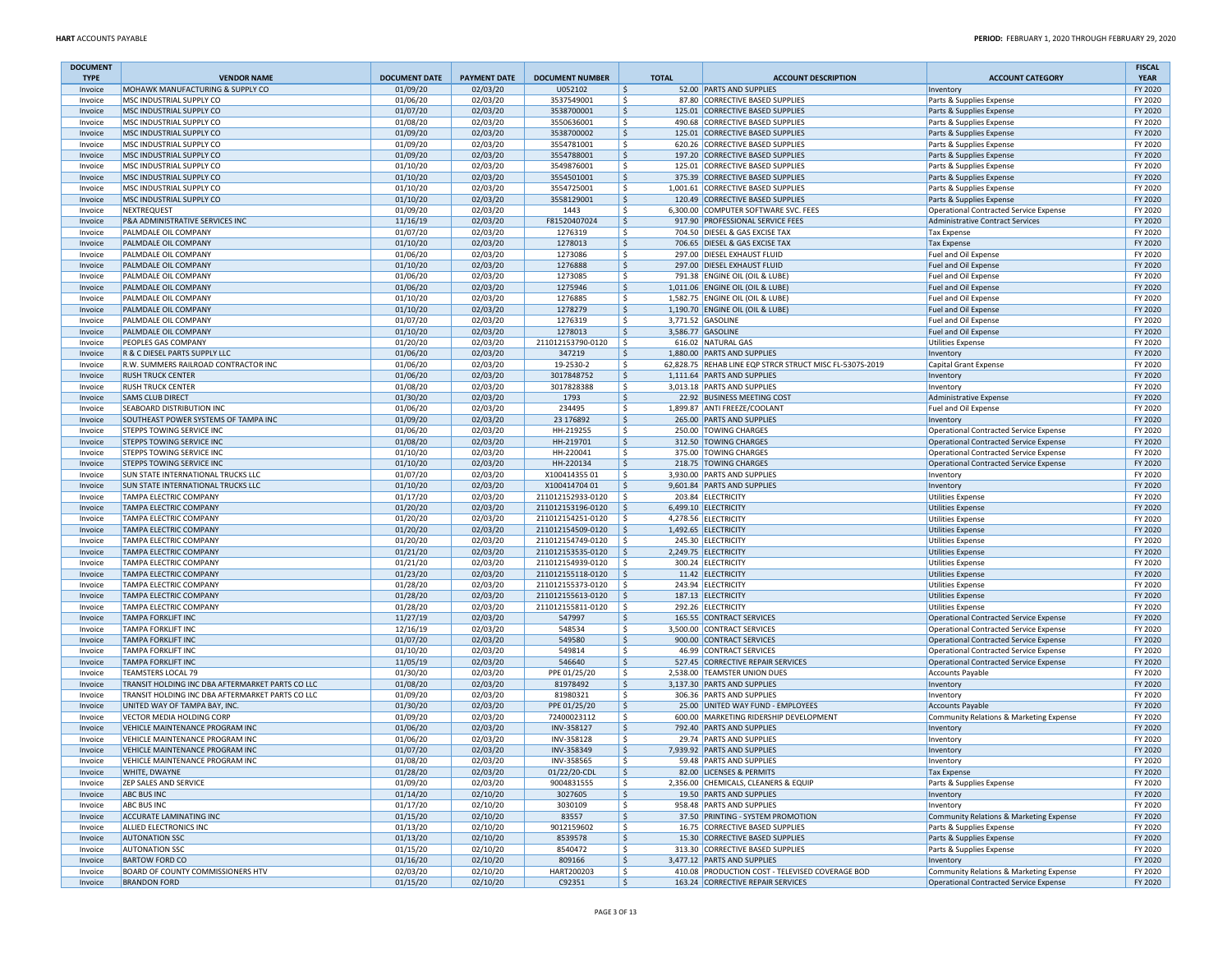| <b>DOCUMENT</b>    | <b>VENDOR NAME</b>                                               |                                  |                                 |                                      | <b>TOTAL</b> |                                                                                  |                                                                     | <b>FISCAL</b>          |
|--------------------|------------------------------------------------------------------|----------------------------------|---------------------------------|--------------------------------------|--------------|----------------------------------------------------------------------------------|---------------------------------------------------------------------|------------------------|
| <b>TYPE</b>        | <b>BRIDGESTONE AMERICAS INC</b>                                  | <b>DOCUMENT DATE</b><br>01/13/20 | <b>PAYMENT DATE</b><br>02/10/20 | <b>DOCUMENT NUMBER</b><br>6496183422 | ١\$          | <b>ACCOUNT DESCRIPTION</b><br>2,115.79 TIRES LEASED - ADA/PARA FL-5307P-2020 POP | <b>ACCOUNT CATEGORY</b><br>Capital Grant Expense                    | <b>YEAR</b><br>FY 2020 |
| Invoice<br>Invoice | <b>BRIGHT HOUSE NETWORKS LLC</b>                                 | 01/23/20                         | 02/10/20                        | 077542301012320                      | \$ ا         | 2,256.67 WEB HOSTING SERVICES                                                    | Operational Contracted Service Expense                              | FY 2020                |
| Invoice            | <b>BROWNS TROPHIES INC</b>                                       | 01/17/20                         | 02/10/20                        | G 12067                              | l\$          | 11.95 BUSINESS MEETING COST                                                      | Administrative Expense                                              | FY 2020                |
| Invoice            | <b>BROWNS TROPHIES INC</b>                                       | 01/17/20                         | 02/10/20                        | G 12131                              | S,           | 11.95 BUSINESS MEETING COST                                                      | Administrative Expense                                              | FY 2020                |
| Invoice            | CHARLES M HOLLOMAN II PA                                         | 02/03/20                         | 02/10/20                        | KY18K2500377                         | l\$          | 35,000.00 CLAIM SETTLEMENT - EMPLOYEE ACTION                                     | Self Insured General Liability Expense                              | FY 2020                |
| Invoice            | <b>CIGNA BEHAVIORAL HEALTH</b>                                   | 11/15/19                         | 02/10/20                        | 99140                                | S,           | 1,345.96 COUNSELING SERVICES                                                     | <b>Administrative Contract Services</b>                             | FY 2020                |
| Invoice            | CIGNA HEALTH AND LIFE INS CO                                     | 11/21/19                         | 02/10/20                        | 2566455                              | l \$         | 10,854.60 HEALTH INSURANCE EXCESS EXPENSE                                        | Salary & Fringe Expense                                             | FY 2020                |
| Invoice            | CIGNA HEALTH AND LIFE INS CO                                     | 11/21/19                         | 02/10/20                        | 2566455                              | S,           | 94,405.41 HEALTH INSURANCE THIRD PARTY COSTS                                     | Salary & Fringe Expense                                             | FY 2020                |
| Invoice            | <b>CINTAS CORPORATION</b>                                        | 01/16/20                         | 02/10/20                        | 4040225398                           | s.           | 12.96 CONTRACT SERVICES                                                          | Operational Contracted Service Expense                              | FY 2020                |
| Invoice            | <b>CINTAS CORPORATION</b>                                        | 01/16/20                         | 02/10/20                        | 4040226356                           | S,           | 197.82 CONTRACT SERVICES                                                         | <b>Operational Contracted Service Expense</b>                       | FY 2020                |
| Invoice            | <b>CINTAS CORPORATION</b>                                        | 01/17/20                         | 02/10/20                        | 4040323567                           | l\$          | 80.34 CONTRACT SERVICES                                                          | Operational Contracted Service Expense                              | FY 2020                |
| Invoice            | <b>CINTAS CORPORATION</b>                                        | 01/16/20                         | 02/10/20                        | 4040226440                           | S,           | 36.30 UNIFORMS                                                                   | Salary & Fringe Expense                                             | FY 2020                |
| Invoice            | <b>CINTAS CORPORATION</b>                                        | 01/16/20                         | 02/10/20                        | 4040226505                           | ١\$          | 48.40 UNIFORMS                                                                   | Salary & Fringe Expense                                             | FY 2020                |
| Invoice            | <b>CINTAS CORPORATION</b>                                        | 01/16/20                         | 02/10/20                        | 4040226514                           | l \$<br>l\$  | 36.30 UNIFORMS                                                                   | Salary & Fringe Expense                                             | FY 2020                |
| Invoice            | <b>CINTAS CORPORATION</b><br><b>CINTAS CORPORATION</b>           | 01/16/20<br>01/16/20             | 02/10/20<br>02/10/20            | 4040226645<br>4040226842             | S,           | 48.40 UNIFORMS<br>139.15 UNIFORMS                                                | Salary & Fringe Expense                                             | FY 2020<br>FY 2020     |
| Invoice<br>Invoice | <b>CINTAS CORPORATION</b>                                        | 01/16/20                         | 02/10/20                        | 4040226845                           | l\$          | 142.98 UNIFORMS                                                                  | Salary & Fringe Expense<br>Salary & Fringe Expense                  | FY 2020                |
| Invoice            | <b>CINTAS CORPORATION</b>                                        | 01/16/20                         | 02/10/20                        | 4040226992                           | l\$          | 254.10 UNIFORMS                                                                  | Salary & Fringe Expense                                             | FY 2020                |
| Invoice            | <b>CINTAS CORPORATION</b>                                        | 01/17/20                         | 02/10/20                        | 4040323613                           | ۱\$.         | 66.55 UNIFORMS                                                                   | Salary & Fringe Expense                                             | FY 2020                |
| Invoice            | <b>CITY OF TAMPA UTILITIES</b>                                   | 01/27/20                         | 02/10/20                        | 2182193-0120                         | \$           | 53.33 WATER, SEWER & GARBAGE                                                     | <b>Utilities Expense</b>                                            | FY 2020                |
| Invoice            | CJ PUBLISHERS INC                                                | 02/01/20                         | 02/10/20                        | 2002-DIT83264                        | l\$          | 250.00 ADVERTISING & PROMOTIONS                                                  | Community Relations & Marketing Expense                             | FY 2020                |
| Invoice            | <b>COACHCRAFTERS INC</b>                                         | 01/13/20                         | 02/10/20                        | FL21614                              | S,           | 16,312.50 3rd PRTY CONTRCT DR CAGE INSTALL FL-5339X-2018                         | <b>Capital Grant Expense</b>                                        | FY 2020                |
| Invoice            | <b>CREATIVE BUS SALES INC</b>                                    | 01/16/20                         | 02/10/20                        | 6037649                              | s.           | 108.78 CORRECTIVE BASED SUPPLIES                                                 | Parts & Supplies Expense                                            | FY 2020                |
| Invoice            | <b>CREATIVE BUS SALES INC</b>                                    | 01/13/20                         | 02/10/20                        | 5191570                              | S,           | 1,193.09 PARTS AND SUPPLIES                                                      | Inventory                                                           | FY 2020                |
| Invoice            | <b>CUMMINS INC</b>                                               | 01/14/20                         | 02/10/20                        | A7-23960                             | l \$         | 1,581.17 CORRECTIVE REPAIR SERVICES                                              | Operational Contracted Service Expense                              | FY 2020                |
| Invoice            | <b>DIRECTV LLC</b>                                               | 01/31/20                         | 02/10/20                        | 37133522395                          | S,           | 132.99 CABLE TELEVISION SERVICES                                                 | <b>Utilities Expense</b>                                            | FY 2020                |
| Invoice            | EARL W. COLVARD INC. DBA BOULEVARD TIRE CENTER                   | 01/15/20                         | 02/10/20                        | 19-GS220173                          | l\$          | 147.37 TIRES PURCHASED                                                           | Parts & Supplies Expense                                            | FY 2020                |
| Invoice            | EARL W. COLVARD INC. DBA BOULEVARD TIRE CENTER                   | 01/17/20                         | 02/10/20                        | 19-219978                            | l\$          | 185.19 TIRES PURCHASED                                                           | Parts & Supplies Expense                                            | FY 2020                |
| Invoice            | ELECTRIC SALES & SERVICE INC                                     | 01/17/20                         | 02/10/20                        | 41213                                | ١\$          | 49.48 FREIGHT CHARGES                                                            | Parts & Supplies Expense                                            | FY 2020                |
| Invoice            | ELECTRIC SALES & SERVICE INC<br>ELECTRIC SALES & SERVICE INC     | 01/13/20<br>01/17/20             | 02/10/20<br>02/10/20            | 41194<br>41213                       | ۱\$          | 807.00 PARTS AND SUPPLIES<br>182.76 PARTS AND SUPPLIES                           | Inventory                                                           | FY 2020<br>FY 2020     |
| Invoice<br>Invoice | <b>ENPLUG INC</b>                                                | 01/16/20                         | 02/10/20                        | 32746                                | \$<br>l\$    | 2,984.40 COMPUTER SOFTWARE SVC. FEES                                             | Inventory<br>Operational Contracted Service Expense                 | FY 2020                |
| Invoice            | <b>FEDERAL EXPRESS CORP</b>                                      | 02/04/20                         | 02/10/20                        | 6-917-89400                          | l\$          | 11.61 POSTAGE                                                                    | Community Relations & Marketing Expense                             | FY 2020                |
| Invoice            | <b>FERMAN CHEVROLET</b>                                          | 01/14/20                         | 02/10/20                        | 85384276                             | ۱\$          | 1,947.68 CORRECTIVE REPAIR SERVICES                                              | Operational Contracted Service Expense                              | FY 2020                |
| Invoice            | <b>FINISHMASTER INC</b>                                          | 01/14/20                         | 02/10/20                        | 85167452                             | -\$          | 79.20 CORRECTIVE BASED SUPPLIES                                                  | Parts & Supplies Expense                                            | FY 2020                |
| Invoice            | <b>FINISHMASTER INC</b>                                          | 01/14/20                         | 02/10/20                        | 85167479                             | ۱\$          | 179.36 CORRECTIVE BASED SUPPLIES                                                 | Parts & Supplies Expense                                            | FY 2020                |
| Invoice            | FLEET ACQUISTIONS LLC DBA FLEET PRODUCTS                         | 01/15/20                         | 02/10/20                        | 1688862                              | ١\$          | 46.60 CORRECTIVE BASED SUPPLIES                                                  | Parts & Supplies Expense                                            | FY 2020                |
| Invoice            | FLEET ACQUISTIONS LLC DBA FLEET PRODUCTS                         | 01/16/20                         | 02/10/20                        | 1689113                              | S,           | 467.55 PARTS AND SUPPLIES                                                        | Inventory                                                           | FY 2020                |
| Invoice            | FLEET ACQUISTIONS LLC DBA FLEET PRODUCTS                         | 01/17/20                         | 02/10/20                        | 1689311                              | l\$          | 11.75 PARTS AND SUPPLIES                                                         | Inventory                                                           | FY 2020                |
| Invoice            | FLEET ACQUISTIONS LLC DBA FLEET PRODUCTS                         | 01/15/20                         | 02/10/20                        | 1688862                              | S,           | 117.62 TOOLS, EQUIP & SHOP SUPPLIES                                              | Parts & Supplies Expense                                            | FY 2020                |
| Invoice            | <b>FLEETPRIDE INC</b>                                            | 01/15/20                         | 02/10/20                        | 43642707                             | -\$          | 24.90 PARTS AND SUPPLIES                                                         | Inventory                                                           | FY 2020                |
| Invoice            | <b>FLEETPRIDE INC</b>                                            | 01/17/20                         | 02/10/20                        | 43826069                             | \$           | 151.04 TOOLS, EQUIP & SHOP SUPPLIES                                              | Parts & Supplies Expense                                            | FY 2020                |
| Invoice            | FLORIDA DEPT OF TRANSPORTATION DBA SUNPASS                       | 02/01/20                         | 02/10/20                        | 329423 01-20                         | l\$          | 13,186.08 TOLLS ONLY                                                             | Other Administrative Expenses                                       | FY 2020                |
| Invoice<br>Invoice | FLORIDA DETROIT DIESEL-ALLISON<br>GASPARILLA MUSIC FESTIVAL CORP | 01/16/20<br>01/04/20             | 02/10/20<br>02/10/20            | 7077739<br>548                       | S,<br>l\$    | 325.94 CORRECTIVE BASED SUPPLIES<br>450.00 ADVERTISING & PROMOTIONS              | Parts & Supplies Expense                                            | FY 2020<br>FY 2020     |
| Invoice            | <b>GENFARE</b>                                                   | 01/16/20                         | 02/10/20                        | 90160407                             | l\$.         | 11.95 FREIGHT CHARGES                                                            | Community Relations & Marketing Expense<br>Parts & Supplies Expense | FY 2020                |
| Invoice            | <b>GENFARE</b>                                                   | 01/16/20                         | 02/10/20                        | 90160407                             | ۱\$.         | 1,270.90 PARTS AND SUPPLIES                                                      | Inventory                                                           | FY 2020                |
| Invoice            | GENUINE PARTS CO DBA NAPA AUTO                                   | 01/12/20                         | 02/10/20                        | 2504-903228                          | ۱\$          | 11.96 CORRECTIVE BASED SUPPLIES                                                  | Parts & Supplies Expense                                            | FY 2020                |
| Invoice            | GENUINE PARTS CO DBA NAPA AUTO                                   | 01/14/20                         | 02/10/20                        | 0619-970910                          | l\$          | 115.68 CORRECTIVE BASED SUPPLIES                                                 | Parts & Supplies Expense                                            | FY 2020                |
| Invoice            | GENUINE PARTS CO DBA NAPA AUTO                                   | 01/31/20                         | 02/10/20                        | 0619-973597                          | l \$         | 44.66 CORRECTIVE BASED SUPPLIES                                                  | Parts & Supplies Expense                                            | FY 2020                |
| Invoice            | GENUINE PARTS CO DBA NAPA AUTO                                   | 02/05/20                         | 02/10/20                        | 2504-905057                          | l\$          | 162.82 CORRECTIVE BASED SUPPLIES                                                 | Parts & Supplies Expense                                            | FY 2020                |
| Invoice            | GENUINE PARTS CO DBA NAPA AUTO                                   | 02/04/20                         | 02/10/20                        | 0619-974096                          | S,           | 30.97 PARTS AND SUPPLIES                                                         | Inventory                                                           | FY 2020                |
| Invoice            | <b>GILLIG LLC</b>                                                | 01/14/20                         | 02/10/20                        | 40660279                             | l\$          | 344.57 CORRECTIVE BASED SUPPLIES                                                 | Parts & Supplies Expense                                            | FY 2020                |
| Invoice            | <b>GILLIG LLC</b>                                                | 01/15/20                         | 02/10/20                        | 40660828                             | S,           | 1,765.42 CORRECTIVE BASED SUPPLIES                                               | Parts & Supplies Expense                                            | FY 2020                |
| Invoice            | <b>GILLIG LLC</b>                                                | 01/15/20                         | 02/10/20                        | 40660830                             | ١\$          | 113.80 CORRECTIVE BASED SUPPLIES                                                 | Parts & Supplies Expense                                            | FY 2020                |
| Invoice            | <b>GILLIG LLC</b>                                                | 01/17/20                         | 02/10/20                        | 40661717                             | S,           | 1,842.25 CORRECTIVE BASED SUPPLIES                                               | Parts & Supplies Expense                                            | FY 2020                |
| Invoice            | <b>GILLIG LLC</b>                                                | 01/17/20                         | 02/10/20                        | 40661718                             | ۱\$          | 74.25 CORRECTIVE BASED SUPPLIES                                                  | Parts & Supplies Expense                                            | FY 2020                |
| Invoice            | <b>GILLIG LLC</b><br><b>GILLIG LLC</b>                           | 01/17/20<br>01/10/20             | 02/10/20<br>02/10/20            | 40661719<br>40659492                 | S,<br>s.     | 1,021.84 CORRECTIVE BASED SUPPLIES                                               | Parts & Supplies Expense                                            | FY 2020<br>FY 2020     |
| Invoice<br>Invoice | <b>GILLIG LLC</b>                                                | 01/14/20                         | 02/10/20                        | 40660278                             | ۱\$          | 999.24 PARTS AND SUPPLIES<br>178.08 PARTS AND SUPPLIES                           | Inventory<br>Inventory                                              | FY 2020                |
| Invoice            | <b>GILLIG LLC</b>                                                | 01/15/20                         | 02/10/20                        | 40660829                             | l \$         | 10,915.75 PARTS AND SUPPLIES                                                     | Inventory                                                           | FY 2020                |
| nvoice             | <b>GILLIG LLC</b>                                                | 01/16/20                         | 02/10/20                        | 40661235                             | ١ś           | 259.47 PARTS AND SUPPLIES                                                        | Inventor                                                            | FY 2020                |
| Invoice            | <b>GILLIG LLC</b>                                                | 01/16/20                         | 02/10/20                        | 40661236                             | l\$          | 208.64 PARTS AND SUPPLIES                                                        | Inventory                                                           | FY 2020                |
| Invoice            | <b>GILLIG LLC</b>                                                | 01/16/20                         | 02/10/20                        | 40661237                             | S,           | 11,715.60 PARTS AND SUPPLIES                                                     | Inventory                                                           | FY 2020                |
| Invoice            | GIRL SCOUTS OF WEST CENTRAL FLORIDA INC                          | 02/05/20                         | 02/10/20                        | 03/19/20 TABLE                       | l\$          | 750.00 MARKETING COMMUNITY SPONSORSHIPS                                          | Community Relations & Marketing Expense                             | FY 2020                |
| Invoice            | GOODYEAR TIRE & RUBBER CO                                        | 01/13/20                         | 02/10/20                        | 9783118597                           | l\$.         | 53.95 TIRES LEASED - ADA/PARA FL-5307P-2020 POP                                  | Capital Grant Expense                                               | FY 2020                |
| Invoice            | <b>GOODYEAR TIRE &amp; RUBBER CO</b>                             | 01/13/20                         | 02/10/20                        | 9783118597                           | S,           | 627.60 TIRES LEASED - BUS FL-5307P-2020 POP                                      | Capital Grant Expense                                               | FY 2020                |
| Invoice            | <b>GRAINGER</b>                                                  | 01/17/20                         | 02/10/20                        | 9414106279                           | \$           | 9.50 CORRECTIVE BASED SUPPLIES                                                   | Parts & Supplies Expense                                            | FY 2020                |
| Invoice            | <b>GRAINGER</b>                                                  | 01/17/20                         | 02/10/20                        | 9414106287                           | l\$          | 77.98 CORRECTIVE BASED SUPPLIES                                                  | Parts & Supplies Expense                                            | FY 2020                |
| Invoice            | <b>GRAINGER</b>                                                  | 01/13/20                         | 02/10/20                        | 9409355383                           | \$           | 181.59 FACILITY REPAIRS & MAINTENANCE                                            | Operational Contracted Service Expense                              | FY 2020                |
| Invoice            | <b>GRAINGER</b>                                                  | 01/16/20                         | 02/10/20                        | 9413169195                           | l\$          | 225.60 FACILITY REPAIRS & MAINTENANCE                                            | Operational Contracted Service Expense                              | FY 2020                |
| Invoice            | <b>GRAINGER</b><br>GUARANTEED RADIATORS OF TAMPA INC             | 01/17/20                         | 02/10/20<br>02/10/20            | 9414148222<br>085602                 | l\$.<br>S,   | 270.45 SAFETY SUPPLIES & EQUIPMENT<br>1,190.00 PARTS AND SUPPLIES                | Parts & Supplies Expense                                            | FY 2020<br>FY 2020     |
| Invoice            |                                                                  | 01/15/20                         |                                 |                                      |              |                                                                                  | Inventory                                                           |                        |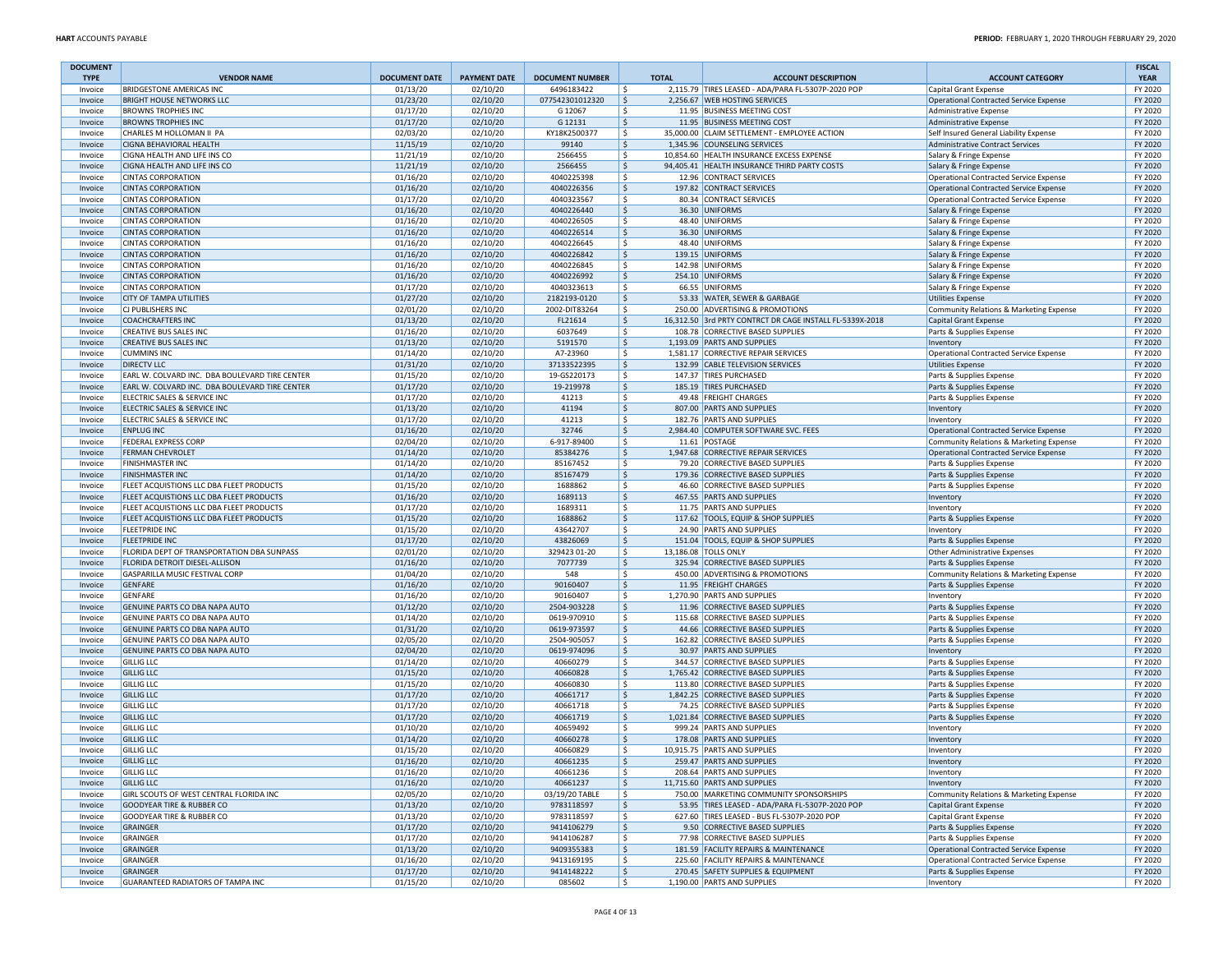| <b>DOCUMENT</b>    |                                                                     |                      |                      |                                   |                    |                  |                                                                 |                                                                                  | <b>FISCAL</b>      |
|--------------------|---------------------------------------------------------------------|----------------------|----------------------|-----------------------------------|--------------------|------------------|-----------------------------------------------------------------|----------------------------------------------------------------------------------|--------------------|
| <b>TYPE</b>        | <b>VENDOR NAME</b>                                                  | <b>DOCUMENT DATE</b> | <b>PAYMENT DATE</b>  | <b>DOCUMENT NUMBER</b>            |                    | <b>TOTAL</b>     | <b>ACCOUNT DESCRIPTION</b>                                      | <b>ACCOUNT CATEGORY</b>                                                          | <b>YEAR</b>        |
| Invoice            | <b>GUARANTEED RADIATORS OF TAMPA INC</b>                            | 01/16/20             | 02/10/20             | 085609                            | $\mathsf{S}$       |                  | 1,190.00 PARTS AND SUPPLIES                                     | Inventory                                                                        | FY 2020            |
| Invoice            | <b>GULF COAST THERMO KING</b>                                       | 12/19/19             | 02/10/20             | IV82836                           | Ŝ.                 |                  | 557.84 CORRECTIVE BASED SUPPLIES<br>3,938.00 PARTS AND SUPPLIES | Parts & Supplies Expense                                                         | FY 2020            |
| Invoice<br>Invoice | <b>GULF COAST THERMO KING</b><br>HILLSBOROUGH TRANSIT AUTHORITY ERF | 01/16/20<br>02/06/20 | 02/10/20<br>02/10/20 | <b>IV83203</b><br>REFUND 12/14/19 | \$<br>\$.          |                  | 300.00 ORGANIZATION PROGRAMS & EVENTS                           | Inventory<br><b>Administrative Expense</b>                                       | FY 2020<br>FY 2020 |
| Invoice            | HILLSBOROUGH TRANSIT AUTHORITY PETTY CASH                           | 02/03/20             | 02/10/20             | MAINT 01/30/20                    | \$                 |                  | 25.59 CONDITION BASED SUPPLIES                                  | Parts & Supplies Expense                                                         | FY 2020            |
| Invoice            | HILLSBOROUGH TRANSIT AUTHORITY PETTY CASH                           | 02/04/20             | 02/10/20             | OPS 01/30/20                      | \$                 |                  | 4.10 DUES, SUBSCRIPTIONS & FEES                                 | Administrative Expense                                                           | FY 2020            |
| Invoice            | HILLSBOROUGH TRANSIT AUTHORITY PETTY CASH                           | 02/04/20             | 02/10/20             | OPS 01/30/20                      | \$                 |                  | 50.00 ORGANIZATION PROGRAMS & EVENTS                            | Other Administrative Expenses                                                    | FY 2020            |
| Invoice            | HILLSBOROUGH TRANSIT AUTHORITY PETTY CASH                           | 02/04/20             | 02/10/20             | FIN 01/30/20                      | \$                 |                  | 9.84 TOOLS. EQUIP & SHOP SUPPLIES                               | Parts & Supplies Expense                                                         | FY 2020            |
| Invoice            | HOLLAND AND KNIGHT LLP                                              | 01/15/20             | 02/10/20             | 5956149                           | $\mathsf{S}$       |                  | 7,500.00 PROFESSIONAL SERVICE FEES                              | Administrative Contract Services                                                 | FY 2020            |
| Invoice            | <b>HOME DEPOT</b>                                                   | 01/15/20             | 02/10/20             | 3153579                           | \$.                |                  | 213.20 FACILITY REPAIRS & MAINTENANCE                           | Operational Contracted Service Expense                                           | FY 2020            |
| Invoice            | <b>HOME DEPOT</b>                                                   | 01/24/20             | 02/10/20             | 4975010                           | \$                 |                  | 594.37 FACILITY REPAIRS & MAINTENANCE                           | Operational Contracted Service Expense                                           | FY 2020            |
| Invoice            | <b>HOME DEPOT</b><br>HYDRAULIC ELECTRIC COMPONENT SUPPLY INC        | 01/25/20             | 02/10/20             | 3970025<br>0143144-IN             | \$.<br>$\sf S$     |                  | 516.77 FACILITY REPAIRS & MAINTENANCE                           | Operational Contracted Service Expense                                           | FY 2020<br>FY 2020 |
| Invoice<br>Invoice | HYDRAULIC ELECTRIC COMPONENT SUPPLY INC                             | 01/14/20<br>01/14/20 | 02/10/20<br>02/10/20 | 0143154-IN                        | \$.                |                  | 435.00 PARTS AND SUPPLIES<br>145.00 PARTS AND SUPPLIES          | Inventory<br>Inventory                                                           | FY 2020            |
| Invoice            | <b>IBP INDUSTRIES</b>                                               | 01/17/20             | 02/10/20             | 032335                            | \$                 |                  | 2,510.00 PARTS AND SUPPLIES                                     | Inventory                                                                        | FY 2020            |
| Invoice            | <b>INFINITE ENERGY INC</b>                                          | 01/15/20             | 02/10/20             | 77776116271912                    | \$                 |                  | 31,875.32 COMPRESSED NATURAL GAS                                | Fuel and Oil Expense                                                             | FY 2020            |
| Invoice            | <b>INFINITE ENERGY INC</b>                                          | 01/15/20             | 02/10/20             | 9783857451912                     | \$                 |                  | 533.62 COMPRESSED NATURAL GAS                                   | Fuel and Oil Expense                                                             | FY 2020            |
| Invoice            | KENWORTH OF CENTRAL FLORIDA INC                                     | 01/13/20             | 02/10/20             | 03P72082                          | \$                 |                  | 1.755.42 CORRECTIVE BASED SUPPLIES                              | Parts & Supplies Expense                                                         | FY 2020            |
| Invoice            | KENWORTH OF CENTRAL FLORIDA INC                                     | 01/15/20             | 02/10/20             | 03P72664                          | \$                 |                  | 54.65 CORRECTIVE BASED SUPPLIES                                 | Parts & Supplies Expense                                                         | FY 2020            |
| Invoice            | KENWORTH OF CENTRAL FLORIDA INC                                     | 01/13/20             | 02/10/20             | 03P71792                          | \$.                |                  | 120.00 PARTS AND SUPPLIES                                       | Inventory                                                                        | FY 2020            |
| Invoice            | KENWORTH OF CENTRAL FLORIDA INC                                     | 01/13/20             | 02/10/20             | 03P72116                          | \$                 |                  | 1,481.01 PARTS AND SUPPLIES                                     | Inventory                                                                        | FY 2020            |
| Invoice            | KENWORTH OF CENTRAL FLORIDA INC                                     | 01/15/20             | 02/10/20             | 03P72715                          | \$.                |                  | 584.19 PARTS AND SUPPLIES                                       | Inventory                                                                        | FY 2020            |
| Invoice            | KENWORTH OF CENTRAL FLORIDA INC<br>KENWORTH OF CENTRAL FLORIDA INC  | 01/16/20<br>01/17/20 | 02/10/20<br>02/10/20 | 03P72717<br>03P72051              | \$.<br>\$          |                  | 3,120.92 PARTS AND SUPPLIES<br>5,815.28 PARTS AND SUPPLIES      | Inventory                                                                        | FY 2020<br>FY 2020 |
| Invoice<br>Invoice | KENWORTH OF CENTRAL FLORIDA INC                                     | 01/15/20             | 02/10/20             | 03P72664                          | \$                 |                  | 366.38 TOOLS, EQUIP & SHOP SUPPLIES                             | Inventory<br>Parts & Supplies Expense                                            | FY 2020            |
| Invoice            | <b>KFORCE INC</b>                                                   | 01/17/20             | 02/10/20             | 7316585                           | \$                 |                  | 1,657.60 SALARIES                                               | Salary & Fringe Expense                                                          | FY 2020            |
| Invoice            | <b>KFORCE INC</b>                                                   | 01/17/20             | 02/10/20             | 7319861                           | $\mathsf{S}$       |                  | 1,243.20 SALARIES                                               | Salary & Fringe Expense                                                          | FY 2020            |
| Invoice            | KIRKS AUTOMOTIVE INC                                                | 12/12/19             | 02/10/20             | 1034767                           | \$.                |                  | 2,095.00 PARTS AND SUPPLIES                                     | Inventory                                                                        | FY 2020            |
| Invoice            | <b>KIRKS AUTOMOTIVE INC</b>                                         | 01/13/20             | 02/10/20             | 1035391                           | S.                 |                  | 120.00 PARTS AND SUPPLIES                                       | Inventory                                                                        | FY 2020            |
| Invoice            | LEGAL CLUB OF AMERICA CORPORATION                                   | 11/25/19             | 02/10/20             | 296517                            | \$                 |                  | 602.00 PRE-PAID LEGAL - EMPLOYEES                               | <b>Accounts Payable</b>                                                          | FY 2020            |
| Invoice            | MANSFIELD OIL COMPANY OF GAINESVILLE INC                            | 01/13/20             | 02/10/20             | 717035                            | \$                 | 14,768.79 DIESEL |                                                                 | Fuel and Oil Expense                                                             | FY 2020            |
| Invoice            | MANSFIELD OIL COMPANY OF GAINESVILLE INC                            | 01/14/20             | 02/10/20             | 719539                            | \$.                | 14,698.92 DIESEL |                                                                 | Fuel and Oil Expense                                                             | FY 2020            |
| Invoice            | MANSFIELD OIL COMPANY OF GAINESVILLE INC                            | 01/13/20             | 02/10/20             | 717035                            | \$                 |                  | 2,655.39 DIESEL & GAS EXCISE TAX                                | <b>Tax Expense</b>                                                               | FY 2020            |
| Invoice            | MANSFIELD OIL COMPANY OF GAINESVILLE INC                            | 01/14/20             | 02/10/20             | 719539                            | \$.                |                  | 2,655.03 DIESEL & GAS EXCISE TAX                                | <b>Tax Expense</b>                                                               | FY 2020            |
| Invoice            | MILLENNIUM VENDING CORP                                             | 01/15/20             | 02/10/20             | WC917                             | \$                 |                  | 122.47 CONTRACT SERVICES                                        | Operational Contracted Service Expense                                           | FY 2020            |
| Invoice            | MOHAWK MANUFACTURING & SUPPLY CO                                    | 01/16/20             | 02/10/20             | U052385                           | \$.                |                  | 181.00 PARTS AND SUPPLIES                                       | Inventory                                                                        | FY 2020            |
| Invoice            | MOHAWK MANUFACTURING & SUPPLY CO                                    | 01/16/20             | 02/10/20             | U052386                           | \$                 |                  | 1,142.38 PARTS AND SUPPLIES                                     | Inventory                                                                        | FY 2020            |
| Invoice            | MOHAWK MANUFACTURING & SUPPLY CO                                    | 01/16/20             | 02/10/20             | U052387                           | \$.                |                  | 1,604.80 PARTS AND SUPPLIES                                     | Inventory                                                                        | FY 2020            |
| Invoice            | MOHAWK MANUFACTURING & SUPPLY CO<br>MSC INDUSTRIAL SUPPLY CO        | 01/16/20<br>01/14/20 | 02/10/20<br>02/10/20 | U052388<br>3562715001             | \$<br>\$           |                  | 57.75 PARTS AND SUPPLIES<br>91.53 CORRECTIVE BASED SUPPLIES     | Inventory                                                                        | FY 2020<br>FY 2020 |
| Invoice<br>Invoice | MSC INDUSTRIAL SUPPLY CO                                            | 01/16/20             | 02/10/20             | 3549876003                        | \$                 |                  | 125.01 CORRECTIVE BASED SUPPLIES                                | Parts & Supplies Expense<br>Parts & Supplies Expense                             | FY 2020            |
| Invoice            | MSC INDUSTRIAL SUPPLY CO                                            | 01/16/20             | 02/10/20             | 3572268001                        | \$                 |                  | 312.66 CORRECTIVE BASED SUPPLIES                                | Parts & Supplies Expense                                                         | FY 2020            |
| Invoice            | MSC INDUSTRIAL SUPPLY CO                                            | 01/16/20             | 02/10/20             | 3572283001                        | \$                 |                  | 197.20 CORRECTIVE BASED SUPPLIES                                | Parts & Supplies Expense                                                         | FY 2020            |
| Invoice            | MSC INDUSTRIAL SUPPLY CO                                            | 01/16/20             | 02/10/20             | 3572341001                        | Ŝ.                 |                  | 326.27 CORRECTIVE BASED SUPPLIES                                | Parts & Supplies Expense                                                         | FY 2020            |
| Invoice            | NAVIGATION TECHNOLOGY SEMINARS INC DBA NAVTECHGPS                   | 01/16/20             | 02/10/20             | 0013715-IN                        | $\mathsf{S}$       |                  | 1,871.50 COMPUTER EQUIPMENT                                     | Parts & Supplies Expense                                                         | FY 2020            |
| Invoice            | PALMDALE OIL COMPANY                                                | 01/14/20             | 02/10/20             | 1279597                           | \$.                |                  | 714.71 DIESEL & GAS EXCISE TAX                                  | <b>Tax Expense</b>                                                               | FY 2020            |
| Invoice            | PALMDALE OIL COMPANY                                                | 01/17/20             | 02/10/20             | 1282155                           | \$                 |                  | 783.07 DIESEL & GAS EXCISE TAX                                  | <b>Tax Expense</b>                                                               | FY 2020            |
| Invoice            | PALMDALE OIL COMPANY                                                | 01/14/20             | 02/10/20             | 1279597                           | \$.                |                  | 3,636.52 GASOLINE                                               | Fuel and Oil Expense                                                             | FY 2020            |
| Invoice            | PALMDALE OIL COMPANY                                                | 01/17/20             | 02/10/20             | 1282155                           | Ŝ.                 |                  | 3,979.84 GASOLINE                                               | Fuel and Oil Expense                                                             | FY 2020            |
| Invoice            | QUINCY COMPRESSOR LLC                                               | 01/17/20             | 02/10/20             | 312274                            | \$.                |                  | 1,368.68 FACILITY REPAIRS & MAINTENANCE                         | Operational Contracted Service Expense                                           | FY 2020            |
| Invoice            | READYREFRESH                                                        | 12/26/19             | 02/10/20             | 19L0008438467                     | S.                 |                  | 981.37 CONTRACT SERVICES                                        | Operational Contracted Service Expense                                           | FY 2020            |
| Invoice            | REPUBLIC SERVICES INC                                               | 01/15/20             | 02/10/20             | 0696-000850747<br>0696-000850748  | Ŝ.                 |                  | 338.11 WATER, SEWER & GARBAGE                                   | <b>Utilities Expense</b>                                                         | FY 2020            |
| Invoice<br>Invoice | <b>REPUBLIC SERVICES INC</b><br><b>REPUBLIC SERVICES INC</b>        | 01/15/20<br>01/17/20 | 02/10/20<br>02/10/20 | 0696-000853648                    | \$<br>\$           |                  | 957.77 WATER, SEWER & GARBAGE<br>212.47 WATER, SEWER & GARBAGE  | <b>Utilities Expense</b><br><b>Utilities Expense</b>                             | FY 2020<br>FY 2020 |
| Invoice            | <b>REPUBLIC SERVICES INC</b>                                        | 01/17/20             | 02/10/20             | 0696-000853649                    | Ŝ.                 |                  | 212.47 WATER, SEWER & GARBAGE                                   | <b>Utilities Expense</b>                                                         | FY 2020            |
| Invoice            | REPUBLIC SERVICES INC                                               | 01/17/20             | 02/10/20             | 0696-000853650                    | \$                 |                  | 212.47 WATER, SEWER & GARBAGE                                   | <b>Utilities Expense</b>                                                         | FY 2020            |
| Invoice            | <b>SAMS CLUB DIRECT</b>                                             | 01/30/20             | 02/10/20             | 1794                              | \$                 |                  | 34.98 BUSINESS MEETING COST                                     | Administrative Expense                                                           | FY 2020            |
| Invoice            | <b>SEABOARD DISTRIBUTION INC</b>                                    | 01/14/20             | 02/10/20             | 234924                            | \$                 |                  | 2,186.88 ANTI FREEZE/COOLANT                                    | Fuel and Oil Expense                                                             | FY 2020            |
| Invoice            | SECURE ON-SITE SHREDDING                                            | 01/16/20             | 02/10/20             | 2537011620                        | \$.                |                  | 20.00 FACILITY REPAIRS & MAINTENANCE                            | Operational Contracted Service Expense                                           | FY 2020            |
| Invoice            | SECURE ON-SITE SHREDDING                                            | 01/16/20             | 02/10/20             | 2539011620                        | Ŝ.                 |                  | 20.00 FACILITY REPAIRS & MAINTENANCE                            | Operational Contracted Service Expense                                           | FY 2020            |
| Invoice            | <b>SECURE ON-SITE SHREDDING</b>                                     | 01/16/20             | 02/10/20             | 2541011620                        | \$                 |                  | 20.00 FACILITY REPAIRS & MAINTENANCE                            | Operational Contracted Service Expense                                           | FY 2020            |
| Invoice            | SECURE ON-SITE SHREDDING                                            | 01/16/20             | 02/10/20             | 2543011620                        | -\$                |                  | 40.00 FACILITY REPAIRS & MAINTENANCE                            | Operational Contracted Service Expense                                           | FY 2020            |
| Invoice            | <b>SECURE ON-SITE SHREDDING</b>                                     | 01/16/20             | 02/10/20             | 2545011620                        | $\ddot{\varsigma}$ |                  | 24.00 FACILITY REPAIRS & MAINTENANCE                            | Operational Contracted Service Expense                                           | FY 2020            |
| Invoice            | SKYBASE COMMUNICATIONS LLC                                          | 01/15/20             | 02/10/20             | 31138                             | \$                 |                  | 1,610.00 CELL PHONES                                            | Utilities Expense                                                                | FY 2020            |
| Invoice            | SOUTHERN COACH PARTS CO                                             | 01/16/20             | 02/10/20             | 68264                             | \$                 |                  | 265.40 PARTS AND SUPPLIES                                       | Inventory                                                                        | FY 2020            |
| Invoice            | STEPPS TOWING SERVICE INC                                           | 01/13/20             | 02/10/20             | HH-220548                         | \$                 |                  | 250.00 TOWING CHARGES                                           | Operational Contracted Service Expense<br>Operational Contracted Service Expense | FY 2020            |
| Invoice            | <b>STEPPS TOWING SERVICE INC</b><br>STEPPS TOWING SERVICE INC       | 01/13/20<br>01/14/20 | 02/10/20<br>02/10/20 | TW-220396<br>HH-220678            | \$<br>\$           |                  | 58.00 TOWING CHARGES<br>312.50 TOWING CHARGES                   | Operational Contracted Service Expense                                           | FY 2020<br>FY 2020 |
| Invoice<br>Invoice | STEPPS TOWING SERVICE INC                                           | 01/15/20             | 02/10/20             | HH-221002                         | \$                 |                  | 218.75 TOWING CHARGES                                           | Operational Contracted Service Expense                                           | FY 2020            |
| Invoice            | STEPPS TOWING SERVICE INC                                           | 01/15/20             | 02/10/20             | TW-220909                         | \$                 |                  | 70.00 TOWING CHARGES                                            | Operational Contracted Service Expense                                           | FY 2020            |
| Invoice            | <b>STEPPS TOWING SERVICE INC</b>                                    | 01/16/20             | 02/10/20             | HH-221209                         | \$                 |                  | 312.50 TOWING CHARGES                                           | Operational Contracted Service Expense                                           | FY 2020            |
| Invoice            | SUN STATE INTERNATIONAL TRUCKS LLC                                  | 01/15/20             | 02/10/20             | X10041341301                      | \$                 |                  | 93.60 CORRECTIVE BASED SUPPLIES                                 | Parts & Supplies Expense                                                         | FY 2020            |
| Invoice            | <b>SUN STATE INTERNATIONAL TRUCKS LLC</b>                           | 01/15/20             | 02/10/20             | X10041341301                      | l\$                |                  | 46.61 FREIGHT CHARGES                                           | Parts & Supplies Expense                                                         | FY 2020            |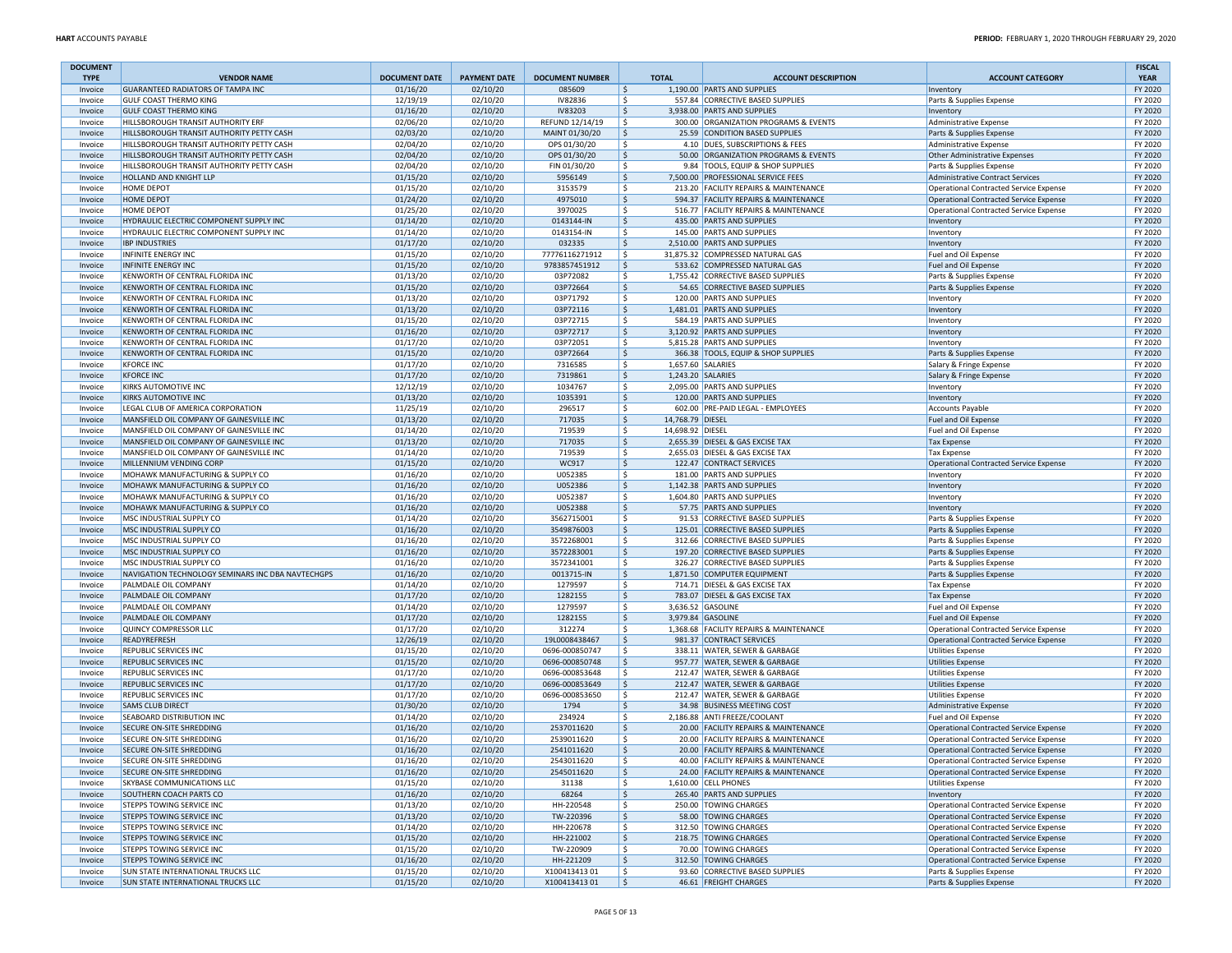| <b>DOCUMENT</b>    |                                                                                                      |                                  |                      |                                        |                    |                                                                      |                                                                             | <b>FISCAL</b>          |
|--------------------|------------------------------------------------------------------------------------------------------|----------------------------------|----------------------|----------------------------------------|--------------------|----------------------------------------------------------------------|-----------------------------------------------------------------------------|------------------------|
| <b>TYPE</b>        | <b>VENDOR NAME</b>                                                                                   | <b>DOCUMENT DATE</b><br>01/29/20 | <b>PAYMENT DATE</b>  | <b>DOCUMENT NUMBER</b>                 | <b>TOTAL</b><br>Ŝ. | <b>ACCOUNT DESCRIPTION</b><br>27.56 ELECTRICITY                      | <b>ACCOUNT CATEGORY</b>                                                     | <b>YEAR</b><br>FY 2020 |
| Invoice<br>Invoice | <b>TAMPA ELECTRIC COMPANY</b><br><b>TAMPA ELECTRIC COMPANY</b>                                       | 01/29/20                         | 02/10/20<br>02/10/20 | 211012156033-0120<br>211012156322-0120 | \$                 | 378.06 ELECTRICITY                                                   | <b>Utilities Expense</b><br><b>Utilities Expense</b>                        | FY 2020                |
| Invoice            | <b>TAMPA ELECTRIC COMPANY</b>                                                                        | 01/30/20                         | 02/10/20             | 211012156538-0120                      | S.                 | 19.73 ELECTRICITY                                                    | <b>Utilities Expense</b>                                                    | FY 2020                |
| Invoice            | <b>TAMPA ELECTRIC COMPANY</b>                                                                        | 02/03/20                         | 02/10/20             | 211000476575-0220                      | \$                 | 19.73 ELECTRICITY                                                    | <b>Utilities Expense</b>                                                    | FY 2020                |
| Invoice            | <b>TAMPA ELECTRIC COMPANY</b>                                                                        | 02/03/20                         | 02/10/20             | 211012083310-0220                      | Ś.                 | 36.61 ELECTRICITY                                                    | <b>Utilities Expense</b>                                                    | FY 2020                |
| Invoice            | <b>TAMPA ELECTRIC COMPANY</b>                                                                        | 02/03/20                         | 02/10/20             | 211012083575-0220                      | \$                 | 19.73 ELECTRICITY                                                    | <b>Utilities Expense</b>                                                    | FY 2020                |
| Invoice            | <b>TAMPA ELECTRIC COMPANY</b>                                                                        | 02/04/20                         | 02/10/20             | 211001823031-0220                      | Ŝ.                 | 1,828.85 ELECTRICITY                                                 | <b>Utilities Expense</b>                                                    | FY 2020                |
| Invoice            | <b>TENNANT SALES AND SERVICE</b>                                                                     | 01/13/20                         | 02/10/20             | 916834640                              | \$                 | 1,548.90 CORRECTIVE BASED SUPPLIES                                   | Parts & Supplies Expense                                                    | FY 2020                |
| Invoice            | THEMIS SOLUTIONS INC                                                                                 | 01/16/20                         | 02/10/20             | INV-5149                               | \$                 | 222.00 DUES, SUBSCRIPTIONS & FEES                                    | Administrative Expense                                                      | FY 2020                |
| Invoice            | TRANSIT HOLDING INC DBA AFTERMARKET PARTS CO LLC                                                     | 01/15/20                         | 02/10/20             | 81986552                               | \$                 | 399.21 PARTS AND SUPPLIES                                            | Inventory                                                                   | FY 2020                |
| Invoice            | TRANSIT HOLDING INC DBA AFTERMARKET PARTS CO LLC<br>TRANSIT HOLDING INC DBA AFTERMARKET PARTS CO LLC | 01/16/20<br>01/16/20             | 02/10/20<br>02/10/20 | 81987986<br>81988015                   | Ŝ.<br>\$           | 174.38 PARTS AND SUPPLIES<br>86.76 PARTS AND SUPPLIES                | Inventory                                                                   | FY 2020<br>FY 2020     |
| Invoice<br>Invoice | TRANSIT HOLDING INC DBA AFTERMARKET PARTS CO LLC                                                     | 01/16/20                         | 02/10/20             | 81988268                               | \$                 | 386.22 PARTS AND SUPPLIES                                            | Inventory<br>Inventory                                                      | FY 2020                |
| Invoice            | TRANSIT HOLDING INC DBA AFTERMARKET PARTS CO LLC                                                     | 01/17/20                         | 02/10/20             | 81989664                               | Ś.                 | 145.53 PARTS AND SUPPLIES                                            | Inventory                                                                   | FY 2020                |
| Invoice            | TRANSIT HOLDING INC DBA AFTERMARKET PARTS CO LLC                                                     | 01/17/20                         | 02/10/20             | 81989665                               | \$                 | 760.88 PARTS AND SUPPLIES                                            | Inventory                                                                   | FY 2020                |
| Invoice            | UNITED DATA TECHNOLOGIES INC                                                                         | 01/14/20                         | 02/10/20             | 0500228014                             | \$                 | 56,510.68 ACQ COMP HARDWARE ROUTER WAN FL-5339X-2018                 | Capital Grant Expense                                                       | FY 2020                |
| Invoice            | UNITED ELECTRIC MOTOR INC                                                                            | 01/13/20                         | 02/10/20             | 75788                                  | \$                 | 550.00 CONDITION BASED SUPPLIES                                      | Parts & Supplies Expense                                                    | FY 2020                |
| Invoice            | UNITED REFRIGERATION INC                                                                             | 02/05/20                         | 02/10/20             | 72170302-00                            | \$                 | 940.00 FACILITY REPAIRS & MAINTENANCE                                | Operational Contracted Service Expense                                      | FY 2020                |
| Invoice            | UNIVERSITY OF SOUTH FLORIDA CUTR                                                                     | 02/05/20                         | 02/10/20             | GM-00176411                            | \$                 | 5,000.00 CONSULTANT FEES                                             | <b>Administrative Contract Services</b>                                     | FY 2020                |
| Invoice            | VEHICLE MAINTENANCE PROGRAM INC                                                                      | 12/10/19                         | 02/10/20             | INV-357097                             | \$                 | 461.60 PARTS AND SUPPLIES                                            | Inventory                                                                   | FY 2020                |
| Invoice            | WEST COAST TRANSPORTATION SERVICES INC DBA YELLOW CAB                                                | 01/15/20                         | 02/10/20             | 22768                                  | \$                 | 57,532.00 CONTRACT SERVICES                                          | Operational Contracted Service Expense                                      | FY 2020                |
| Invoice            | <b>WRIGHT EXPRESS FINANCIAL SERV CORP</b>                                                            | 01/31/19<br>01/13/20             | 02/10/20<br>02/10/20 | 63649705                               | \$<br>\$           | 3,836.30 GASOLINE                                                    | Fuel and Oil Expense                                                        | FY 2020<br>FY 2020     |
| Invoice<br>Invoice | <b>WURTH USA INC</b><br><b>ZEP SALES AND SERVICE</b>                                                 | 01/17/20                         | 02/10/20             | 96614097<br>9004852561                 | \$                 | 453.56 CORRECTIVE BASED SUPPLIES<br>369.72 CORRECTIVE BASED SUPPLIES | Parts & Supplies Expense<br>Parts & Supplies Expense                        | FY 2020                |
| Invoice            | A JANITORS CLOSET INC                                                                                | 02/07/20                         | 02/17/20             | 728613                                 | Ŝ.                 | 1,199.46 CHEMICALS, JANITORIAL SUPPLIES                              | Inventory                                                                   | FY 2020                |
| Invoice            | <b>ABC BUS INC</b>                                                                                   | 01/20/20                         | 02/17/20             | 3030893                                | \$                 | 10.74 PARTS AND SUPPLIES                                             | Inventory                                                                   | FY 2020                |
| Invoice            | <b>ABC BUS INC</b>                                                                                   | 01/24/20                         | 02/17/20             | 3034361                                | \$                 | 597.24 PARTS AND SUPPLIES                                            | Inventory                                                                   | FY 2020                |
| Invoice            | <b>ABC BUS INC</b>                                                                                   | 01/24/20                         | 02/17/20             | 3034488                                | Ś.                 | 1,852.16 PARTS AND SUPPLIES                                          | Inventory                                                                   | FY 2020                |
| Invoice            | <b>ACCURATE LAMINATING INC</b>                                                                       | 01/21/20                         | 02/17/20             | 83613                                  | \$                 | 647.00 PRINTING - SYSTEM PROMOTION                                   | Community Relations & Marketing Expense                                     | FY 2020                |
| Invoice            | ALL FLORIDA FIRE EQUIPMENT CO INC                                                                    | 01/23/20                         | 02/17/20             | 128083                                 | \$                 | 2,062.40 CORRECTIVE REPAIR SERVICES                                  | <b>Operational Contracted Service Expense</b>                               | FY 2020                |
| Invoice            | ALL FLORIDA FIRE EQUIPMENT CO INC                                                                    | 01/23/20                         | 02/17/20             | 128084                                 | \$                 | 100.00 CORRECTIVE REPAIR SERVICES                                    | Operational Contracted Service Expense                                      | FY 2020                |
| Invoice            | AMERICAN PUBLIC TRANSPORTATION ASSOC (APTA)                                                          | 02/12/20                         | 02/17/20             | 15465575                               | \$                 | 255.00 BUSINESS TRAVEL COSTS - STAFF                                 | Administrative Expense                                                      | FY 2020                |
| Invoice            | <b>ANCO SUPERIOR INC</b><br><b>ANCO SUPERIOR INC</b>                                                 | 01/20/20<br>01/21/20             | 02/17/20<br>02/17/20 | 103188<br>103196                       | \$<br>\$           | 1,269.00 PARTS AND SUPPLIES<br>1,690.00 PARTS AND SUPPLIES           | Inventory                                                                   | FY 2020<br>FY 2020     |
| Invoice<br>Invoice | ANCO SUPERIOR INC                                                                                    | 01/22/20                         | 02/17/20             | 103235                                 | \$                 | 1.124.00 PARTS AND SUPPLIES                                          | Inventory<br>Inventory                                                      | FY 2020                |
| Invoice            | <b>AUTONATION SSC</b>                                                                                | 01/23/20                         | 02/17/20             | 8553841                                | Ś.                 | 220.32 CORRECTIVE BASED SUPPLIES                                     | Parts & Supplies Expense                                                    | FY 2020                |
| Invoice            | <b>AYRES ASSOCIATES INC</b>                                                                          | 01/24/20                         | 02/17/20             | 184641                                 | \$                 | 980.69 ASSOC TRANSIT IMPRV (min 1%) E&D FL-5339X-2018                | Capital Grant Expense                                                       | FY 2020                |
| Invoice            | AYRES ASSOCIATES INC                                                                                 | 01/24/20                         | 02/17/20             | 184643                                 | \$                 | 710.83 ASSOC TRANSIT IMPRV (min 1%) E&D FL-5339X-2018                | Capital Grant Expense                                                       | FY 2020                |
| Invoice            | <b>AYRES ASSOCIATES INC</b>                                                                          | 01/24/20                         | 02/17/20             | 184644                                 | \$                 | 1,382.20 ASSOC TRANSIT IMPRV (min 1%) E&D FL-5339X-2018              | Capital Grant Expense                                                       | FY 2020                |
| Invoice            | <b>AYRES ASSOCIATES INC</b>                                                                          | 01/24/20                         | 02/17/20             | 184646                                 | \$                 | 651.67 COT Z02 CED ENG & DESIGN BUS STOP/SHELTER                     | <b>Capital Grant Expense</b>                                                | FY 2020                |
| Invoice            | <b>AYRES ASSOCIATES INC</b>                                                                          | 01/24/20                         | 02/17/20             | 184642                                 | \$                 | 1,357.21 HC Z04 BN ENG & DESIGN BUS STOP/SHELTER                     | Capital Grant Expense                                                       | FY 2020                |
| Invoice            | <b>AYRES ASSOCIATES INC</b>                                                                          | 01/24/20                         | 02/17/20             | 184645                                 | \$                 | 1,721.02 HC Z07 BS ENG & DESIGN BUS STOP/SHELTER                     | Capital Grant Expense                                                       | FY 2020                |
| Invoice            | <b>BARTOW FORD CO</b>                                                                                | 01/21/20                         | 02/17/20             | 809446                                 | Ś.                 | 115.98 CORRECTIVE BASED SUPPLIES                                     | Parts & Supplies Expense                                                    | FY 2020                |
| Invoice            | <b>BARTOW FORD CO</b><br><b>BARTOW FORD CO</b>                                                       | 01/24/20<br>01/20/20             | 02/17/20<br>02/17/20 | 810112<br>808047-2                     | \$<br>\$           | 863.83 CORRECTIVE BASED SUPPLIES<br>165.53 PARTS AND SUPPLIES        | Parts & Supplies Expense                                                    | FY 2020<br>FY 2020     |
| Invoice<br>Invoice | <b>BARTOW FORD CO</b>                                                                                | 01/23/20                         | 02/17/20             | 809899                                 | \$                 | 211.86 PARTS AND SUPPLIES                                            | Inventory<br>Inventory                                                      | FY 2020                |
| Invoice            | <b>BARTOW FORD CO</b>                                                                                | 01/23/20                         | 02/17/20             | 810021                                 | \$                 | 403.92 PARTS AND SUPPLIES                                            | Inventory                                                                   | FY 2020                |
| Invoice            | <b>BARTOW FORD CO</b>                                                                                | 01/24/20                         | 02/17/20             | 809899-1                               | \$                 | 69.98 PARTS AND SUPPLIES                                             | Inventory                                                                   | FY 2020                |
| Invoice            | <b>BARTOW FORD CO</b>                                                                                | 01/24/20                         | 02/17/20             | 810157                                 | \$                 | 1,759.84 PARTS AND SUPPLIES                                          | Inventory                                                                   | FY 2020                |
| Invoice            | BAY AREA COURT REPORTING, INC.                                                                       | 02/11/20                         | 02/17/20             | R20LN0272                              | Ś.                 | 3,192.90 ARBITRATIONS/EMPLOYEE ACTIONS                               | Administrative Contract Services                                            | FY 2020                |
| Invoice            | <b>BELL &amp; ROPER PA</b>                                                                           | 01/22/20                         | 02/17/20             | 60195                                  | \$                 | 2,060.10 LEGAL FEES - EPLI                                           | <b>Operational Contracted Service Expense</b>                               | FY 2020                |
| Invoice            | <b>BELL &amp; ROPER PA</b>                                                                           | 01/22/20                         | 02/17/20             | 60196                                  | \$                 | 126.10 LEGAL FEES - EPLI                                             | Operational Contracted Service Expense                                      | FY 2020                |
| Invoice            | <b>BELL &amp; ROPER PA</b>                                                                           | 01/22/20                         | 02/17/20             | 60197                                  | Ś.                 | 144.20 LEGAL FEES - EPLI                                             | <b>Operational Contracted Service Expense</b>                               | FY 2020                |
| Invoice            | <b>BELL &amp; ROPER PA</b>                                                                           | 01/22/20                         | 02/17/20             | 60198                                  | \$                 | 6,802.84 LEGAL FEES - EPLI                                           | <b>Operational Contracted Service Expense</b>                               | FY 2020                |
| Invoice            | <b>BELL &amp; ROPER PA</b>                                                                           | 01/22/20                         | 02/17/20             | 60199<br>60200                         | \$<br>\$           | 1,595.60 LEGAL FEES - EPLI<br>144.10 LEGAL FEES-LABOR ATTORNEY       | Operational Contracted Service Expense                                      | FY 2020<br>FY 2020     |
| Invoice<br>Invoice | <b>BELL &amp; ROPER PA</b><br><b>BELL &amp; ROPER PA</b>                                             | 01/22/20<br>01/22/20             | 02/17/20<br>02/17/20 | 60201                                  | Ŝ.                 | 80.00 LEGAL FEES-LABOR ATTORNEY                                      | Administrative Contract Services<br><b>Administrative Contract Services</b> | FY 2020                |
| Invoice            | <b>BELL &amp; ROPER PA</b>                                                                           | 01/22/20                         | 02/17/20             | 60202                                  | \$                 | 40.15 LEGAL FEES-LABOR ATTORNEY                                      | Administrative Contract Services                                            | FY 2020                |
| Invoice            | BOARD OF COUNTY COMMISSIONERS HTV                                                                    | 02/07/20                         | 02/17/20             | HART200207                             | \$                 | 410.08 PRODUCTION COST - TELEVISED COVERAGE BOD                      | Community Relations & Marketing Expense                                     | FY 2020                |
| Invoice            | <b>BOCC - WATER</b>                                                                                  | 02/04/20                         | 02/17/20             | 7441310-0220                           | Ś.                 | 292.62 WATER, SEWER & GARBAGE                                        | <b>Utilities Expense</b>                                                    | FY 2020                |
| Invoice            | <b>BOCC - WATER</b>                                                                                  | 02/04/20                         | 02/17/20             | 7541310-0220                           | Ŝ.                 | 122.10 WATER, SEWER & GARBAGE                                        | <b>Utilities Expense</b>                                                    | FY 2020                |
| nvoice             | <b>BUTLER TRUCK SERVICE INC</b>                                                                      | 01/23/20                         | 02/17/20             | 200121001                              |                    | 281.85 CORRECTIVE REPAIR SERVICES                                    | Operational Contracted Service Expense                                      | FY 2020                |
| Invoice            | CACERES, JOANNE                                                                                      | 02/04/20                         | 02/17/20             | 100%CTP                                | \$                 | 1,255.00 TUITION REIMBURSEMENT PROG                                  | Salary & Fringe Expense                                                     | FY 2020                |
| Invoice            | CACERES, JOANNE                                                                                      | 02/04/20                         | 02/17/20             | 100%CTPEXAM                            | \$                 | 689.00 TUITION REIMBURSEMENT PROG                                    | Salary & Fringe Expense                                                     | FY 2020                |
| Invoice            | CARAHSOFT TECHNOLOGY CORPORATION                                                                     | 01/21/20                         | 02/17/20             | IN725395                               | \$                 | 9,930.12 COMPUTER SOFTWARE SVC. FEES                                 | Operational Contracted Service Expense                                      | FY 2020                |
| Invoice            | <b>CDW LLC</b>                                                                                       | 01/22/20                         | 02/17/20             | WND1383                                | \$                 | 310.00 COMPUTER EQUIPMENT                                            | Parts & Supplies Expense                                                    | FY 2020                |
| Invoice            | CENTRAL FLORIDA LANDSCAPING INC<br><b>CERTIFIED SLINGS INC</b>                                       | 01/21/20                         | 02/17/20             | 21781                                  | \$                 | 800.00 CONTRACT SERVICES<br>230.08 CORRECTIVE BASED SUPPLIES         | Operational Contracted Service Expense                                      | FY 2020<br>FY 2020     |
| Invoice<br>Invoice | CHAMBERS, CARSON                                                                                     | 01/23/20<br>02/11/20             | 02/17/20<br>02/17/20 | 3139977-00<br>01/20/20 TR              | \$<br>\$           | 91.50 BUSINESS TRAVEL COSTS - STAFF                                  | Parts & Supplies Expense<br>Administrative Expense                          | FY 2020                |
| Invoice            | <b>CIGNA BEHAVIORAL HEALTH</b>                                                                       | 10/31/19                         | 02/17/20             | 10331190029                            | \$                 | 3,700.00 DOT PHYSICAL                                                | <b>Administrative Contract Services</b>                                     | FY 2020                |
| Invoice            | CIGNA HEALTH AND LIFE INS CO                                                                         | 01/21/19                         | 02/17/20             | 2566456                                | \$                 | 3,911.76 DENTAL INSURANCE - EMPLOYER PAYABLE                         | <b>Accounts Payable</b>                                                     | FY 2020                |
| Invoice            | CIGNA HEALTH AND LIFE INS CO                                                                         | 01/21/19                         | 02/17/20             | 2566456                                | \$                 | 18,559.65 DENTAL PLAN LIABILITY-EMPLOYEE                             | <b>Accounts Payable</b>                                                     | FY 2020                |
| Invoice            | <b>CINTAS CORPORATION</b>                                                                            | 01/03/20                         | 02/17/20             | 4039090876                             | \$                 | 197.82 CONTRACT SERVICES                                             | Operational Contracted Service Expense                                      | FY 2020                |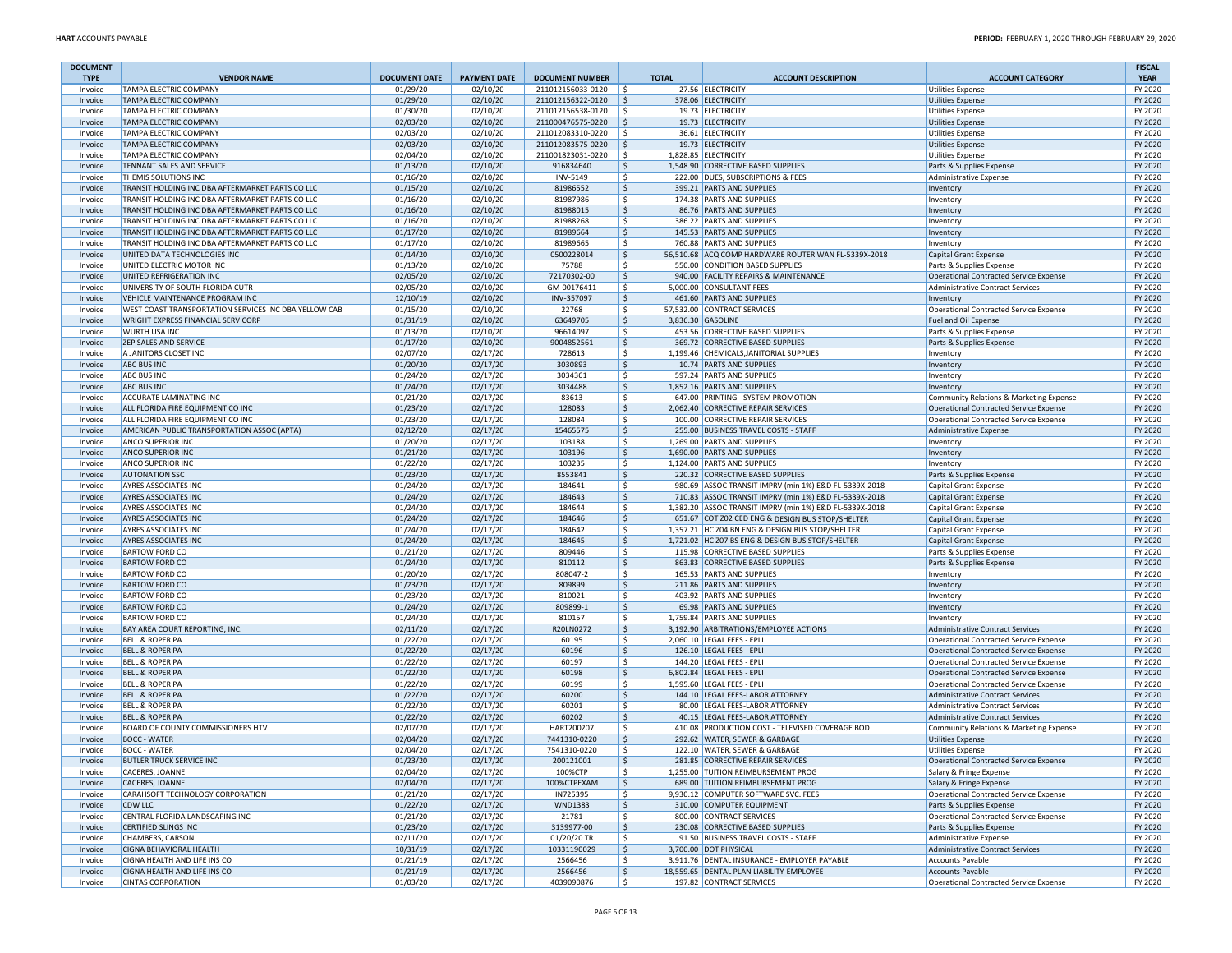| <b>DOCUMENT</b><br><b>TYPE</b> | <b>VENDOR NAME</b>                                               | <b>DOCUMENT DATE</b> | <b>PAYMENT DATE</b>  | <b>DOCUMENT NUMBER</b>     | <b>TOTAL</b>       | <b>ACCOUNT DESCRIPTION</b>                                        | <b>ACCOUNT CATEGORY</b>                                            | <b>FISCAL</b><br><b>YEAR</b> |
|--------------------------------|------------------------------------------------------------------|----------------------|----------------------|----------------------------|--------------------|-------------------------------------------------------------------|--------------------------------------------------------------------|------------------------------|
| Invoice                        | <b>CINTAS CORPORATION</b>                                        | 01/23/20             | 02/17/20             | 4040834165                 | ۱\$                | 139.50 CONTRACT SERVICES                                          | Operational Contracted Service Expense                             | FY 2020                      |
| Invoice                        | <b>CINTAS CORPORATION</b>                                        | 01/24/20             | 02/17/20             | 4040943038                 | l\$                | 34.98 CONTRACT SERVICES                                           | Operational Contracted Service Expense                             | FY 2020                      |
| Invoice                        | <b>CINTAS CORPORATION</b>                                        | 01/03/20             | 02/17/20             | 4039090880                 | l\$                | 36.30 UNIFORMS                                                    | Salary & Fringe Expense                                            | FY 2020                      |
| Invoice                        | <b>CINTAS CORPORATION</b>                                        | 01/03/20             | 02/17/20             | 4039090908                 | l\$                | 48.40 UNIFORMS                                                    | Salary & Fringe Expense                                            | FY 2020                      |
| Invoice                        | <b>CINTAS CORPORATION</b>                                        | 01/03/20             | 02/17/20             | 4039090959                 | l\$                | 139.15 UNIFORMS                                                   | Salary & Fringe Expense                                            | FY 2020                      |
| Invoice                        | <b>CINTAS CORPORATION</b>                                        | 01/03/20             | 02/17/20             | 4039090962                 | l\$                | 36.30 UNIFORMS                                                    | Salary & Fringe Expense                                            | FY 2020                      |
| Invoice                        | <b>CINTAS CORPORATION</b>                                        | 01/03/20             | 02/17/20             | 4039090974                 | l\$                | 48.40 UNIFORMS                                                    | Salary & Fringe Expense                                            | FY 2020                      |
| Invoice                        | <b>CINTAS CORPORATION</b>                                        | 01/03/20             | 02/17/20             | 4039090999                 | ١\$                | 149.03 UNIFORMS                                                   | Salary & Fringe Expense                                            | FY 2020                      |
| Invoice                        | <b>CINTAS CORPORATION</b>                                        | 01/03/20             | 02/17/20             | 4039091071                 | $\ddot{\varsigma}$ | 242.00 UNIFORMS                                                   | Salary & Fringe Expense                                            | FY 2020                      |
| Invoice                        | <b>CINTAS CORPORATION</b>                                        | 01/09/20             | 02/17/20             | 4039606100                 | -\$                | 36.30 UNIFORMS                                                    | Salary & Fringe Expense                                            | FY 2020                      |
| Invoice                        | <b>CINTAS CORPORATION</b>                                        | 01/23/20             | 02/17/20             | 4040834254                 | l\$                | 48.40 UNIFORMS                                                    | Salary & Fringe Expense                                            | FY 2020                      |
| Invoice                        | <b>CINTAS CORPORATION</b>                                        | 01/23/20             | 02/17/20             | 4040834284                 | \$                 | 36.30 UNIFORMS                                                    | Salary & Fringe Expense                                            | FY 2020                      |
| Invoice                        | <b>CINTAS CORPORATION</b>                                        | 01/23/20             | 02/17/20             | 4040834302                 | l\$                | 48.40 UNIFORMS                                                    | Salary & Fringe Expense                                            | FY 2020                      |
| Invoice                        | <b>CINTAS CORPORATION</b>                                        | 01/23/20             | 02/17/20             | 4040834336                 | l \$               | 36.30 UNIFORMS                                                    | Salary & Fringe Expense                                            | FY 2020                      |
| Invoice                        | <b>CINTAS CORPORATION</b><br><b>CINTAS CORPORATION</b>           | 01/23/20<br>01/23/20 | 02/17/20<br>02/17/20 | 4040834451<br>4040834479   | l\$<br>\$          | 142.98 UNIFORMS<br>139.15 UNIFORMS                                | Salary & Fringe Expense<br>Salary & Fringe Expense                 | FY 2020<br>FY 2020           |
| Invoice<br>Invoice             | <b>CINTAS CORPORATION</b>                                        | 01/23/20             | 02/17/20             | 4040834570                 | l\$                | 254.10 UNIFORMS                                                   | Salary & Fringe Expense                                            | FY 2020                      |
| Invoice                        | <b>CINTAS CORPORATION</b>                                        | 01/24/20             | 02/17/20             | 4040943051                 | \$                 | 66.55 UNIFORMS                                                    | Salary & Fringe Expense                                            | FY 2020                      |
| Invoice                        | <b>CITY OF TAMPA UTILITIES</b>                                   | 02/03/20             | 02/17/20             | 2122412-0220               | l\$                | 146.46 WATER, SEWER & GARBAGE                                     | <b>Utilities Expense</b>                                           | FY 2020                      |
| Invoice                        | CITY OF TAMPA UTILITIES                                          | 02/04/20             | 02/17/20             | 2122343-0220               | l\$                | 1,726.70 WATER, SEWER & GARBAGE                                   | <b>Utilities Expense</b>                                           | FY 2020                      |
| Invoice                        | <b>CITY OF TAMPA UTILITIES</b>                                   | 02/05/20             | 02/17/20             | 2083569-0220               | l\$                | 575.80 WATER, SEWER & GARBAGE                                     | <b>Utilities Expense</b>                                           | FY 2020                      |
| Invoice                        | COIN CURRENCY & DOCUMENT SYSTEMS OF FL INC                       | 01/23/20             | 02/17/20             | 58951                      | ١\$                | 3,283.23 MACHINE/EQUIP MAINTENANCE                                | Operational Contracted Service Expense                             | FY 2020                      |
| Invoice                        | <b>CONTRACTORS ENTERPRISES INC</b>                               | 01/22/20             | 02/17/20             | 736-2020                   | l\$                | 3,131.45 CONTRACT SERVICES                                        | Operational Contracted Service Expense                             | FY 2020                      |
| Invoice                        | <b>CUMMINS INC</b>                                               | 01/21/20             | 02/17/20             | A7-24384                   | ١\$                | 17,743.64 CORRECTIVE REPAIR SERVICES                              | Operational Contracted Service Expense                             | FY 2020                      |
| Invoice                        | <b>CUMMINS INC</b>                                               | 01/24/20             | 02/17/20             | A7-24646                   | l\$                | 758.53 CORRECTIVE REPAIR SERVICES                                 | Operational Contracted Service Expense                             | FY 2020                      |
| Invoice                        | <b>DESIGNLAB INC</b>                                             | 01/21/20             | 02/17/20             | 244120                     | l \$               | 8,381.43 UNIFORMS                                                 | Salary & Fringe Expense                                            | FY 2020                      |
| Invoice                        | DIMENSION PHOTO ENGRAVING CO INC                                 | 01/22/20             | 02/17/20             | 97967                      | l\$                | 545.00 PRINTING - OFFICE FORMS                                    | Community Relations & Marketing Expense                            | FY 2020                      |
| Invoice                        | <b>DIRECTV LLC</b>                                               | 02/04/20             | 02/17/20             | 37143348919                | l\$                | 35.00 CABLE TELEVISION SERVICES                                   | <b>Utilities Expense</b>                                           | FY 2020                      |
| Invoice                        | DOUG BELDEN, TAX COLLECTOR                                       | 02/06/20             | 02/17/20             | 2019 TAX NOTICE            | l\$                | 4,226.34 AD VALOREM TAX REVENUE                                   | Taxes Levied by HTA                                                | FY 2020                      |
| Invoice                        | DVM INSURANCE AGENCY DBA NATIONWIDE PET INS                      | 01/28/20             | 02/17/20             | 3445-012020                | \$                 | 1,213.89 FLEX COMP - EMPLOYEES                                    | <b>Accounts Payable</b>                                            | FY 2020                      |
| Invoice                        | ELECTRIC SALES & SERVICE INC<br>ELECTRIC SALES & SERVICE INC     | 01/23/20             | 02/17/20             | 41232                      | l\$                | 3,950.64 CORRECTIVE BASED SUPPLIES                                | Parts & Supplies Expense                                           | FY 2020                      |
| Invoice                        | EUROFINS ANA LABORATORIES LLC                                    | 01/20/20<br>01/20/20 | 02/17/20<br>02/17/20 | 41226                      | l \$<br>l\$        | 731.04 PARTS AND SUPPLIES<br>1,525.00 CORRECTIVE BASED SUPPLIES   | Inventory<br>Parts & Supplies Expense                              | FY 2020<br>FY 2020           |
| Invoice<br>Invoice             | <b>FEDERAL EXPRESS CORP</b>                                      | 02/11/20             | 02/17/20             | I20A000169<br>6-924-50116  | \$                 | 224.20 POSTAGE                                                    | Other Administrative Expenses                                      | FY 2020                      |
| Invoice                        | <b>FINISHMASTER INC</b>                                          | 01/22/20             | 02/17/20             | 85229724                   | l\$                | 207.46 PARTS AND SUPPLIES                                         | Inventory                                                          | FY 2020                      |
| Invoice                        | FLEET ACQUISTIONS LLC DBA FLEET PRODUCTS                         | 01/24/20             | 02/17/20             | 1690614                    | l\$                | 70.44 PARTS AND SUPPLIES                                          | Inventory                                                          | FY 2020                      |
| Invoice                        | FLEET ACQUISTIONS LLC DBA FLEET PRODUCTS                         | 01/22/20             | 02/17/20             | 1690273                    | ۱\$                | 68.99 TOOLS, EQUIP & SHOP SUPPLIES                                | Parts & Supplies Expense                                           | FY 2020                      |
| Invoice                        | <b>FLEETPRIDE INC</b>                                            | 01/21/20             | 02/17/20             | 44026835                   | -\$                | 283.75 TOOLS, EQUIP & SHOP SUPPLIES                               | Parts & Supplies Expense                                           | FY 2020                      |
| Invoice                        | <b>FLEETPRIDE INC</b>                                            | 01/22/20             | 02/17/20             | 44087768                   | l \$               | 298.65 TOOLS, EQUIP & SHOP SUPPLIES                               | Parts & Supplies Expense                                           | FY 2020                      |
| Invoice                        | FLORIDA DEPARTMENT OF REVENUE                                    | 01/31/20             | 02/17/20             | <b>SALES TAX 01/2020</b>   | l\$                | 100.66 SALES TAXES PAYABLE                                        | <b>Taxes Payable</b>                                               | FY 2020                      |
| Invoice                        | FLORIDA DETROIT DIESEL-ALLISON                                   | 01/22/20             | 02/17/20             | 7079430 RI                 | \$                 | 374.30 CORRECTIVE REPAIR SERVICES                                 | Operational Contracted Service Expense                             | FY 2020                      |
| Invoice                        | GENUINE PARTS CO DBA NAPA AUTO                                   | 01/20/20             | 02/17/20             | 0619-971697                | l\$                | 67.98 CORRECTIVE BASED SUPPLIES                                   | Parts & Supplies Expense                                           | FY 2020                      |
| Invoice                        | GENUINE PARTS CO DBA NAPA AUTO                                   | 01/21/20             | 02/17/20             | 0619-971854                | l\$                | 67.76 CORRECTIVE BASED SUPPLIES                                   | Parts & Supplies Expense                                           | FY 2020                      |
| Invoice                        | GENUINE PARTS CO DBA NAPA AUTO                                   | 01/21/20             | 02/17/20             | 0619-971903                | l \$               | 17.97 CORRECTIVE BASED SUPPLIES                                   | Parts & Supplies Expense                                           | FY 2020                      |
| Invoice                        | GENUINE PARTS CO DBA NAPA AUTO                                   | 01/21/20             | 02/17/20             | 0619-971904                | ∣\$                | 71.88 CORRECTIVE BASED SUPPLIES                                   | Parts & Supplies Expense                                           | FY 2020                      |
| Invoice                        | GENUINE PARTS CO DBA NAPA AUTO                                   | 01/21/20             | 02/17/20             | 2504-903874                | S.                 | 3.00 CORRECTIVE BASED SUPPLIES                                    | Parts & Supplies Expense                                           | FY 2020                      |
| Invoice                        | GENUINE PARTS CO DBA NAPA AUTO                                   | 01/22/20             | 02/17/20             | 0619-971971                | l\$                | 62.90 CORRECTIVE BASED SUPPLIES                                   | Parts & Supplies Expense                                           | FY 2020                      |
| Invoice                        | GENUINE PARTS CO DBA NAPA AUTO<br>GENUINE PARTS CO DBA NAPA AUTO | 02/07/20<br>02/09/20 | 02/17/20<br>02/17/20 | 0619-974694<br>2504-905323 | \$<br>l\$          | 61.24 CORRECTIVE BASED SUPPLIES<br>8.81 CORRECTIVE BASED SUPPLIES | Parts & Supplies Expense                                           | FY 2020<br>FY 2020           |
| Invoice<br>Invoice             | GENUINE PARTS CO DBA NAPA AUTO                                   | 02/10/20             | 02/17/20             | 0619-975063                | l \$               | 18.75 CORRECTIVE BASED SUPPLIES                                   | Parts & Supplies Expense<br>Parts & Supplies Expense               | FY 2020                      |
| Invoice                        | GENUINE PARTS CO DBA NAPA AUTO                                   | 01/21/20             | 02/17/20             | 0619-971944                | l\$                | 152.96 PARTS AND SUPPLIES                                         | Inventory                                                          | FY 2020                      |
| Invoice                        | GENUINE PARTS CO DBA NAPA AUTO                                   | 01/21/20             | 02/17/20             | 0619-971946                | \$                 | 133.84 PARTS AND SUPPLIES                                         | Inventory                                                          | FY 2020                      |
| Invoice                        | GENUINE PARTS CO DBA NAPA AUTO                                   | 02/11/20             | 02/17/20             | 0619-975218                | l\$                | 169.92 PARTS AND SUPPLIES                                         | Inventory                                                          | FY 2020                      |
| Invoice                        | GETTY IMAGES US INC DBA ISTOCK                                   | 01/22/20             | 02/17/20             | 14771711                   | l\$                | 840.00 ADVERTISING & PROMOTIONS                                   | Community Relations & Marketing Expense                            | FY 2020                      |
| Invoice                        | <b>GILLIG LLC</b>                                                | 01/20/20             | 02/17/20             | 40662190                   | l\$                | 87.87 CORRECTIVE BASED SUPPLIES                                   | Parts & Supplies Expense                                           | FY 2020                      |
| Invoice                        | <b>GILLIG LLC</b>                                                | 01/21/20             | 02/17/20             | 40662642                   | l\$                | 550.80 CORRECTIVE BASED SUPPLIES                                  | Parts & Supplies Expense                                           | FY 2020                      |
| Invoice                        | <b>GILLIG LLC</b>                                                | 01/24/20             | 02/17/20             | 40664161                   | l\$                | 239.65 CORRECTIVE BASED SUPPLIES                                  | Parts & Supplies Expense                                           | FY 2020                      |
| Invoice                        | <b>GILLIG LLC</b>                                                | 01/23/20             | 02/17/20             | 40663736                   | ١\$                | 70.63 CORRECTIVE REPAIR SERVICES                                  | Operational Contracted Service Expense                             | FY 2020                      |
| Invoice                        | <b>GILLIG LLC</b>                                                | 01/22/20             | 02/17/20             | 40663175                   | $\ddot{\varsigma}$ | 316.83 PARTS AND SUPPLIES                                         | Inventory                                                          | FY 2020                      |
| Invoice                        | <b>GILLIG LLC</b>                                                | 01/22/20             | 02/17/20             | 40663176                   | -\$                | 422.44 PARTS AND SUPPLIES                                         | Inventory                                                          | FY 2020                      |
| Invoice                        | <b>GILLIG LLC</b>                                                | 01/22/20             | 02/17/20             | 40663177                   | l \$               | 85.00 PARTS AND SUPPLIES                                          | Inventory                                                          | FY 2020                      |
| Invoice                        | <b>GILLIG LLC</b>                                                | 01/23/20             | 02/17/20             | 40663735                   | -Ś                 | 1,840.00 PARTS AND SUPPLIES                                       | minemun y                                                          | FY 2020                      |
| Invoice                        | <b>GILLIG LLC</b>                                                | 01/23/20             | 02/17/20             | 40663737                   | ∣\$                | 10,135.61 PARTS AND SUPPLIES                                      | Inventory                                                          | FY 2020                      |
| Invoice                        | GODBERSEN SMITH CONST CO D/B/A GOMACO CORP                       | 01/23/20             | 02/17/20             | 716645                     | l \$               | 3,392.00 CORRECTIVE BASED SUPPLIES                                | Parts & Supplies Expense                                           | FY 2020                      |
| Invoice                        | <b>GOOD NEIGHBOR FENCE CO</b><br><b>GRAINGER</b>                 | 01/22/20<br>01/22/20 | 02/17/20<br>02/17/20 | 243126<br>9418927985       | l\$<br>l \$        | 18,468.00 CONTRACT SERVICES<br>50.04 CORRECTIVE BASED SUPPLIES    | Operational Contracted Service Expense<br>Parts & Supplies Expense | FY 2020<br>FY 2020           |
| Invoice<br>Invoice             | <b>GRAINGER</b>                                                  | 01/23/20             | 02/17/20             | 9420661028                 | l\$                | 11.57 CORRECTIVE BASED SUPPLIES                                   | Parts & Supplies Expense                                           | FY 2020                      |
| Invoice                        | <b>GRAINGER</b>                                                  | 01/23/20             | 02/17/20             | 9420661036                 | l \$               | 5.39 CORRECTIVE BASED SUPPLIES                                    | Parts & Supplies Expense                                           | FY 2020                      |
| Invoice                        | <b>GRAINGER</b>                                                  | 01/23/20             | 02/17/20             | 9420758436                 | l\$                | 488.60 FACILITY REPAIRS & MAINTENANCE                             | Operational Contracted Service Expense                             | FY 2020                      |
| Invoice                        | <b>GRAINGER</b>                                                  | 01/23/20             | 02/17/20             | 9420316433                 | l\$                | 23.92 TOOLS, EQUIP & SHOP SUPPLIES                                | Parts & Supplies Expense                                           | FY 2020                      |
| Invoice                        | <b>GUARANTEED RADIATORS OF TAMPA INC</b>                         | 01/23/20             | 02/17/20             | 085635                     | ∣\$                | 1.190.00 PARTS AND SUPPLIES                                       | Inventory                                                          | FY 2020                      |
| Invoice                        | HALO BRANDED SOLUTIONS INC                                       | 01/23/20             | 02/17/20             | 4354979                    | l \$               | 580.00 MARKETING PROMOTIONAL ITEMS                                | Community Relations & Marketing Expense                            | FY 2020                      |
| Invoice                        | HARDWICK, LORENA                                                 | 02/11/20             | 02/17/20             | 01/20/20 TR                | ۱\$                | 97.85 BUSINESS TRAVEL COSTS - STAFF                               | Administrative Expense                                             | FY 2020                      |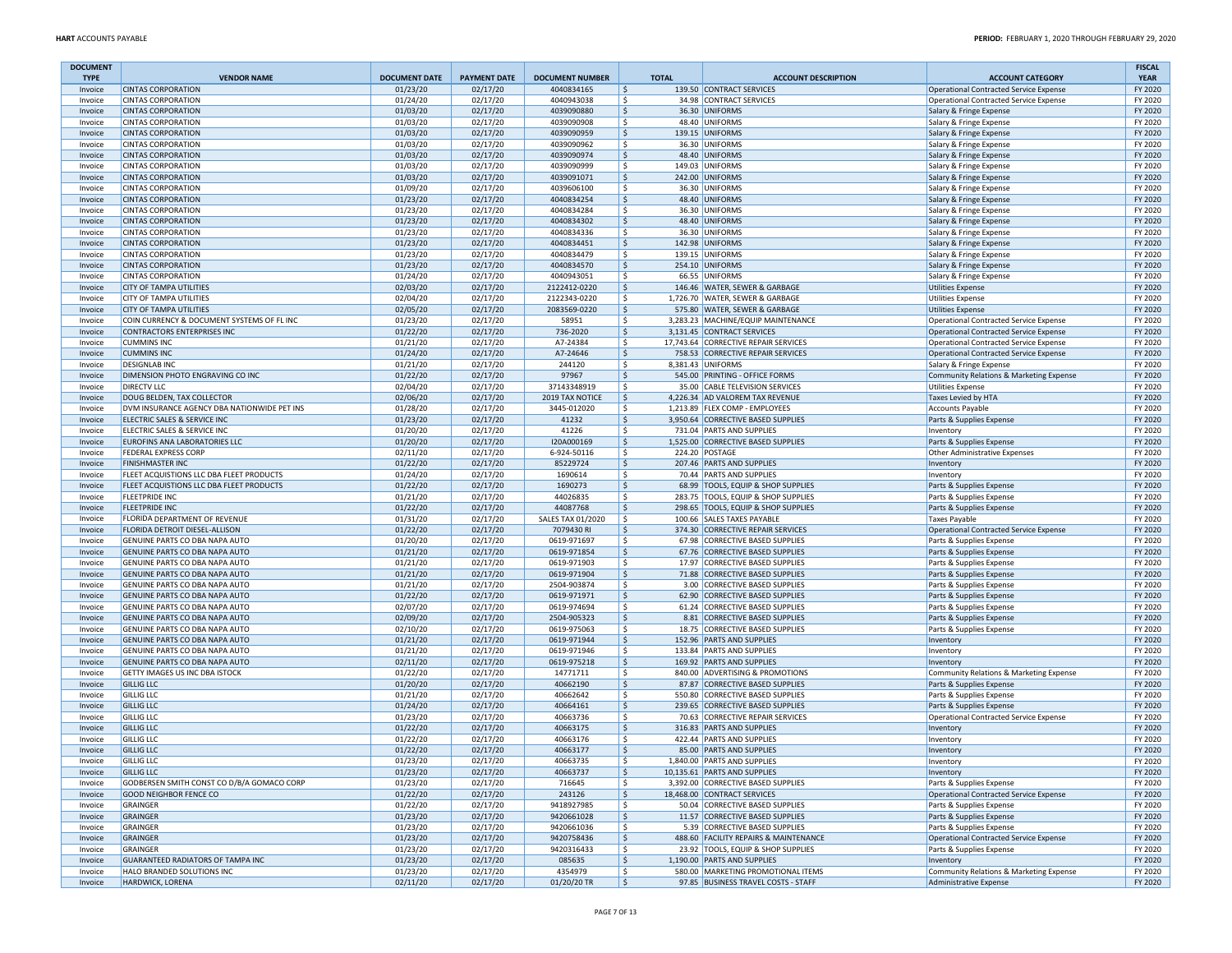| <b>DOCUMENT</b><br><b>TYPE</b> | <b>VENDOR NAME</b>                                                                   | <b>DOCUMENT DATE</b> | <b>PAYMENT DATE</b>  | <b>DOCUMENT NUMBER</b>                 |           | <b>TOTAL</b>                         | <b>ACCOUNT DESCRIPTION</b>                                                          | <b>ACCOUNT CATEGORY</b>                       | <b>FISCAL</b><br><b>YEAR</b> |
|--------------------------------|--------------------------------------------------------------------------------------|----------------------|----------------------|----------------------------------------|-----------|--------------------------------------|-------------------------------------------------------------------------------------|-----------------------------------------------|------------------------------|
| Invoice                        | HILLSBOROUGH TRANSIT AUTHORITY ERF                                                   | 02/13/20             | 02/17/20             | PPE 02/08/20                           | Ŝ.        |                                      | 562.50 EMPLOYEE RECREATION FUND                                                     | <b>Accounts Payable</b>                       | FY 2020                      |
| Invoice                        | <b>HOME DEPOT</b>                                                                    | 02/10/20             | 02/17/20             | 7971217                                | \$        |                                      | 16.97 CORRECTIVE BASED SUPPLIES                                                     | Parts & Supplies Expense                      | FY 2020                      |
| Invoice                        | INDUSTRYSAFE LLC                                                                     | 01/18/20             | 02/17/20             | RVINV028795                            | \$        |                                      | 1,117.99 COMPUTER SOFTWARE SVC. FEES                                                | Operational Contracted Service Expense        | FY 2020                      |
| Invoice                        | KENWORTH OF CENTRAL FLORIDA INC                                                      | 01/20/20             | 02/17/20             | 03P72680                               | \$        |                                      | 76.51 CORRECTIVE BASED SUPPLIES                                                     | Parts & Supplies Expense                      | FY 2020                      |
| Invoice                        | KENWORTH OF CENTRAL FLORIDA INC                                                      | 01/20/20             | 02/17/20             | 03P72969                               | \$.       |                                      | 866.37 CORRECTIVE BASED SUPPLIES                                                    | Parts & Supplies Expense                      | FY 2020                      |
| Invoice                        | KENWORTH OF CENTRAL FLORIDA INC                                                      | 01/23/20             | 02/17/20             | 03P73897                               | \$        |                                      | 37.50 CORRECTIVE BASED SUPPLIES                                                     | Parts & Supplies Expense                      | FY 2020                      |
| Invoice                        | KENWORTH OF CENTRAL FLORIDA INC                                                      | 01/21/20             | 02/17/20             | 03P72934                               | Ŝ.        |                                      | 271.62 PARTS AND SUPPLIES                                                           | Inventory                                     | FY 2020                      |
| Invoice                        | KENWORTH OF CENTRAL FLORIDA INC                                                      | 01/23/20             | 02/17/20             | 03P73583                               | \$.       |                                      | 656.60 PARTS AND SUPPLIES                                                           | Inventory                                     | FY 2020                      |
| Invoice                        | <b>KFORCE INC</b>                                                                    | 01/24/20             | 02/17/20             | 7323475                                | \$        |                                      | 1,657.60 SALARIES                                                                   | Salary & Fringe Expense                       | FY 2020                      |
| Invoice                        | KIRKS AUTOMOTIVE INC                                                                 | 01/20/20             | 02/17/20             | 1035627                                | \$        |                                      | 408.00 PARTS AND SUPPLIES                                                           | Inventory                                     | FY 2020                      |
| Invoice                        | KIRKS AUTOMOTIVE INC                                                                 | 01/20/20             | 02/17/20             | 1035662                                | Ŝ.        |                                      | 312.50 PARTS AND SUPPLIES                                                           | <b>Inventory</b>                              | FY 2020                      |
| Invoice                        | <b>KIRKS AUTOMOTIVE INC</b>                                                          | 01/24/20             | 02/17/20             | 1035823                                | \$        |                                      | 632.00 PARTS AND SUPPLIES                                                           | Inventory                                     | FY 2020                      |
| Invoice                        | LEBLANC, GORDON                                                                      | 02/12/20             | 02/17/20             | 02/11/20-CDL                           | \$.       |                                      | 82.00 LICENSES & PERMITS                                                            | <b>Tax Expense</b>                            | FY 2020                      |
| Invoice                        | LEVEL 3 FINANCING INC DBA LEVEL 3 COMMUNICATIONS LLC                                 | 01/24/20             | 02/17/20             | 88666840                               | \$        |                                      | 16,601.07 WEB HOSTING SERVICES                                                      | Operational Contracted Service Expense        | FY 2020                      |
| Invoice                        | LLOYDS OF SHELTON AUTO                                                               | 01/23/20             | 02/17/20             | 1009636                                | \$.       |                                      | 355.08 CORRECTIVE REPAIR SERVICES<br>355.08 CORRECTIVE REPAIR SERVICES              | <b>Operational Contracted Service Expense</b> | FY 2020                      |
| Invoice                        | LLOYDS OF SHELTON AUTO                                                               | 01/23/20             | 02/17/20             | 1009637                                | \$        |                                      |                                                                                     | Operational Contracted Service Expense        | FY 2020                      |
| Invoice<br>Invoice             | MANSFIELD OIL COMPANY OF GAINESVILLE INC<br>MANSFIELD OIL COMPANY OF GAINESVILLE INC | 01/20/20<br>01/20/20 | 02/17/20<br>02/17/20 | 721312<br>722780                       | \$<br>\$  | 14,508.07 DIESEL<br>14,175.27 DIESEL |                                                                                     | Fuel and Oil Expense                          | FY 2020<br>FY 2020           |
|                                | MANSFIELD OIL COMPANY OF GAINESVILLE INC                                             | 01/23/20             | 02/17/20             | 727868                                 | \$.       | 13,981.06 DIESEL                     |                                                                                     | Fuel and Oil Expense                          | FY 2020                      |
| Invoice<br>Invoice             | MANSFIELD OIL COMPANY OF GAINESVILLE INC                                             | 01/23/20             | 02/17/20             | 728656                                 | \$        | 13,799.05 DIESEL                     |                                                                                     | Fuel and Oil Expense<br>Fuel and Oil Expense  | FY 2020                      |
| Invoice                        | MANSFIELD OIL COMPANY OF GAINESVILLE INC                                             | 01/23/20             | 02/17/20             | 729826                                 | \$.       | 14,020.42 DIESEL                     |                                                                                     | Fuel and Oil Expense                          | FY 2020                      |
| Invoice                        | MANSFIELD OIL COMPANY OF GAINESVILLE INC                                             | 01/23/20             | 02/17/20             | 730056                                 | \$        | 13,979.05 DIESEL                     |                                                                                     | Fuel and Oil Expense                          | FY 2020                      |
| Invoice                        | MANSFIELD OIL COMPANY OF GAINESVILLE INC                                             | 01/20/20             | 02/17/20             | 721312                                 | Ŝ.        |                                      | 2,655.74 DIESEL & GAS EXCISE TAX                                                    | <b>Tax Expense</b>                            | FY 2020                      |
| Invoice                        | MANSFIELD OIL COMPANY OF GAINESVILLE INC                                             | 01/20/20             | 02/17/20             | 722780                                 | \$        |                                      | 2,643.64 DIESEL & GAS EXCISE TAX                                                    | <b>Tax Expense</b>                            | FY 2020                      |
| Invoice                        | MANSFIELD OIL COMPANY OF GAINESVILLE INC                                             | 01/23/20             | 02/17/20             | 727868                                 | \$        |                                      | 2,651.44 DIESEL & GAS EXCISE TAX                                                    | <b>Tax Expense</b>                            | FY 2020                      |
| Invoice                        | MANSFIELD OIL COMPANY OF GAINESVILLE INC                                             | 01/23/20             | 02/17/20             | 728656                                 | \$        |                                      | 2,616.92 DIESEL & GAS EXCISE TAX                                                    | <b>Tax Expense</b>                            | FY 2020                      |
| Invoice                        | MANSFIELD OIL COMPANY OF GAINESVILLE INC                                             | 01/23/20             | 02/17/20             | 729826                                 | \$.       |                                      | 2,657.48 DIESEL & GAS EXCISE TAX                                                    | <b>Tax Expense</b>                            | FY 2020                      |
| Invoice                        | MANSFIELD OIL COMPANY OF GAINESVILLE INC                                             | 01/23/20             | 02/17/20             | 730056                                 | Ŝ.        |                                      | 2,648.24 DIESEL & GAS EXCISE TAX                                                    | <b>Tax Expense</b>                            | FY 2020                      |
| Invoice                        | MILLENNIUM VENDING CORP                                                              | 01/20/20             | 02/17/20             | BA4274                                 | \$.       |                                      | 373.43 ORGANIZATION PROGRAMS & EVENTS                                               | <b>Administrative Expense</b>                 | FY 2020                      |
| Invoice                        | MILLENNIUM VENDING CORP                                                              | 01/20/20             | 02/17/20             | 2018                                   | \$        |                                      | 720.61 SUPPLIES/OFFICE/ART/JANITORIAL                                               | Parts & Supplies Expense                      | FY 2020                      |
| Invoice                        | MOHAWK MANUFACTURING & SUPPLY CO                                                     | 01/20/20             | 02/17/20             | U052526                                | \$.       |                                      | 473.64 PARTS AND SUPPLIES                                                           | <b>Inventory</b>                              | FY 2020                      |
| Invoice                        | MOHAWK MANUFACTURING & SUPPLY CO                                                     | 01/23/20             | 02/17/20             | U052719                                | \$        |                                      | 3.246.60 PARTS AND SUPPLIES                                                         | Inventory                                     | FY 2020                      |
| Invoice                        | MOHAWK MANUFACTURING & SUPPLY CO                                                     | 01/24/20             | 02/17/20             | U052778                                | \$.       |                                      | 944.46 PARTS AND SUPPLIES                                                           | Inventory                                     | FY 2020                      |
| Invoice                        | MOHAWK MANUFACTURING & SUPPLY CO                                                     | 01/24/20             | 02/17/20             | U052779                                | Ŝ.        |                                      | 53.40 PARTS AND SUPPLIES                                                            | Inventory                                     | FY 2020                      |
| Invoice                        | MSC INDUSTRIAL SUPPLY CO                                                             | 01/21/20             | 02/17/20             | 3554781002                             | Ŝ.        |                                      | 423.29 CORRECTIVE BASED SUPPLIES                                                    | Parts & Supplies Expense                      | FY 2020                      |
| Invoice                        | MSC INDUSTRIAL SUPPLY CO                                                             | 01/21/20             | 02/17/20             | 3566975001                             | Ŝ.        |                                      | 250.02 CORRECTIVE BASED SUPPLIES                                                    | Parts & Supplies Expense                      | FY 2020                      |
| Invoice                        | MSC INDUSTRIAL SUPPLY CO                                                             | 01/21/20             | 02/17/20             | 3575058001                             | \$.       |                                      | 250.02 CORRECTIVE BASED SUPPLIES                                                    | Parts & Supplies Expense                      | FY 2020                      |
| Invoice                        | MSC INDUSTRIAL SUPPLY CO                                                             | 01/22/20             | 02/17/20             | 3525544007                             | \$        |                                      | 9.33 CORRECTIVE BASED SUPPLIES                                                      | Parts & Supplies Expense                      | FY 2020                      |
| Invoice                        | MSC INDUSTRIAL SUPPLY CO                                                             | 01/22/20             | 02/17/20             | 3587853001                             | Ŝ.        |                                      | 138.32 CORRECTIVE BASED SUPPLIES                                                    | Parts & Supplies Expense                      | FY 2020                      |
| Invoice                        | MSC INDUSTRIAL SUPPLY CO                                                             | 01/23/20             | 02/17/20             | 3554781003                             | \$        |                                      | 234.81 CORRECTIVE BASED SUPPLIES                                                    | Parts & Supplies Expense                      | FY 2020                      |
| Invoice                        | MSC INDUSTRIAL SUPPLY CO                                                             | 01/23/20             | 02/17/20             | 3590766001                             | \$.       |                                      | 444.84 CORRECTIVE BASED SUPPLIES                                                    | Parts & Supplies Expense                      | FY 2020                      |
| Invoice                        | MSC INDUSTRIAL SUPPLY CO                                                             | 01/24/20             | 02/17/20             | 3572268002                             | \$        |                                      | 33.29 CORRECTIVE BASED SUPPLIES                                                     | Parts & Supplies Expense                      | FY 2020                      |
| Invoice                        | MSC INDUSTRIAL SUPPLY CO                                                             | 01/24/20             | 02/17/20             | 3590954001                             | Ŝ.        |                                      | 653.33 CORRECTIVE BASED SUPPLIES                                                    | Parts & Supplies Expense                      | FY 2020                      |
| Invoice                        | MSC INDUSTRIAL SUPPLY CO                                                             | 01/24/20             | 02/17/20             | 3592337001                             | \$.       |                                      | 72.88 CORRECTIVE BASED SUPPLIES                                                     | Parts & Supplies Expense                      | FY 2020                      |
| Invoice                        | MSC INDUSTRIAL SUPPLY CO                                                             | 01/23/20             | 02/17/20             | 3566821001                             | \$.       |                                      | 45.73 TOOLS, EQUIP & SHOP SUPPLIES                                                  | Parts & Supplies Expense                      | FY 2020                      |
| Invoice                        | MULLOY, COLIN                                                                        | 02/11/20             | 02/17/20             | 01/20/20 TR                            | \$        |                                      | 91.50 BUSINESS TRAVEL COSTS - STAFF                                                 | Administrative Expense                        | FY 2020                      |
| Invoice                        | MULLOY, COLIN                                                                        | 02/12/20             | 02/17/20             | 02/03/20 TR                            | \$.       |                                      | 91.50 BUSINESS TRAVEL COSTS - STAFF                                                 | <b>Administrative Expense</b>                 | FY 2020                      |
| Invoice                        | NORTHERN TOOL AND EQUIPMENT                                                          | 01/24/20             | 02/17/20             | 44192849                               | $\sf S$   |                                      | 227.47 CORRECTIVE BASED SUPPLIES                                                    | Parts & Supplies Expense                      | FY 2020                      |
| Invoice                        | P&A ADMINISTRATIVE SERVICES INC                                                      | 02/03/20             | 02/17/20             | 2585887                                | \$.       |                                      | 480.00 HEALTH INSURANCE EXCESS EXPENSE                                              | Salary & Fringe Expense                       | FY 2020                      |
| Invoice                        | PALMDALE OIL COMPANY                                                                 | 01/20/20             | 02/17/20             | 1282889                                | \$        |                                      | 657.81 DIESEL & GAS EXCISE TAX                                                      | <b>Tax Expense</b>                            | FY 2020                      |
| Invoice                        | PALMDALE OIL COMPANY                                                                 | 01/24/20             | 02/17/20             | 1286429                                | \$.       |                                      | 745.89 DIESEL & GAS EXCISE TAX                                                      | <b>Tax Expense</b>                            | FY 2020                      |
| Invoice                        | PALMDALE OIL COMPANY                                                                 | 01/23/20             | 02/17/20             | 1283897                                | \$        |                                      | 297.00 DIESEL EXHAUST FLUID                                                         | Fuel and Oil Expense                          | FY 2020                      |
| Invoice                        | PALMDALE OIL COMPANY                                                                 | 01/23/20             | 02/17/20             | 1285034                                | \$        |                                      | 3,131.65 ENGINE OIL (OIL & LUBE)                                                    | Fuel and Oil Expense                          | FY 2020                      |
| Invoice                        | PALMDALE OIL COMPANY                                                                 | 01/20/20             | 02/17/20             | 1282889<br>1286429                     | \$<br>\$. |                                      | 3,324.58 GASOLINE<br>3,627.61 GASOLINE                                              | Fuel and Oil Expense                          | FY 2020                      |
| Invoice                        | PALMDALE OIL COMPANY                                                                 | 01/24/20             | 02/17/20             |                                        | \$        |                                      |                                                                                     | Fuel and Oil Expense                          | FY 2020                      |
| Invoice<br>Invoice             | PEOPLES GAS COMPANY<br>PEOPLES GAS COMPANY                                           | 02/04/20<br>02/04/20 | 02/17/20<br>02/17/20 | 211012154079-0220<br>211012154079-0220 | Ŝ.        |                                      | 21,578.81 COMPRESSED NATURAL GAS<br>1,840.90 COMPRESSED NATURAL GAS - FRANCHISE FEE | Fuel and Oil Expense                          | FY 2020<br>FY 2020           |
| Invoice                        | PRESIDIO HOLDINGS INC                                                                | 12/20/19             | 02/17/20             | 6011419010904-A                        | \$.       |                                      | 9,743.61 SURV/SEC NOT MOBILE (min1%) FL-5307P-2018                                  | <b>Tax Expense</b><br>Capital Grant Expense   | FY 2020                      |
| Invoice                        | PROVANTAGE LLC                                                                       | 01/21/20             | 02/17/20             | 8514009                                | Ŝ.        |                                      | 985.00 COMPUTER EQUIPMENT                                                           | Parts & Supplies Expense                      | FY 2020                      |
| Invoice                        | PROVANTAGE LLC                                                                       | 01/21/20             | 02/17/20             | 8514311                                | Ŝ.        |                                      | 280.00 COMPUTER SOFTWARE SVC. FEES                                                  | Operational Contracted Service Expense        | FY 2020                      |
| Invoice                        | PROVANTAGE LLC                                                                       | 01/24/20             | 02/17/20             | 851471                                 | Ŝ.        |                                      | 4.690.00 COMPUTER SOFTWARE SVC. FEES                                                | Operational Contracted Service Expense        | FY 2020                      |
| Invoice                        | READYREFRESH                                                                         | 01/24/20             | 02/17/20             | 10A0008438467                          | \$        |                                      | 898.25 CONTRACT SERVICES                                                            | Operational Contracted Service Expense        | FY 2020                      |
| Invoice                        | RIVERA, ANGEL                                                                        | 02/12/20             | 02/17/20             | 02/04/20-CDL                           | \$        |                                      | 82.00 LICENSES & PERMITS                                                            | <b>Tax Expense</b>                            | FY 2020                      |
| Invoice                        | SABO & SON LLC DBA CELEBRATION BALLOON CENTER                                        | 01/23/20             | 02/17/20             | 2392                                   | \$        |                                      | 270.00 MARKETING RIDERSHIP DEVELOPMENT                                              | Community Relations & Marketing Expense       | FY 2020                      |
| Invoice                        | SOUTHEAST POWER SYSTEMS OF TAMPA INC                                                 | 01/24/20             | 02/17/20             | 23 177109                              | \$        |                                      | 419.76 CONDITION BASED SUPPLIES                                                     | Parts & Supplies Expense                      | FY 2020                      |
| Invoice                        | <b>STATE CHEMICAL SOLUTIONS</b>                                                      | 12/31/19             | 02/17/20             | 901316311                              | \$        |                                      | 442.26 CHEMICALS, CLEANERS & EQUIP                                                  | Parts & Supplies Expense                      | FY 2020                      |
| Invoice                        | STEPPS TOWING SERVICE INC                                                            | 01/19/20             | 02/17/20             | HH-221619                              | \$        |                                      | 281.25 TOWING CHARGES                                                               | Operational Contracted Service Expense        | FY 2020                      |
| Invoice                        | STEPPS TOWING SERVICE INC                                                            | 01/21/20             | 02/17/20             | HH-222060                              | \$        |                                      | 312.50 TOWING CHARGES                                                               | Operational Contracted Service Expense        | FY 2020                      |
| Invoice                        | STEPPS TOWING SERVICE INC                                                            | 01/21/20             | 02/17/20             | TW-222093                              | \$.       |                                      | 66.00 TOWING CHARGES                                                                | Operational Contracted Service Expense        | FY 2020                      |
| Invoice                        | STEPPS TOWING SERVICE INC                                                            | 01/23/20             | 02/17/20             | HH-222375                              | \$        |                                      | 312.50 TOWING CHARGES                                                               | Operational Contracted Service Expense        | FY 2020                      |
| Invoice                        | STEPPS TOWING SERVICE INC                                                            | 01/23/20             | 02/17/20             | HH-222489                              | \$        |                                      | 312.50 TOWING CHARGES                                                               | Operational Contracted Service Expense        | FY 2020                      |
| Invoice                        | STEPPS TOWING SERVICE INC                                                            | 01/25/20             | 02/17/20             | HH-222887                              | \$        |                                      | 281.25 TOWING CHARGES                                                               | Operational Contracted Service Expense        | FY 2020                      |
| Invoice                        | <b>SUN STATE INTERNATIONAL TRUCKS LLC</b>                                            | 01/24/20             | 02/17/20             | X10041613201                           | \$        |                                      | 140.90 CORRECTIVE BASED SUPPLIES                                                    | Parts & Supplies Expense                      | FY 2020                      |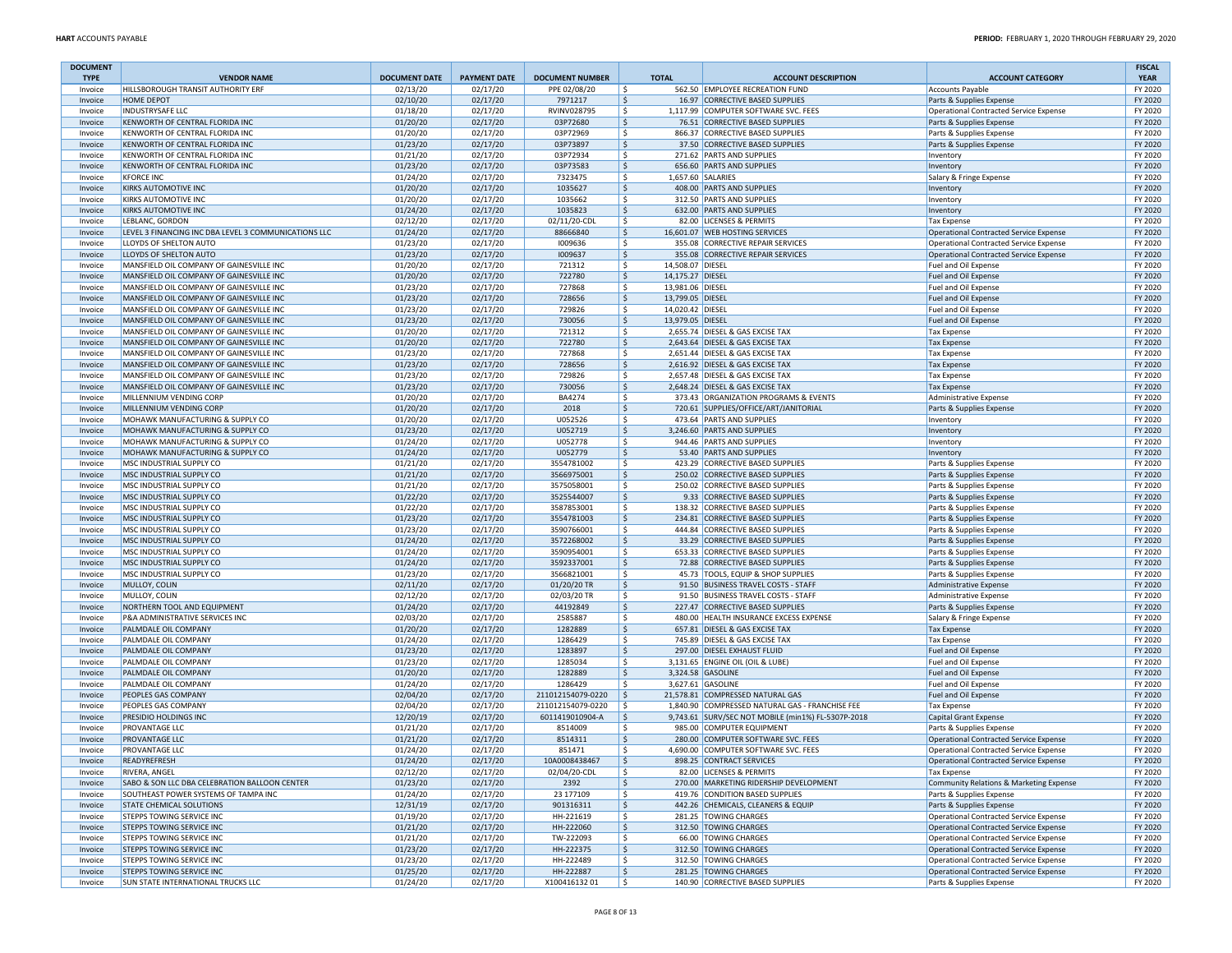| <b>DOCUMENT</b><br><b>TYPE</b> | <b>VENDOR NAME</b>                                             | <b>DOCUMENT DATE</b> | <b>PAYMENT DATE</b>  | <b>DOCUMENT NUMBER</b>                 | <b>TOTAL</b> | <b>ACCOUNT DESCRIPTION</b>                                             | <b>ACCOUNT CATEGORY</b>                                          | <b>FISCAL</b><br><b>YEAR</b> |
|--------------------------------|----------------------------------------------------------------|----------------------|----------------------|----------------------------------------|--------------|------------------------------------------------------------------------|------------------------------------------------------------------|------------------------------|
| Invoice                        | <b>SUN STATE INTERNATIONAL TRUCKS LLC</b>                      | 01/23/20             | 02/17/20             | X100415999 01                          | \$ ا         | 563.84 PARTS AND SUPPLIES                                              | Inventory                                                        | FY 2020                      |
| Invoice                        | <b>SWIFTLY INC</b>                                             | 12/13/19             | 02/17/20             | 1621                                   | l \$         | 12,000.00 COMPUTER SOFTWARE SVC. FEES                                  | Operational Contracted Service Expense                           | FY 2020                      |
| Invoice                        | TAMPA ARMATURE WORKS INC DBA TAW TAMPA                         | 01/24/20             | 02/17/20             | 11024508                               | S,           | 18,625.00 STREETCAR MAINT ACTIVITIES FL-2016-062 FY14,15,16            | Capital Grant Expense                                            | FY 2020                      |
| Invoice                        | TAMPA ARMATURE WORKS INC DBA TAW TAMPA                         | 01/24/20             | 02/17/20             | 11024509                               | l \$         | 18,625.00 STREETCAR MAINT ACTIVITIES FL-2016-062 FY14,15,16            | Capital Grant Expense                                            | FY 2020                      |
| Invoice                        | <b>TAMPA DOWNTOWN PARTNERSHIP</b>                              | 02/05/20             | 02/17/20             | 21066                                  | l\$          | 35,835.58 OPER DWNTWNR 443425-18401 DR Non-NTD                         | Capital Grant Expense                                            | FY 2020                      |
| Invoice                        | TAMPA DOWNTOWN PARTNERSHIP                                     | 02/05/20             | 02/17/20             | 21066                                  | ١\$          | 35,835.59 OPER DWNTWNR 443425-18401m DR Non-NTD                        | Capital Grant Expense                                            | FY 2020                      |
| Invoice                        | <b>TAMPA ELECTRIC COMPANY</b>                                  | 02/04/20             | 02/17/20             | 211012083807-0220                      | l\$          | 27.03 ELECTRICITY                                                      | Utilities Expense                                                | FY 2020                      |
| Invoice                        | <b>TAMPA ELECTRIC COMPANY</b>                                  | 02/04/20             | 02/17/20             | 211012084060-0220                      | l \$         | 35.33 ELECTRICITY                                                      | Utilities Expense                                                | FY 2020                      |
| Invoice                        | <b>TAMPA ELECTRIC COMPANY</b>                                  | 02/04/20             | 02/17/20             | 211012084367-0220                      | ۱\$          | 38.97 ELECTRICITY                                                      | Utilities Expense                                                | FY 2020                      |
| Invoice                        | <b>TAMPA ELECTRIC COMPANY</b>                                  | 02/04/20             | 02/17/20             | 211012084607-0220                      | ١\$          | 19.73 ELECTRICITY                                                      | <b>Utilities Expense</b>                                         | FY 2020                      |
| Invoice                        | <b>TAMPA ELECTRIC COMPANY</b>                                  | 02/04/20             | 02/17/20             | 211012084870-0220                      | ۱\$          | 33.05 ELECTRICITY                                                      | Utilities Expense                                                | FY 2020                      |
| Invoice                        | TAMPA ELECTRIC COMPANY<br><b>TAMPA ELECTRIC COMPANY</b>        | 02/04/20<br>02/04/20 | 02/17/20<br>02/17/20 | 211012085133-0220<br>211012085398-0220 | ١\$<br>۱\$   | 25.12 ELECTRICITY<br>52.38 ELECTRICITY                                 | <b>Utilities Expense</b><br>Utilities Expense                    | FY 2020<br>FY 2020           |
| Invoice<br>Invoice             | <b>TAMPA ELECTRIC COMPANY</b>                                  | 02/04/20             | 02/17/20             | 211012085687-0220                      | ١\$          | 60.87 ELECTRICITY                                                      | Utilities Expense                                                | FY 2020                      |
| Invoice                        | <b>TAMPA ELECTRIC COMPANY</b>                                  | 02/04/20             | 02/17/20             | 211012086024-0220                      | l \$         | 57.03 ELECTRICITY                                                      | Utilities Expense                                                | FY 2020                      |
| Invoice                        | <b>TAMPA ELECTRIC COMPANY</b>                                  | 02/04/20             | 02/17/20             | 211012086396-0220                      | ١\$          | 52.08 ELECTRICITY                                                      | <b>Utilities Expense</b>                                         | FY 2020                      |
| Invoice                        | <b>TAMPA ELECTRIC COMPANY</b>                                  | 02/04/20             | 02/17/20             | 211012086628-0220                      | S,           | 52.08 ELECTRICITY                                                      | Utilities Expense                                                | FY 2020                      |
| Invoice                        | <b>TAMPA ELECTRIC COMPANY</b>                                  | 02/04/20             | 02/17/20             | 211012086966-0220                      | ١\$          | 149.05 ELECTRICITY                                                     | Utilities Expense                                                | FY 2020                      |
| Invoice                        | <b>TAMPA ELECTRIC COMPANY</b>                                  | 02/04/20             | 02/17/20             | 211012087196-0220                      | l \$         | 2,368.81 ELECTRICITY                                                   | Utilities Expense                                                | FY 2020                      |
| Invoice                        | TAMPA ELECTRIC COMPANY                                         | 02/04/20             | 02/17/20             | 211012087485-0220                      | ١\$          | 2,779.52 ELECTRICITY                                                   | Utilities Expense                                                | FY 2020                      |
| Invoice                        | <b>TAMPA ELECTRIC COMPANY</b>                                  | 02/04/20             | 02/17/20             | 211012087667-0220                      | ۱\$          | 38.87 ELECTRICITY                                                      | Utilities Expense                                                | FY 2020                      |
| Invoice                        | <b>TAMPA ELECTRIC COMPANY</b>                                  | 02/04/20             | 02/17/20             | 211012087923-0220                      | ١\$          | 20.33 ELECTRICITY                                                      | Utilities Expense                                                | FY 2020                      |
| Invoice                        | <b>TAMPA ELECTRIC COMPANY</b>                                  | 02/04/20             | 02/17/20             | 211012088145-0220                      | ۱\$          | 181.40 ELECTRICITY                                                     | Utilities Expense                                                | FY 2020                      |
| Invoice                        | <b>TAMPA ELECTRIC COMPANY</b>                                  | 02/04/20             | 02/17/20             | 211012088376-0220                      | ١\$          | 45.58 ELECTRICITY                                                      | <b>Utilities Expense</b>                                         | FY 2020                      |
| Invoice                        | <b>TAMPA ELECTRIC COMPANY</b>                                  | 02/04/20             | 02/17/20             | 211012088657-0220                      | ۱\$          | 191.66 ELECTRICITY                                                     | Utilities Expense                                                | FY 2020                      |
| Invoice                        | <b>TAMPA ELECTRIC COMPANY</b>                                  | 02/05/20             | 02/17/20             | 211012088913-0220                      | ١s           | 5,117.95 ELECTRICITY                                                   | <b>Utilities Expense</b>                                         | FY 2020                      |
| Invoice                        | <b>TAMPA ELECTRIC COMPANY</b>                                  | 02/05/20             | 02/17/20             | 211012089184-0220                      | ۱\$          | 51.01 ELECTRICITY                                                      | Utilities Expense                                                | FY 2020                      |
| Invoice<br>Invoice             | <b>TAMPA ELECTRIC COMPANY</b><br><b>TAMPA ELECTRIC COMPANY</b> | 02/05/20<br>02/05/20 | 02/17/20<br>02/17/20 | 211012089465-0220<br>211012089754-0220 | ۱s<br>۱\$    | 51.10 ELECTRICITY<br>53.56 ELECTRICITY                                 | <b>Utilities Expense</b><br>Utilities Expense                    | FY 2020<br>FY 2020           |
| Invoice                        | <b>TAMPA ELECTRIC COMPANY</b>                                  | 02/05/20             | 02/17/20             | 211012150069-0220                      | ١\$          | 53.86 ELECTRICITY                                                      | <b>Utilities Expense</b>                                         | FY 2020                      |
| Invoice                        | <b>TAMPA ELECTRIC COMPANY</b>                                  | 02/05/20             | 02/17/20             | 211012150341-0220                      | ۱s           | 28.70 ELECTRICITY                                                      | Utilities Expense                                                | FY 2020                      |
| Invoice                        | TAMPA ELECTRIC COMPANY                                         | 02/05/20             | 02/17/20             | 211012150622-0220                      | l \$         | 28.02 ELECTRICITY                                                      | <b>Utilities Expense</b>                                         | FY 2020                      |
| Invoice                        | <b>TAMPA ELECTRIC COMPANY</b>                                  | 02/07/20             | 02/17/20             | 211012150812-0220                      | ا \$         | 9.526.92 ELECTRICITY                                                   | Utilities Expense                                                | FY 2020                      |
| Invoice                        | TRANSIT HOLDING INC DBA AFTERMARKET PARTS CO LLC               | 01/21/20             | 02/17/20             | 81992325                               | -\$          | 610.78 PARTS AND SUPPLIES                                              | Inventory                                                        | FY 2020                      |
| Invoice                        | TRANSIT HOLDING INC DBA AFTERMARKET PARTS CO LLC               | 01/23/20             | 02/17/20             | 81995449                               | l \$         | 556.80 PARTS AND SUPPLIES                                              | Inventory                                                        | FY 2020                      |
| Invoice                        | TRANSIT HOLDING INC DBA AFTERMARKET PARTS CO LLC               | 01/24/20             | 02/17/20             | 81996537                               | l \$         | 132.76 PARTS AND SUPPLIES                                              | Inventory                                                        | FY 2020                      |
| Invoice                        | TRANSIT HOLDING INC DBA AFTERMARKET PARTS CO LLC               | 01/24/20             | 02/17/20             | 81996585                               | S,           | 395.59 PARTS AND SUPPLIES                                              | Inventory                                                        | FY 2020                      |
| Invoice                        | UNITED WAY OF TAMPA BAY, INC.                                  | 02/13/20             | 02/17/20             | PPE 02/08/20                           | l \$         | 25.00 UNITED WAY FUND - EMPLOYEES                                      | <b>Accounts Payable</b>                                          | FY 2020                      |
| Invoice                        | UNUM LIFE INS CO OF AMERICA                                    | 10/21/19             | 02/17/20             | 0618526-001-1119                       | l \$         | 16,276.43 FLEX COMP - EMPLOYEES                                        | Accounts Payable                                                 | FY 2020                      |
| Invoice                        | VEHICLE MAINTENANCE PROGRAM INC                                | 01/22/20             | 02/17/20             | INV-360535                             | l \$         | 322.20 PARTS AND SUPPLIES                                              | Inventory                                                        | FY 2020                      |
| Invoice                        | A JANITORS CLOSET INC                                          | 02/18/20             | 02/24/20             | 728841                                 | S,           | 280.70 CHEMICALS, CLEANERS & EQUIP                                     | Parts & Supplies Expense                                         | FY 2020                      |
| Invoice                        | A JANITORS CLOSET INC<br><b>AARON BEHAR PA</b>                 | 02/17/20<br>01/30/20 | 02/24/20             | 728828<br>8599                         | ١\$          | 205.17 TOOLS, EQUIP & SHOP SUPPLIES<br>26.00 LEGAL FEES - EPLI         | Parts & Supplies Expense                                         | FY 2020<br>FY 2020           |
| Invoice<br>Invoice             | <b>ABC BUS INC</b>                                             | 01/29/20             | 02/24/20<br>02/24/20 | 3037227                                | \$<br>۱\$.   | 5,540.00 PARTS AND SUPPLIES                                            | Operational Contracted Service Expense<br>Inventory              | FY 2020                      |
| Invoice                        | <b>ABC BUS INC</b>                                             | 01/29/20             | 02/24/20             | 3037249                                | \$ ا         | 2,081.55 PARTS AND SUPPLIES                                            | Inventory                                                        | FY 2020                      |
| Invoice                        | <b>ACCURATE LAMINATING INC</b>                                 | 01/27/20             | 02/24/20             | 83696                                  | l\$          | 498.25 PRINTING - SYSTEM PROMOTION                                     | Community Relations & Marketing Expense                          | FY 2020                      |
| Invoice                        | <b>ACCURATE LAMINATING INC</b>                                 | 01/28/20             | 02/24/20             | 83723                                  | l \$         | 427.00 PRINTING - SYSTEM PROMOTION                                     | Community Relations & Marketing Expense                          | FY 2020                      |
| Invoice                        | <b>ACCURATE LAMINATING INC</b>                                 | 01/31/20             | 02/24/20             | 83767                                  | l\$          | 64.00 PRINTING - SYSTEM PROMOTION                                      | Community Relations & Marketing Expense                          | FY 2020                      |
| Invoice                        | <b>AIRGAS INC</b>                                              | 01/31/20             | 02/24/20             | 9968119931                             | l \$         | 232.98 TOOLS, EQUIP & SHOP SUPPLIES                                    | Parts & Supplies Expense                                         | FY 2020                      |
| Invoice                        | <b>AIRGAS INC</b>                                              | 01/31/20             | 02/24/20             | 9968119932                             | \$           | 113.07 TOOLS, EQUIP & SHOP SUPPLIES                                    | Parts & Supplies Expense                                         | FY 2020                      |
| Invoice                        | ALL FLORIDA FIRE EQUIPMENT CO INC                              | 01/29/20             | 02/24/20             | 01292020                               | l\$          | 33.00 CORRECTIVE BASED SUPPLIES                                        | Parts & Supplies Expense                                         | FY 2020                      |
| Invoice                        | ALL FLORIDA FIRE EQUIPMENT CO INC                              | 01/29/20             | 02/24/20             | 01292021                               | l\$          | 163.50 CORRECTIVE BASED SUPPLIES                                       | Parts & Supplies Expense                                         | FY 2020                      |
| Invoice                        | ALVAREZ PLUMBING COMPANY                                       | 01/28/20             | 02/24/20             | 2621-6908                              | S,           | 109.51 CORRECTIVE BASED SUPPLIES                                       | Parts & Supplies Expense                                         | FY 2020                      |
| Invoice                        | ALVAREZ PLUMBING COMPANY                                       | 01/28/20             | 02/24/20             | 2621-6911                              | l \$         | 429.00 CORRECTIVE BASED SUPPLIES                                       | Parts & Supplies Expense                                         | FY 2020                      |
| Invoice                        | ALVAREZ PLUMBING COMPANY                                       | 01/29/20             | 02/24/20             | 2621-6987                              | S,<br>s.     | 283.88 CORRECTIVE BASED SUPPLIES<br>3,683.06 PARTS AND SUPPLIES        | Parts & Supplies Expense                                         | FY 2020                      |
| Invoice                        | ANCO SUPERIOR INC<br><b>ANCO SUPERIOR INC</b>                  | 01/29/20<br>01/29/20 | 02/24/20<br>02/24/20 | 103283<br>103284                       | S,           | 238.00 PARTS AND SUPPLIES                                              | Inventory                                                        | FY 2020<br>FY 2020           |
| Invoice<br>Invoice             | <b>AUTONATION SSC</b>                                          | 01/31/20             | 02/24/20             | 8565678                                | l \$         | 54.76 CORRECTIVE BASED SUPPLIES                                        | Inventory<br>Parts & Supplies Expense                            | FY 2020                      |
| Invoice                        | <b>B &amp; I CONTRACTORS INC</b>                               | 01/29/20             | 02/24/20             | 30461                                  | ١\$          | 235.00 CONDITION BASED SUPPLIES                                        | Parts & Supplies Expense                                         | FY 2020                      |
| Invoice                        | <b>B &amp; I CONTRACTORS INC</b>                               | 01/29/20             | 02/24/20             | 30480                                  | l\$          | 235.00 CONDITION BASED SUPPLIES                                        | Parts & Supplies Expense                                         | FY 2020                      |
| Invoice                        | <b>BARTOW FORD CO</b>                                          | 12/26/18             | 02/24/20             | 770303 CORES                           | l \$         | 150.00 CORRECTIVE BASED SUPPLIES                                       | Parts & Supplies Expense                                         | FY 2020                      |
| invoice                        | <b>BARTOW FORD CO</b>                                          | 01/29/20             | 02/24/20             | 810581                                 | -\$          | 173.25 CORRECTIVE BASED SUPPLIES                                       | Parts & Supplies Expense                                         | FY 2020                      |
| Invoice                        | <b>BARTOW FORD CO</b>                                          | 01/30/20             | 02/24/20             | 810429-1                               | l \$         | 22.10 CORRECTIVE BASED SUPPLIES                                        | Parts & Supplies Expense                                         | FY 2020                      |
| Invoice                        | <b>BARTOW FORD CO</b>                                          | 01/30/20             | 02/24/20             | 810568                                 | ١\$          | 919.80 CORRECTIVE BASED SUPPLIES                                       | Parts & Supplies Expense                                         | FY 2020                      |
| Invoice                        | <b>BARTOW FORD CO</b>                                          | 01/30/20             | 02/24/20             | 810568-1                               | l \$         | 29.68 CORRECTIVE BASED SUPPLIES                                        | Parts & Supplies Expense                                         | FY 2020                      |
| Invoice                        | <b>BARTOW FORD CO</b>                                          | 01/31/20             | 02/24/20             | 807783-1                               | ۱\$.         | 44.53 CORRECTIVE BASED SUPPLIES                                        | Parts & Supplies Expense                                         | FY 2020                      |
| Invoice                        | <b>BARTOW FORD CO</b>                                          | 01/29/20             | 02/24/20             | 810439-1                               | \$ ا         | 638.60 PARTS AND SUPPLIES                                              | Inventory                                                        | FY 2020                      |
| Invoice                        | <b>BARTOW FORD CO</b>                                          | 01/29/20             | 02/24/20             | 810609                                 | ۱\$.         | 71.00 PARTS AND SUPPLIES                                               | Inventory                                                        | FY 2020                      |
| Invoice                        | <b>BARTOW FORD CO</b>                                          | 01/30/20             | 02/24/20             | 810609-1                               | l \$         | 468.90 PARTS AND SUPPLIES                                              | Inventory                                                        | FY 2020                      |
| Invoice                        | <b>BARTOW FORD CO</b>                                          | 01/31/20             | 02/24/20             | 810867                                 | ۱\$.         | 1,038.30 PARTS AND SUPPLIES                                            | Inventory                                                        | FY 2020                      |
| Invoice<br>Invoice             | BRANDRAGEOUS!<br><b>BRIGHT HOUSE NETWORKS LLC</b>              | 01/29/20<br>02/10/20 | 02/24/20             | 7898<br>065857001021020                | \$<br>l \$   | 668.30 ORGANIZATION PROGRAMS & EVENTS<br>1,390.00 WEB HOSTING SERVICES | Administrative Expense<br>Operational Contracted Service Expense | FY 2020<br>FY 2020           |
| Invoice                        | <b>BROWNS TROPHIES INC</b>                                     | 01/30/20             | 02/24/20<br>02/24/20 | G 12541                                | \$           | 22.66 CONTRACTED OFFICE SUPPLIES                                       | Parts & Supplies Expense                                         | FY 2020                      |
|                                |                                                                |                      |                      |                                        |              |                                                                        |                                                                  |                              |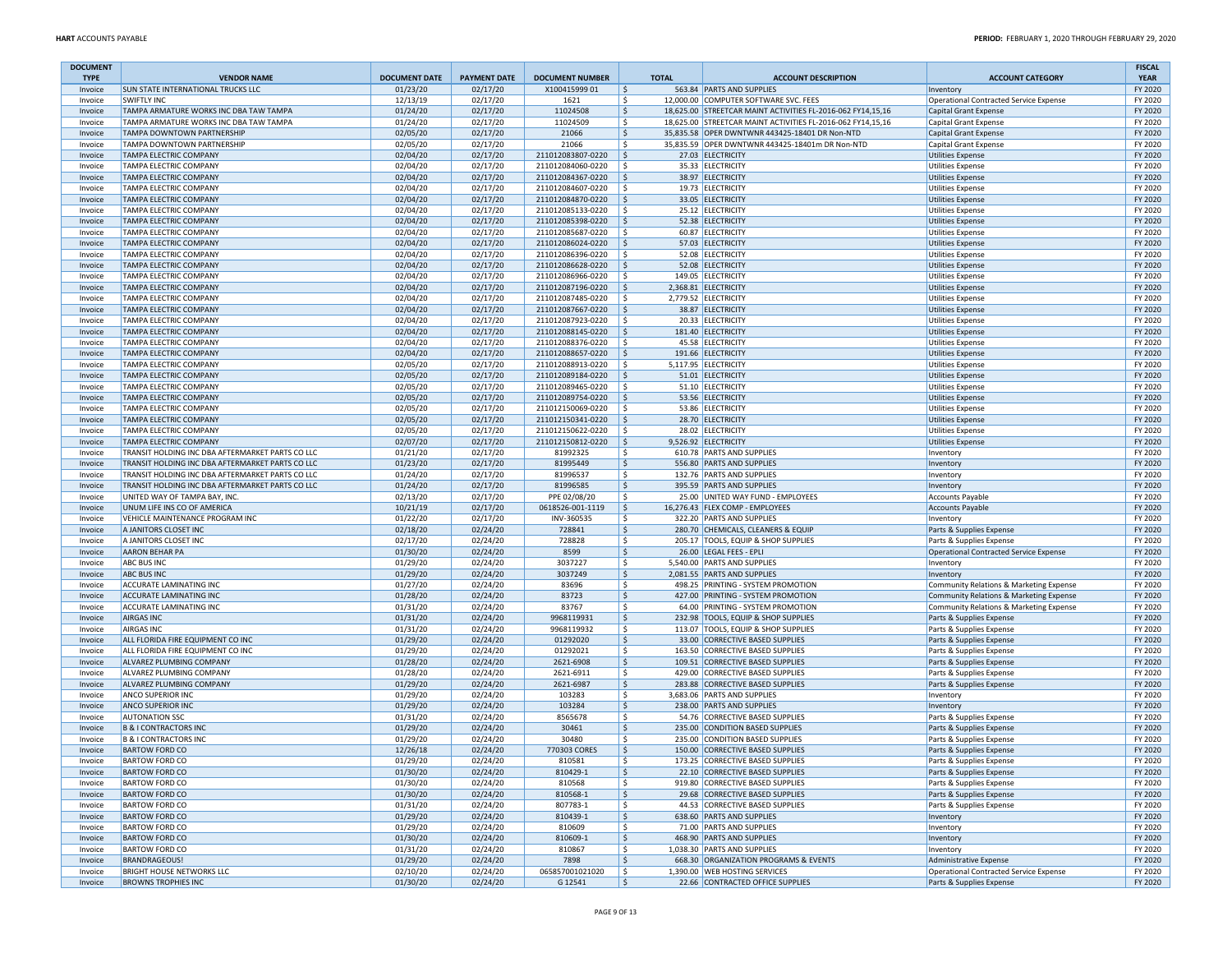| <b>DOCUMENT</b> |                                                |                      |                     |                        |              |                                                             |                                               | <b>FISCAL</b> |
|-----------------|------------------------------------------------|----------------------|---------------------|------------------------|--------------|-------------------------------------------------------------|-----------------------------------------------|---------------|
| <b>TYPE</b>     | <b>VENDOR NAME</b>                             | <b>DOCUMENT DATE</b> | <b>PAYMENT DATE</b> | <b>DOCUMENT NUMBER</b> | <b>TOTAL</b> | <b>ACCOUNT DESCRIPTION</b>                                  | <b>ACCOUNT CATEGORY</b>                       | <b>YEAR</b>   |
| Invoice         | <b>BYTEMARK INC</b>                            | 02/01/20             | 02/24/20            | 2678                   | \$           | 306.72 BANKING FEES REGIONAL FAREBOX                        | Administrative Expense                        | FY 2020       |
| Invoice         | <b>BYTEMARK INC</b>                            | 02/01/20             | 02/24/20            | 2700                   | \$           | 593.65 BANKING FEES REGIONAL FAREBOX                        | <b>Administrative Expense</b>                 | FY 2020       |
| Invoice         | <b>CASE CONTRACTING COMPANY</b>                | 01/31/20             | 02/24/20            | 19-2762-4              | -Ś           | 119,612.05 REHAB MTC DRAINAGE & CONCRETE FL-5307P-2019      | Capital Grant Expense                         | FY 2020       |
| Invoice         | CASE CONTRACTING COMPANY                       | 01/31/20             | 02/24/20            | 19-2762-4              | S.           | 125,054.15 REHAB MTC DRAINAGE & CONCRETE FL-5339X-2018      | Capital Grant Expense                         | FY 2020       |
| Invoice         | CATAPULT SYSTEMS LLC                           | 02/01/20             | 02/24/20            | C083958                | Ŝ.           | 6,650.00 PROFESSIONAL SERVICE FEES                          | Administrative Contract Services              | FY 2020       |
| Invoice         | CELLCO PARTNERSHIP DBA VERIZON WIRELESS        | 02/10/20             | 02/24/20            | 9848195039             | \$           | 2,072.49 CELL PHONES                                        | <b>Utilities Expense</b>                      | FY 2020       |
| Invoice         | CENTRAL FLORIDA LANDSCAPING INC                | 01/30/20             | 02/24/20            | 21790                  | \$           | 1,625.86 CONTRACT SERVICES                                  | <b>Operational Contracted Service Expense</b> | FY 2020       |
| Invoice         | CENTRAL FLORIDA LANDSCAPING INC                | 01/30/20             | 02/24/20            | 21804                  | \$           | 2.685.10 CONTRACT SERVICES                                  | <b>Operational Contracted Service Expense</b> | FY 2020       |
| Invoice         | <b>CINTAS CORPORATION</b>                      | 01/30/20             | 02/24/20            | 4041430423             | \$           | 12.96 CONTRACT SERVICES                                     | <b>Operational Contracted Service Expense</b> | FY 2020       |
| Invoice         | <b>CINTAS CORPORATION</b>                      | 01/30/20             | 02/24/20            | 4041430931             | <sub>S</sub> | 197.82 CONTRACT SERVICES                                    | <b>Operational Contracted Service Expense</b> | FY 2020       |
| Invoice         | <b>CINTAS CORPORATION</b>                      | 01/31/20             | 02/24/20            | 4041540442             | \$           | 80.34 CONTRACT SERVICES                                     | Operational Contracted Service Expense        | FY 2020       |
| Invoice         | <b>CINTAS CORPORATION</b>                      | 01/30/20             | 02/24/20            | 4041431029             | \$           | 36.30 UNIFORMS                                              | Salary & Fringe Expense                       | FY 2020       |
| Invoice         | <b>CINTAS CORPORATION</b>                      | 01/30/20             | 02/24/20            | 4041431030             | \$           | 36.30 UNIFORMS                                              | Salary & Fringe Expense                       | FY 2020       |
| Invoice         | <b>CINTAS CORPORATION</b>                      | 01/30/20             | 02/24/20            | 4041431040             | \$           | 48.40 UNIFORMS                                              | Salary & Fringe Expense                       | FY 2020       |
| Invoice         | <b>CINTAS CORPORATION</b>                      | 01/30/20             | 02/24/20            | 4041431046             | \$           | 48.40 UNIFORMS                                              | Salary & Fringe Expense                       | FY 2020       |
| Invoice         | <b>CINTAS CORPORATION</b>                      | 01/30/20             | 02/24/20            | 4041431186             | S.           | 142.98 UNIFORMS                                             | Salary & Fringe Expense                       | FY 2020       |
| Invoice         | <b>CINTAS CORPORATION</b>                      | 01/30/20             | 02/24/20            | 4041431227             | -\$          | 151.25 UNIFORMS                                             | Salary & Fringe Expense                       | FY 2020       |
| Invoice         | <b>CINTAS CORPORATION</b>                      | 01/30/20             | 02/24/20            | 4041431246             | \$           | 254.10 UNIFORMS                                             | Salary & Fringe Expense                       | FY 2020       |
| Invoice         | <b>CINTAS CORPORATION</b>                      | 01/31/20             | 02/24/20            | 4041540412             | Ŝ.           | 66.55 UNIFORMS                                              | Salary & Fringe Expense                       | FY 2020       |
| Invoice         | <b>CISCO SYSTEMS INC</b>                       | 01/27/20             | 02/24/20            | 5100183192             | -\$          | 345.00 WEB HOSTING SERVICES                                 | <b>Operational Contracted Service Expense</b> | FY 2020       |
| Invoice         | CITY OF TAMPA PARKING DIVISION                 | 02/16/20             | 02/24/20            | 25551                  | \$           | 2,341.44 LEASES AND RENTAL                                  | <b>Administrative Expense</b>                 | FY 2020       |
| Invoice         | CITY OF TAMPA PARKING DIVISION                 | 02/16/20             | 02/24/20            | 25523                  | \$           | 4,386.25 PARKING FEES                                       | Administrative Expense                        | FY 2020       |
| Invoice         | <b>CITY OF TAMPA UTILITIES</b>                 | 01/07/20             | 02/24/20            | 2182194-0120           | \$           | 1,136.69 WATER, SEWER & GARBAGE                             | <b>Utilities Expense</b>                      | FY 2020       |
| Invoice         | <b>CITY OF TAMPA UTILITIES</b>                 | 02/06/20             | 02/24/20            | 2182194-0220           | \$           | 1,221.53 WATER, SEWER & GARBAGE                             | <b>Utilities Expense</b>                      | FY 2020       |
| Invoice         | <b>CITY OF TAMPA UTILITIES</b>                 | 02/12/20             | 02/24/20            | 2052945-0220           | \$           | 948.21 WATER, SEWER & GARBAGE                               | <b>Utilities Expense</b>                      | FY 2020       |
| Invoice         | <b>CITY OF TAMPA UTILITIES</b>                 | 02/13/20             | 02/24/20            | 2050002-0220           | \$           | 895.00 WATER, SEWER & GARBAGE                               | <b>Utilities Expense</b>                      | FY 2020       |
| Invoice         | <b>CITY OF TAMPA UTILITIES</b>                 | 02/13/20             | 02/24/20            | 2050003-0220           | \$           | 5.50 WATER, SEWER & GARBAGE                                 | <b>Utilities Expense</b>                      | FY 2020       |
| Invoice         | <b>CITY OF TAMPA UTILITIES</b>                 | 02/13/20             | 02/24/20            | 2050004-0220           | Ŝ.           | 62.70 WATER, SEWER & GARBAGE                                | <b>Utilities Expense</b>                      | FY 2020       |
| Invoice         | <b>CITY OF TAMPA UTILITIES</b>                 | 02/13/20             | 02/24/20            | 2057604-0220           | -\$          | 25.00 WATER, SEWER & GARBAGE                                | <b>Utilities Expense</b>                      | FY 2020       |
| Invoice         | <b>CITY OF TAMPA UTILITIES</b>                 | 02/13/20             | 02/24/20            | 2181129-0220           | \$           | 5.50 WATER, SEWER & GARBAGE                                 | <b>Utilities Expense</b>                      | FY 2020       |
| Invoice         | <b>CITY OF TAMPA UTILITIES</b>                 | 02/13/20             | 02/24/20            | 2183252-0220           | -\$          | 11.00 WATER, SEWER & GARBAGE                                | <b>Utilities Expense</b>                      | FY 2020       |
| Invoice         | <b>CITY OF TAMPA UTILITIES</b>                 | 02/14/20             | 02/24/20            | 2090111-0220           | \$           | 860.01 WATER, SEWER & GARBAGE                               | <b>Utilities Expense</b>                      | FY 2020       |
| Invoice         | COMMERCIAL RISK MANAGEMENT INC                 | 01/28/20             | 02/24/20            | 01-101631              | \$           | 4.566.00 CLAIM SERVICING FEES                               | Self Insured Workers' Compensation Expense    | FY 2020       |
| Invoice         | <b>CONVERGINT TECHNOLOGIES LLC</b>             | 01/31/20             | 02/24/20            | W855699                | \$           | 3,637.08 RENOV DRIVER BREAK ROOM NORTHWEST FL-5339X-2018    | Capital Grant Expense                         | FY 2020       |
| Invoice         | <b>CREATIVE BUS SALES INC</b>                  | 01/27/20             | 02/24/20            | 6037645                | Ŝ.           | 128.48 CORRECTIVE BASED SUPPLIES                            | Parts & Supplies Expense                      | FY 2020       |
| Invoice         | <b>CREATIVE BUS SALES INC</b>                  | 01/27/20             | 02/24/20            | 6037973                | \$           | 60.82 CORRECTIVE BASED SUPPLIES                             | Parts & Supplies Expense                      | FY 2020       |
| Invoice         | <b>CREATIVE BUS SALES INC</b>                  | 01/29/20             | 02/24/20            | 5193356                | \$           | 19.61 CORRECTIVE BASED SUPPLIES                             | Parts & Supplies Expense                      | FY 2020       |
| Invoice         | <b>CREATIVE BUS SALES INC</b>                  | 01/31/20             | 02/24/20            | 7020623                | \$           | 139.40 CORRECTIVE BASED SUPPLIES                            | Parts & Supplies Expense                      | FY 2020       |
| Invoice         | <b>CREATIVE BUS SALES INC</b>                  | 01/27/20             | 02/24/20            | 13039040               | \$           | 2,838.32 PARTS AND SUPPLIES                                 | Inventory                                     | FY 2020       |
| Invoice         | <b>CREATIVE BUS SALES INC</b>                  | 01/28/20             | 02/24/20            | 13039041               | S.           | 349.66 PARTS AND SUPPLIES                                   | Inventory                                     | FY 2020       |
| Invoice         | <b>CREATIVE BUS SALES INC</b>                  | 01/28/20             | 02/24/20            | 6038040                | .s           | 313.82 PARTS AND SUPPLIES                                   | Inventory                                     | FY 2020       |
| Invoice         | <b>CREATIVE BUS SALES INC</b>                  | 01/29/20             | 02/24/20            | 6038103                | -\$          | 64.72 PARTS AND SUPPLIES                                    | Inventory                                     | FY 2020       |
| Invoice         | <b>CREATIVE BUS SALES INC</b>                  | 01/30/20             | 02/24/20            | 13039153               | \$           | 52.64 PARTS AND SUPPLIES                                    | Inventory                                     | FY 2020       |
| Invoice         | <b>CRUMPTON WELDING SUPPLY INC</b>             | 01/31/20             | 02/24/20            | 06048071               | S.           | 369.14 TOOLS, EQUIP & SHOP SUPPLIES                         | Parts & Supplies Expense                      | FY 2020       |
| Invoice         | CRUMPTON WELDING SUPPLY INC                    | 01/31/20             | 02/24/20            | 06048777               | -\$          | 34.04 TOOLS, EQUIP & SHOP SUPPLIES                          | Parts & Supplies Expense                      | FY 2020       |
| Invoice         | <b>CUMMINS INC</b>                             | 01/31/20             | 02/24/20            | A7-25042               | \$           | 7,265.57 CORRECTIVE REPAIR SERVICES                         | <b>Operational Contracted Service Expense</b> | FY 2020       |
| Invoice         | <b>CUMMINS INC</b>                             | 01/31/20             | 02/24/20            | A7-25081               | \$           | 6,419.04 CORRECTIVE REPAIR SERVICES                         | <b>Operational Contracted Service Expense</b> | FY 2020       |
| Invoice         | <b>CYBERSOURCE CORPORATION</b>                 | 01/31/20             | 02/24/20            | 042307672339           | l \$         | 794.00 BANKING FEES REGIONAL FAREBOX                        | Administrative Expense                        | FY 2020       |
| Invoice         | <b>DATA FACTS INC</b>                          | 01/31/20             | 02/24/20            | 135538                 | \$           | 1,145.00 EMPLOYMENT PROCESS SERVICES                        | <b>Administrative Contract Services</b>       | FY 2020       |
| Invoice         | DOUGLASS SCREEN PRINTERS INC DBA DPRINT        | 02/17/20             | 02/24/20            | 114307                 | \$           | 5,863.77 CORRECTIVE BASED SUPPLIES                          | Parts & Supplies Expense                      | FY 2020       |
| Invoice         | EARL W. COLVARD INC. DBA BOULEVARD TIRE CENTER | 01/31/20             | 02/24/20            | 19-221032              | -\$          | 22.00 TIRES PURCHASED                                       | Parts & Supplies Expense                      | FY 2020       |
| Invoice         | EARL W. COLVARD INC. DBA BOULEVARD TIRE CENTER | 01/31/20             | 02/24/20            | 19-221045              | \$           | 22.00 TIRES PURCHASED                                       | Parts & Supplies Expense                      | FY 2020       |
| Invoice         | ELECTRONIC DATA MAGNETICS INC                  | 01/31/20             | 02/24/20            | 51042                  | -Ś           | 7,740.00 PARTS AND SUPPLIES                                 | Inventory                                     | FY 2020       |
| Invoice         | <b>FEDERAL EXPRESS CORP</b>                    | 02/19/20             | 02/24/20            | 6-932-30791            | S.           | 200.61 POSTAGE                                              | <b>Other Administrative Expenses</b>          | FY 2020       |
| Invoice         | <b>FINISHMASTER INC</b>                        | 01/28/20             | 02/24/20            | 85265451               | Ŝ.           | 332.26 PARTS AND SUPPLIES                                   | Inventory                                     | FY 2020       |
| Invoice         | FLEET ACQUISTIONS LLC DBA FLEET PRODUCTS       | 01/28/20             | 02/24/20            | 1691274                | S.           | 58.50 CORRECTIVE BASED SUPPLIES                             | Parts & Supplies Expense                      | FY 2020       |
| Invoice         | FLEET ACQUISTIONS LLC DBA FLEET PRODUCTS       | 01/31/20             | 02/24/20            | 1692683                | \$           | 428.51 PARTS AND SUPPLIES                                   | Inventory                                     | FY 2020       |
| Invoice         | <b>FLEETPRIDE INC</b>                          | 01/29/20             | 02/24/20            | 44660125               | \$           | 118.36 TOOLS, EQUIP & SHOP SUPPLIES                         | Parts & Supplies Expense                      | FY 2020       |
| Invoice         | <b>FLEETPRIDE INC</b>                          | 01/30/20             | 02/24/20            | 44765346               | S.           | 422.50 TOOLS, EQUIP & SHOP SUPPLIES                         | Parts & Supplies Expense                      | FY 2020       |
| Invoice         | <b>FLORES CONSTRUCTION CO</b>                  | 01/31/20             | 02/24/20            | 759                    | <sub>S</sub> | 16,087.05 ASSOC TRNST IMPRV(min 1%) CONSTRUCT FL-5339X-2018 | <b>Capital Grant Expense</b>                  | FY 2020       |
| Invoice         | <b>FLORES CONSTRUCTION CO</b>                  | 01/31/20             | 02/24/20            | 760                    | \$           | 18,029.00 ASSOC TRNST IMPRV(min 1%) CONSTRUCT FL-5339X-2018 | Capital Grant Expense                         | FY 2020       |
| Invoice         | <b>FLORES CONSTRUCTION CO</b>                  | 01/31/20             | 02/24/20            | 760                    | S.           | 19.123.00 HC Z08 GS CONSTRUCT BUS STOP/SHELTER              | <b>Capital Grant Expense</b>                  | FY 2020       |
| Invoice         | <b>FLORES CONSTRUCTION CO</b>                  | 01/31/20             | 02/24/20            | 759                    | \$           | 47,962.35 HC Z10 WC CONSTRUCT BUS STOP/SHELTER              | Capital Grant Expense                         | FY 2020       |
| Invoice         | <b>FLORIDA SENTINEL BULLETIN</b>               | 01/07/20             | 02/24/20            | 15787                  | \$           | 1,275.00 MARKETING COMMUNITY OUTREACH                       | Community Relations & Marketing Expense       | FY 2020       |
| Invoice         | FRONTIER FLORIDA LLC                           | 02/07/20             | 02/24/20            | 0220-2391000012        | l\$          | 641.00 TELEPHONE                                            | <b>Utilities Expense</b>                      | FY 2020       |
| Invoice         | <b>GALLAGHER BENEFIT SERVICES INC</b>          | 01/30/20             | 02/24/20            | 193800                 | \$           | 4,612.50 PROFESSIONAL SERVICE FEES                          | <b>Administrative Contract Services</b>       | FY 2020       |
| Invoice         | GASPARILLA MUSIC FESTIVAL CORP                 | 01/31/20             | 02/24/20            | 590                    | \$           | 200.00 ADVERTISING & PROMOTIONS                             | Community Relations & Marketing Expense       | FY 2020       |
| Invoice         | GASPARILLA MUSIC FESTIVAL CORP                 | 01/31/20             | 02/24/20            | <b>590 BAL</b>         | \$           | 50.00 ADVERTISING & PROMOTIONS                              | Community Relations & Marketing Expense       | FY 2020       |
| Invoice         | GENUINE PARTS CO DBA NAPA AUTO                 | 01/27/20             | 02/24/20            | 0619-972844            | \$           | 135.98 CORRECTIVE BASED SUPPLIES                            | Parts & Supplies Expense                      | FY 2020       |
| Invoice         | GENUINE PARTS CO DBA NAPA AUTO                 | 01/28/20             | 02/24/20            | 0619-972999            | \$           | 46.49 CORRECTIVE BASED SUPPLIES                             | Parts & Supplies Expense                      | FY 2020       |
| Invoice         | GENUINE PARTS CO DBA NAPA AUTO                 | 01/28/20             | 02/24/20            | 0619-973010            | \$           | 16.49 CORRECTIVE BASED SUPPLIES                             | Parts & Supplies Expense                      | FY 2020       |
| Invoice         | GENUINE PARTS CO DBA NAPA AUTO                 | 01/29/20             | 02/24/20            | 973228                 | \$           | 183.75 CORRECTIVE BASED SUPPLIES                            | Parts & Supplies Expense                      | FY 2020       |
| Invoice         | GENUINE PARTS CO DBA NAPA AUTO                 | 01/30/20             | 02/24/20            | 0619-973440            | l \$         | 123.48 CORRECTIVE BASED SUPPLIES                            | Parts & Supplies Expense                      | FY 2020       |
|                 |                                                |                      |                     |                        |              |                                                             |                                               |               |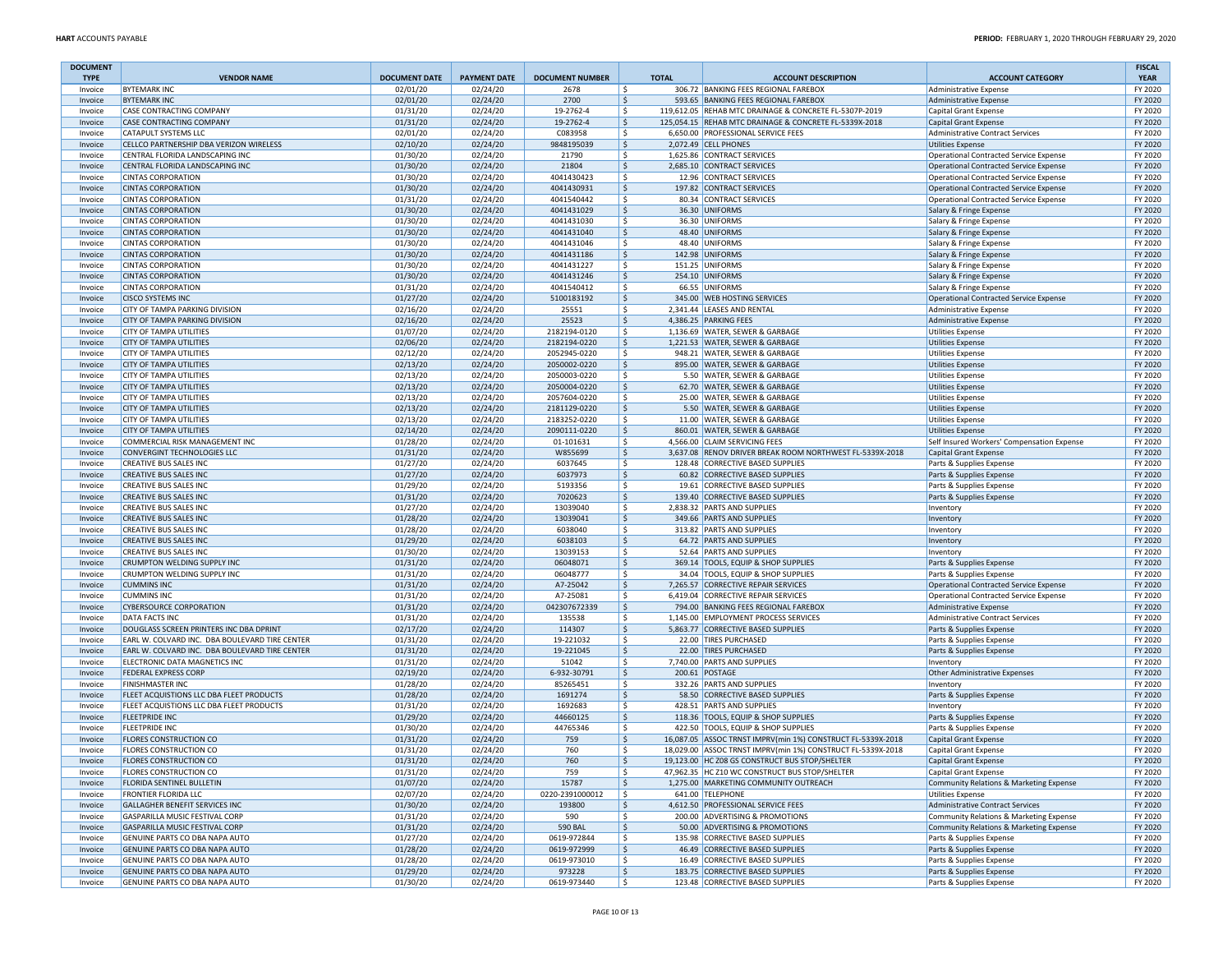| <b>DOCUMENT</b><br><b>TYPE</b> | <b>VENDOR NAME</b>                                               | <b>DOCUMENT DATE</b> | <b>PAYMENT DATE</b>  | <b>DOCUMENT NUMBER</b> | <b>TOTAL</b>           | <b>ACCOUNT DESCRIPTION</b>                                                     | <b>ACCOUNT CATEGORY</b>                                                          | <b>FISCAL</b><br><b>YEAR</b> |
|--------------------------------|------------------------------------------------------------------|----------------------|----------------------|------------------------|------------------------|--------------------------------------------------------------------------------|----------------------------------------------------------------------------------|------------------------------|
| Invoice                        | GENUINE PARTS CO DBA NAPA AUTO                                   | 01/30/20             | 02/24/20             | 2504-904630            | \$                     | 2.80 CORRECTIVE BASED SUPPLIES                                                 | Parts & Supplies Expense                                                         | FY 2020                      |
| Invoice                        | GENUINE PARTS CO DBA NAPA AUTO                                   | 02/18/20             | 02/24/20             | 0619-976309            | -Ś                     | 59.74 CORRECTIVE BASED SUPPLIES                                                | Parts & Supplies Expense                                                         | FY 2020                      |
| Invoice                        | GENUINE PARTS CO DBA NAPA AUTO                                   | 02/20/20             | 02/24/20             | 0619-976692            | \$                     | 32.09 PARTS AND SUPPLIES                                                       | Inventory                                                                        | FY 2020                      |
| Invoice                        | GENUINE PARTS CO DBA NAPA AUTO                                   | 02/20/20             | 02/24/20             | 0619-976693            | S.                     | 64.17 PARTS AND SUPPLIES                                                       | Inventory                                                                        | FY 2020                      |
| Invoice                        | <b>GILLIG LLC</b>                                                | 01/27/20             | 02/24/20             | 40664565               | \$                     | 205.46 CORRECTIVE BASED SUPPLIES                                               | Parts & Supplies Expense                                                         | FY 2020                      |
| Invoice                        | <b>GILLIG LLC</b>                                                | 01/27/20             | 02/24/20             | 40664567               | -\$                    | 960.00 CORRECTIVE BASED SUPPLIES                                               | Parts & Supplies Expense                                                         | FY 2020                      |
| Invoice                        | <b>GILLIG LLC</b>                                                | 01/29/20             | 02/24/20             | 40665588               | \$                     | 918.00 CORRECTIVE BASED SUPPLIES                                               | Parts & Supplies Expense                                                         | FY 2020                      |
| Invoice                        | <b>GILLIG LLC</b>                                                | 01/30/20             | 02/24/20             | 40666126               | S.                     | 1,288.39 CORRECTIVE BASED SUPPLIES                                             | Parts & Supplies Expense                                                         | FY 2020                      |
| Invoice                        | <b>GILLIG LLC</b>                                                | 01/31/20             | 02/24/20             | 40666620               | -\$                    | 23.40 CORRECTIVE BASED SUPPLIES                                                | Parts & Supplies Expense                                                         | FY 2020                      |
| Invoice                        | <b>GILLIG LLC</b>                                                | 01/27/20             | 02/24/20             | 40665466               | -\$                    | 207.48 PARTS AND SUPPLIES                                                      | Inventory                                                                        | FY 2020                      |
| Invoice                        | <b>GILLIG LLC</b>                                                | 01/28/20             | 02/24/20             | 40665088               | \$                     | 844.88 PARTS AND SUPPLIES                                                      | Inventory                                                                        | FY 2020                      |
| Invoice                        | <b>GILLIG LLC</b>                                                | 01/28/20             | 02/24/20             | 40665089               | -Ś                     | 159.12 PARTS AND SUPPLIES                                                      | Inventory                                                                        | FY 2020                      |
| Invoice                        | <b>GILLIG LLC</b>                                                | 01/28/20             | 02/24/20             | 40665090               | \$                     | 755.00 PARTS AND SUPPLIES                                                      | Inventory                                                                        | FY 2020                      |
| Invoice                        | <b>GILLIG LLC</b>                                                | 01/28/20             | 02/24/20             | 40665091               | \$                     | 4,325.34 PARTS AND SUPPLIES                                                    | Inventon                                                                         | FY 2020                      |
| Invoice                        | <b>GILLIG LLC</b>                                                | 01/28/20             | 02/24/20             | 40665092               | \$                     | 8,237.02 PARTS AND SUPPLIES                                                    | Inventory                                                                        | FY 2020                      |
| Invoice                        | <b>GILLIG LLC</b>                                                | 01/29/20             | 02/24/20             | 40665585               | -\$                    | 755.00 PARTS AND SUPPLIES                                                      | Inventory                                                                        | FY 2020                      |
| Invoice                        | <b>GILLIG LLC</b>                                                | 01/29/20             | 02/24/20             | 40665586               | \$                     | 80.43 PARTS AND SUPPLIES                                                       | Inventory                                                                        | FY 2020                      |
| Invoice                        | <b>GILLIG LLC</b>                                                | 01/29/20             | 02/24/20             | 40665587               | -\$                    | 333.08 PARTS AND SUPPLIES                                                      | Inventory                                                                        | FY 2020                      |
| Invoice                        | <b>GILLIG LLC</b>                                                | 01/29/20             | 02/24/20             | 40665589               | S.                     | 5,350.02 PARTS AND SUPPLIES                                                    | Inventory                                                                        | FY 2020                      |
| Invoice                        | <b>GILLIG LLC</b>                                                | 01/30/20             | 02/24/20             | 40666127               | -\$                    | 1,436.08 PARTS AND SUPPLIES                                                    | Inventory                                                                        | FY 2020                      |
| Invoice                        | <b>GILLIG LLC</b>                                                | 01/31/20             | 02/24/20             | 40666617               | \$                     | 3,486.00 PARTS AND SUPPLIES                                                    | Inventory                                                                        | FY 2020                      |
| Invoice                        | <b>GILLIG LLC</b>                                                | 01/31/20             | 02/24/20             | 40666618               | S.                     | 1,588.00 PARTS AND SUPPLIES                                                    | Inventory                                                                        | FY 2020                      |
| Invoice                        | <b>GILLIG LLC</b>                                                | 01/31/20             | 02/24/20             | 40666619               | \$                     | 2,516.00 PARTS AND SUPPLIES                                                    | Inventory                                                                        | FY 2020                      |
| Invoice                        | GODBERSEN SMITH CONST CO D/B/A GOMACO CORP                       | 01/31/20             | 02/24/20             | 717041                 | \$                     | 366.71 CORRECTIVE BASED SUPPLIES                                               | Parts & Supplies Expense                                                         | FY 2020                      |
| Invoice                        | <b>GRAINGER</b>                                                  | 01/27/20             | 02/24/20             | 9425000461             | \$                     | 433.36 FACILITY REPAIRS & MAINTENANCE                                          | Operational Contracted Service Expense                                           | FY 2020                      |
| Invoice                        | GREATER TEMPLE TERRACE CHAMBER OF COMMERCE                       | 02/18/20             | 02/24/20             | 03/26/20 TABLE         | S.                     | 300.00 MARKETING COMMUNITY OUTREACH                                            | Community Relations & Marketing Expense                                          | FY 2020                      |
| Invoice                        | <b>GUARANTEED RADIATORS OF TAMPA INC</b>                         | 01/27/20             | 02/24/20             | 085641                 | \$                     | 2,380.00 PARTS AND SUPPLIES                                                    | Inventory                                                                        | FY 2020                      |
| Invoice                        | GUARDIAN FUELING TECHNOLOGIES LLC                                | 01/31/20             | 02/24/20             | LK1033404P01           | \$                     | 7,977.82 FACILITY REPAIRS & MAINTENANCE                                        | Operational Contracted Service Expense                                           | FY 2020                      |
| Invoice                        | <b>GULF COAST THERMO KING</b>                                    | 01/27/20             | 02/24/20             | <b>IV83350</b>         | \$                     | 480.03 CORRECTIVE BASED SUPPLIES                                               | Parts & Supplies Expense                                                         | FY 2020                      |
| Invoice                        | <b>GULF COAST THERMO KING</b>                                    | 01/29/20             | 02/24/20             | <b>IV83372</b>         | -\$                    | 667.19 CORRECTIVE BASED SUPPLIES                                               | Parts & Supplies Expense                                                         | FY 2020                      |
| Invoice                        | <b>GULF COAST THERMO KING</b>                                    | 01/30/20             | 02/24/20             | IV83418                | S.                     | 699.27 CORRECTIVE BASED SUPPLIES                                               | Parts & Supplies Expense                                                         | FY 2020                      |
| Invoice                        | <b>GULF COAST THERMO KING</b>                                    | 01/27/20             | 02/24/20             | IV83203A               | -\$                    | 7,206.48 PARTS AND SUPPLIES                                                    | Inventory                                                                        | FY 2020                      |
| Invoice                        | <b>GULF COAST THERMO KING</b>                                    | 01/28/20             | 02/24/20             | IV83375                | \$                     | 1,128.40 PARTS AND SUPPLIES                                                    | Inventory                                                                        | FY 2020                      |
| Invoice                        | <b>HERITAGE PROPANE</b>                                          | 02/18/20             | 02/24/20             | 3102947831             | Ŝ.                     | 281.15 PROPANE FACILITIES                                                      | <b>Utilities Expense</b>                                                         | FY 2020                      |
| Invoice                        | <b>HOME DEPOT</b>                                                | 02/07/20             | 02/24/20             | 0971118                | \$                     | 29.50 CORRECTIVE BASED SUPPLIES                                                | Parts & Supplies Expense                                                         | FY 2020                      |
|                                | <b>HOME DEPOT</b>                                                | 02/11/20             | 02/24/20             | 6971351                | S.                     | 109.77 FACILITY REPAIRS & MAINTENANCE                                          |                                                                                  | FY 2020                      |
| Invoice<br>Invoice             | HOWCO ENVIRONMENTAL SERVICES                                     | 01/29/20             | 02/24/20             | 0309581                | \$                     | 140.00 CONTRACT SERVICES                                                       | Operational Contracted Service Expense<br>Operational Contracted Service Expense | FY 2020                      |
| Invoice                        | HUMANA INSURANCE CO                                              | 12/16/19             | 02/24/20             | 614318047              | \$                     | 3,522.01 SUPPLEMENTAL VISION PLAN                                              | <b>Accounts Payable</b>                                                          | FY 2020                      |
|                                | <b>INDUSTRYSAFE LLC</b>                                          | 01/31/20             | 02/24/20             | RVINV028484            | \$                     | 1,117.99 COMPUTER SOFTWARE SVC. FEES                                           | Operational Contracted Service Expense                                           | FY 2020                      |
| Invoice<br>Invoice             | INIT INNOVATIONS IN TRANSPORTATION INC                           | 01/30/20             | 02/24/20             | PM-IVA-000339          | S.                     | 6,499.21 FARE COLL MOBILE 436677-19401(13.32%H)                                | Capital Grant Expense                                                            | FY 2020                      |
|                                | INIT INNOVATIONS IN TRANSPORTATION INC                           | 01/30/20             | 02/24/20             | PM-IVA-000339          |                        | 17,900.79 FARE COLL MOBILE 436677-19401(36.68%S)                               |                                                                                  | FY 2020                      |
| Invoice                        | INIT INNOVATIONS IN TRANSPORTATION INC                           | 01/30/20             | 02/24/20             | PM-IVA-000339          | \$<br>\$               | 24,400.00 FARE COLL MOBILE 436677-19401(50%F)                                  | <b>Capital Grant Expense</b>                                                     | FY 2020                      |
| Invoice                        | INTEGRATED GRAPHIC SOLUTIONS                                     | 01/31/20             | 02/24/20             | 3873                   | S.                     | 284.00 PRINTING - OFFICE FORMS                                                 | Capital Grant Expense                                                            | FY 2020                      |
| Invoice                        | J2 CLOUD SERVICES LLC                                            |                      |                      | 1371238                |                        | 474.66 COMPUTER SOFTWARE SVC. FEES                                             | Community Relations & Marketing Expense                                          |                              |
| Invoice                        | JANEK CORPORATION, THE                                           | 01/31/20<br>01/28/20 | 02/24/20<br>02/24/20 | 107951                 | S.<br>\$               | 275.00 PARTS AND SUPPLIES                                                      | Operational Contracted Service Expense                                           | FY 2020<br>FY 2020           |
| Invoice<br>Invoice             | JASPER WELLER LLC DBA WELLER TRUCK PARTS                         | 01/28/20             | 02/24/20             | 402004796              | -\$                    | 3,100.00 PARTS AND SUPPLIES                                                    | Inventory<br>Inventory                                                           | FY 2020                      |
| Invoice                        | JOHNS EASTERN COMPANY INC                                        | 02/01/20             | 02/24/20             | 02012020               | \$                     | 15,400.00 CLAIM SERVICING FEES                                                 | Self Insured General Liability Expense                                           | FY 2020                      |
| Invoice                        | KENWORTH OF CENTRAL FLORIDA INC                                  | 01/29/20             | 02/24/20             | 03P74787               | \$                     | 240.35 CORRECTIVE BASED SUPPLIES                                               | Parts & Supplies Expense                                                         | FY 2020                      |
|                                | KENWORTH OF CENTRAL FLORIDA INC                                  | 01/30/20             | 02/24/20             | 03P74048               | \$                     | 276.04 CORRECTIVE BASED SUPPLIES                                               |                                                                                  | FY 2020                      |
| Invoice                        | KENWORTH OF CENTRAL FLORIDA INC                                  | 01/31/20             |                      | 03P74896               | \$                     | 585.47 CORRECTIVE BASED SUPPLIES                                               | Parts & Supplies Expense                                                         | FY 2020                      |
| Invoice<br>Invoice             | KENWORTH OF CENTRAL FLORIDA INC                                  | 01/27/20             | 02/24/20<br>02/24/20 | 03P73610               | \$                     | 68.92 PARTS AND SUPPLIES                                                       | Parts & Supplies Expense<br>Inventory                                            | FY 2020                      |
|                                |                                                                  |                      |                      |                        |                        | 1,657.60 SALARIES                                                              |                                                                                  |                              |
| Invoice                        | <b>KFORCE INC</b>                                                | 01/31/20<br>01/28/20 | 02/24/20             | 7330990                | S.<br>$\zeta$          |                                                                                | Salary & Fringe Expense                                                          | FY 2020<br>FY 2020           |
| Invoice<br>Invoice             | KIMLEY-HORN AND ASSOCIATES INC<br>KIMLEY-HORN AND ASSOCIATES INC | 01/28/20             | 02/24/20<br>02/24/20 | 15526380               | \$                     | 5,101.50 COT Z01 CBD ENG & DESIGN BUS STOP/SHELTER                             | <b>Capital Grant Expense</b>                                                     | FY 2020                      |
| Invoice                        | KONICA MINOLTA BUSINESS SOLUTIONS USA INC                        | 01/31/20             | 02/24/20             | 15526379<br>9006469495 | \$                     | 5,999.75 HC Z07 BS ENG & DESIGN BUS STOP/SHELTER<br>4,718.62 LEASE AND RENTALS | Capital Grant Expense<br>Other Administrative Expenses                           | FY 2020                      |
|                                |                                                                  |                      |                      |                        | -\$                    |                                                                                | Operational Contracted Service Expense                                           |                              |
| Invoice                        | <b>LAKE DOCTORS INC</b>                                          | 02/01/20             | 02/24/20             | 481814                 |                        | 125.00 CONTRACT SERVICES                                                       |                                                                                  | FY 2020                      |
| Invoice                        | LEWIS, RAYMOND<br>LLOYDS OF SHELTON AUTO                         | 02/12/20             | 02/24/20             | 02/12/20-CDL           | \$                     | 82.00 LICENSES & PERMITS<br>355.08 CORRECTIVE REPAIR SERVICES                  | <b>Tax Expense</b><br>Operational Contracted Service Expense                     | FY 2020                      |
| Invoice                        |                                                                  | 01/28/20             | 02/24/20             | 1009662                | S.                     |                                                                                |                                                                                  | FY 2020                      |
| Invoice                        | LLOYDS OF SHELTON AUTO                                           | 01/28/20             | 02/24/20             | 1009663                | \$                     | 350.32 CORRECTIVE REPAIR SERVICES                                              | Operational Contracted Service Expense                                           | FY 2020                      |
| Invoice                        | LLOYDS OF SHELTON AUTO                                           | 01/30/20             | 02/24/20             | 1009678                | -\$                    | 355.08 CORRECTIVE REPAIR SERVICES                                              | Operational Contracted Service Expense                                           | FY 2020                      |
| Invoice                        | MANSFIELD OIL COMPANY OF GAINESVILLE INC                         | 01/29/20             | 02/24/20             | 734795                 | \$<br>13,668.37 DIESEL |                                                                                | Fuel and Oil Expense                                                             | FY 2020                      |
| mvoice                         | MANSFIELD OIL COMPANY OF GAINESVILLE INC                         | 01/29/20             | 02/24/20             | 737991                 | 13,565.53 DIESEL       | 2,660.34 DIESEL & GAS EXCISE TAX                                               | Fuel and Oil Expense                                                             | FY 2020                      |
| Invoice                        | MANSFIELD OIL COMPANY OF GAINESVILLE INC                         | 01/29/20             | 02/24/20             | 734795                 | \$                     |                                                                                | <b>Tax Expense</b>                                                               | FY 2020                      |
| Invoice                        | MANSFIELD OIL COMPANY OF GAINESVILLE INC                         | 01/29/20             | 02/24/20             | 737991                 | \$                     | 2,652.50 DIESEL & GAS EXCISE TAX                                               | <b>Tax Expense</b>                                                               | FY 2020                      |
| Invoice                        | MAYER ELECTRIC SUPPLY COMPANY INC                                | 02/17/20             | 02/24/20             | 26294157               | \$                     | 151.75 CORRECTIVE BASED SUPPLIES                                               | Parts & Supplies Expense                                                         | FY 2020                      |
| Invoice                        | MICROSOFT CORPORATION                                            | 01/31/20             | 02/24/20             | 9899138386             | \$                     | 82,778.00 COMPUTER SOFTWARE SVC. FEES                                          | Operational Contracted Service Expense                                           | FY 2020                      |
| Invoice                        | MID FLORIDA ARMORED & ATM SERVICES INC                           | 01/31/20             | 02/24/20             | 32261                  | \$                     | 11,650.00 ARMORED CAR SERVICES                                                 | Operational Contracted Service Expense                                           | FY 2020                      |
| Invoice                        | MID FLORIDA ARMORED & ATM SERVICES INC                           | 01/31/20             | 02/24/20             | 32261                  | \$                     | 605.00 CONTRACT SERVICES                                                       | Operational Contracted Service Expense                                           | FY 2020                      |
| Invoice                        | MOHAWK MANUFACTURING & SUPPLY CO                                 | 01/28/20             | 02/24/20             | U052917                | \$                     | 1,486.57 PARTS AND SUPPLIES                                                    | Inventory                                                                        | FY 2020                      |
| Invoice                        | MOHAWK MANUFACTURING & SUPPLY CO                                 | 01/29/20             | 02/24/20             | U052985                | \$                     | 1,059.39 PARTS AND SUPPLIES                                                    | Inventory                                                                        | FY 2020                      |
| Invoice                        | MOHAWK MANUFACTURING & SUPPLY CO                                 | 01/29/20             | 02/24/20             | U052986                | \$                     | 5,100.00 PARTS AND SUPPLIES                                                    | Inventory                                                                        | FY 2020                      |
| Invoice                        | MOHAWK MANUFACTURING & SUPPLY CO                                 | 01/29/20             | 02/24/20             | U052987                | \$                     | 601.02 PARTS AND SUPPLIES                                                      | Inventory                                                                        | FY 2020                      |
| Invoice                        | MOHAWK MANUFACTURING & SUPPLY CO                                 | 01/30/20             | 02/24/20             | U053040                | \$                     | 200.24 PARTS AND SUPPLIES                                                      | Inventory                                                                        | FY 2020                      |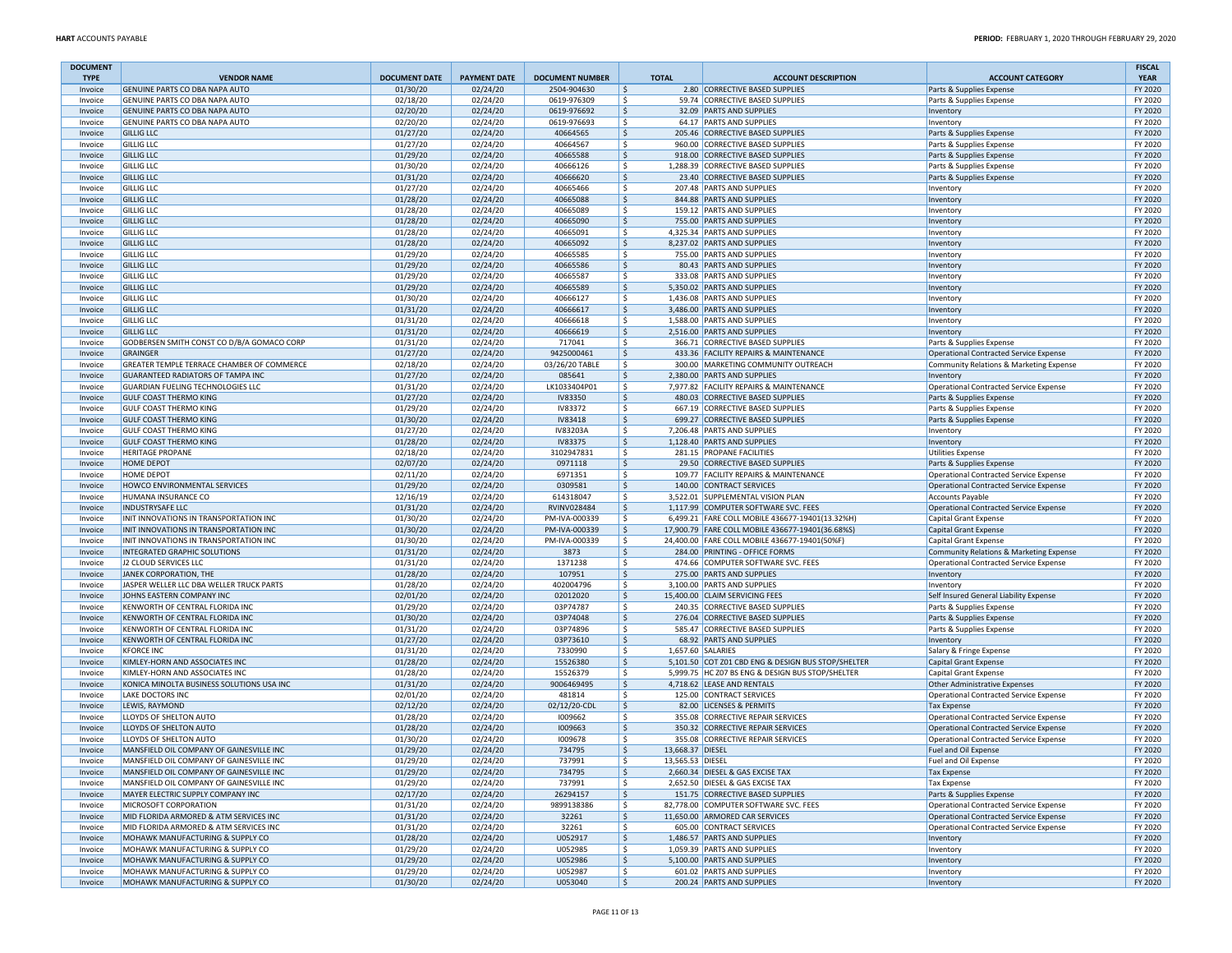| <b>DOCUMENT</b>    |                                                                                                      | <b>DOCUMENT DATE</b> |                                 |                                   |                             |                                                                              |                                                                                  | <b>FISCAL</b><br><b>YEAR</b> |
|--------------------|------------------------------------------------------------------------------------------------------|----------------------|---------------------------------|-----------------------------------|-----------------------------|------------------------------------------------------------------------------|----------------------------------------------------------------------------------|------------------------------|
| <b>TYPE</b>        | <b>VENDOR NAME</b><br>MOHAWK MANUFACTURING & SUPPLY CO                                               | 01/30/20             | <b>PAYMENT DATE</b><br>02/24/20 | <b>DOCUMENT NUMBER</b><br>U053041 | <b>TOTAL</b><br>\$.         | <b>ACCOUNT DESCRIPTION</b><br>73.50 PARTS AND SUPPLIES                       | <b>ACCOUNT CATEGORY</b>                                                          | FY 2020                      |
| Invoice<br>Invoice | MOHAWK MANUFACTURING & SUPPLY CO                                                                     | 01/30/20             | 02/24/20                        | U053042                           | $\ddot{\mathsf{S}}$         | 23,625.80 PARTS AND SUPPLIES                                                 | Inventory<br>Inventory                                                           | FY 2020                      |
| Invoice            | MSC INDUSTRIAL SUPPLY CO                                                                             | 01/30/20             | 02/24/20                        | 3608947001                        | S.                          | 599.70 CORRECTIVE BASED SUPPLIES                                             | Parts & Supplies Expense                                                         | FY 2020                      |
| Invoice            | MSC INDUSTRIAL SUPPLY CO                                                                             | 01/30/20             | 02/24/20                        | 3609074001                        | \$                          | 9.34 CORRECTIVE BASED SUPPLIES                                               | Parts & Supplies Expense                                                         | FY 2020                      |
| Invoice            | MSC INDUSTRIAL SUPPLY CO                                                                             | 01/31/20             | 02/24/20                        | 3608947002                        | \$                          | 5.10 CORRECTIVE BASED SUPPLIES                                               | Parts & Supplies Expense                                                         | FY 2020                      |
| Invoice            | MSC INDUSTRIAL SUPPLY CO                                                                             | 01/31/20             | 02/24/20                        | 3609074002                        | $\ddot{\mathsf{S}}$         | 80.71 CORRECTIVE BASED SUPPLIES                                              | Parts & Supplies Expense                                                         | FY 2020                      |
| Invoice            | MSC INDUSTRIAL SUPPLY CO                                                                             | 01/31/20             | 02/24/20                        | 3609395001                        | \$                          | 264.52 CORRECTIVE BASED SUPPLIES                                             | Parts & Supplies Expense                                                         | FY 2020                      |
| Invoice            | MSC INDUSTRIAL SUPPLY CO                                                                             | 01/30/20             | 02/24/20                        | 3566821002                        | \$                          | 43.29 TOOLS, EQUIP & SHOP SUPPLIES                                           | Parts & Supplies Expense                                                         | FY 2020                      |
| Invoice            | NASHVILLE METROPOLITAN TRANSIT AUTHORITY                                                             | 01/16/20             | 02/24/20                        | FARE BOX-HART01                   | l \$                        | 83.100.00 ACQ FARE COLL MOBILE ADVAL FY2020                                  | Capital Grant Expense                                                            | FY 2020                      |
| Invoice            | NEOPART TRANSIT LLC                                                                                  | 01/29/20             | 02/24/20                        | 2433400-00                        | \$                          | 491.52 PARTS AND SUPPLIES                                                    | Inventory                                                                        | FY 2020                      |
| Invoice            | NOVA ENGINEERING & ENVIRONMENTAL LLC                                                                 | 01/31/20             | 02/24/20                        | 0213320                           | \$                          | 706.02 PROFESSIONAL SERVICES                                                 | Administrative Contract Services                                                 | FY 2020                      |
| Invoice            | NOVA ENGINEERING & ENVIRONMENTAL LLC                                                                 | 01/31/20             | 02/24/20                        | 0213321                           | $\ddot{\mathsf{S}}$         | 8,832.08 PROFESSIONAL SERVICES                                               | Administrative Contract Services                                                 | FY 2020                      |
| Invoice            | NOVA ENGINEERING & ENVIRONMENTAL LLC                                                                 | 01/31/20             | 02/24/20                        | 0213322                           | \$                          | 1,509.43 PROFESSIONAL SERVICES                                               | Administrative Contract Services                                                 | FY 2020                      |
| Invoice            | <b>OFFICE DEPOT INC</b>                                                                              | 01/31/20             | 02/24/20                        | 435642865001                      | $\ddot{\mathsf{S}}$         | 760.00 COMPUTER EQUIPMENT                                                    | Parts & Supplies Expense                                                         | FY 2020                      |
| Invoice            | OFFICE DEPOT INC                                                                                     | 01/31/20             | 02/24/20                        | 13780000                          | \$                          | 7,363.18 CONTRACTED OFFICE SUPPLIES                                          | Parts & Supplies Expense                                                         | FY 2020                      |
| Invoice            | <b>OFFICE DEPOT INC</b>                                                                              | 01/31/20             | 02/24/20                        | 429734134001                      | $\ddot{\mathsf{S}}$         | 2,249.95 FACILITY REPAIRS & MAINTENANCE                                      | Operational Contracted Service Expense                                           | FY 2020                      |
| Invoice            | PALMDALE OIL COMPANY                                                                                 | 01/28/20             | 02/24/20                        | 1287974                           | S.                          | 717.95 DIESEL & GAS EXCISE TAX                                               | <b>Tax Expense</b>                                                               | FY 2020                      |
| Invoice            | PALMDALE OIL COMPANY                                                                                 | 01/31/20             | 02/24/20                        | 1290668                           | \$                          | 731.63 DIESEL & GAS EXCISE TAX                                               | <b>Tax Expense</b>                                                               | FY 2020                      |
| Invoice            | PALMDALE OIL COMPANY                                                                                 | 01/31/20             | 02/24/20                        | 1288705                           | \$                          | 594.00 DIESEL EXHAUST FLUID                                                  | Fuel and Oil Expense                                                             | FY 2020                      |
| Invoice            | <b>PALMDALE OIL COMPANY</b>                                                                          | 01/28/20             | 02/24/20                        | 1287974                           | $\ddot{\mathsf{S}}$         | 3,353.91 GASOLINE                                                            | Fuel and Oil Expense                                                             | FY 2020                      |
| Invoice            | PALMDALE OIL COMPANY                                                                                 | 01/31/20             | 02/24/20                        | 1290668                           | \$                          | 3,447.49 GASOLINE                                                            | Fuel and Oil Expense                                                             | FY 2020                      |
| Invoice            | <b>PRESIDIO HOLDINGS INC</b>                                                                         | 01/31/20             | 02/24/20                        | 6021120000593                     | $\ddot{\mathsf{S}}$         | 2,820.00 PROFESSIONAL SERVICE FEES                                           | Administrative Contract Services                                                 | FY 2020                      |
| Invoice            | <b>PRO CHEM INC</b>                                                                                  | 01/28/20             | 02/24/20                        | 61305                             | \$                          | 451.70 CORRECTIVE BASED SUPPLIES                                             | Parts & Supplies Expense                                                         | FY 2020                      |
| Invoice            | R.W. SUMMERS RAILROAD CONTRACTOR INC                                                                 | 01/31/20             | 02/24/20                        | 19-2530-3                         | $\ddot{\mathsf{S}}$         | 95,114.25 REHAB LINE EQP STRCR STRUCT MISC FL-5307S-2019                     | Capital Grant Expense                                                            | FY 2020                      |
| Invoice            | RADIO ONE INC                                                                                        | 01/29/20             | 02/24/20                        | 420890                            | \$                          | 256.00 CORRECTIVE BASED SUPPLIES                                             | Parts & Supplies Expense                                                         | FY 2020                      |
| Invoice            | RELIABLE TRANSMISSION SERVICE                                                                        | 01/31/20             | 02/24/20                        | T-59072                           | \$                          | 34.52 CORRECTIVE BASED SUPPLIES                                              | Parts & Supplies Expense                                                         | FY 2020                      |
| Invoice            | REPUBLIC SERVICES INC                                                                                | 01/31/20             | 02/24/20                        | 0696-000855488                    | \$                          | 2,247.26 WATER, SEWER & GARBAGE                                              | <b>Utilities Expense</b>                                                         | FY 2020                      |
| Invoice            | RIZZO, JOHN                                                                                          | 02/19/20             | 02/24/20                        | 02/13/20-CDL                      | \$                          | 75.00 LICENSES & PERMITS                                                     | <b>Tax Expense</b>                                                               | FY 2020                      |
| Invoice            | <b>RUSH TRUCK CENTER</b>                                                                             | 01/30/20             | 02/24/20                        | 3018148591                        | \$                          | 617.78 PARTS AND SUPPLIES                                                    | Inventory                                                                        | FY 2020                      |
| Invoice            | <b>RUSH TRUCK CENTER</b>                                                                             | 01/30/20             | 02/24/20                        | 3018148699                        | \$                          | 1.626.20 PARTS AND SUPPLIES                                                  | Inventory                                                                        | FY 2020                      |
| Invoice            | <b>SCHINDLER ELEVATOR CORP</b>                                                                       | 02/01/20             | 02/24/20                        | 8105257808                        | S.                          | 1.072.77 CONTRACT SERVICES                                                   | Operational Contracted Service Expense                                           | FY 2020                      |
| Invoice            | <b>SCHINDLER ELEVATOR CORP</b>                                                                       | 02/01/20             | 02/24/20                        | 8105258720                        | \$                          | 766.05 CONTRACT SERVICES                                                     | Operational Contracted Service Expense                                           | FY 2020                      |
| Invoice            | <b>SEABOARD DISTRIBUTION INC</b>                                                                     | 01/28/20             | 02/24/20                        | 235644                            | \$                          | 2,932.69 ANTI FREEZE/COOLANT                                                 | Fuel and Oil Expense                                                             | FY 2020                      |
| Invoice            | SECURE ON-SITE SHREDDING                                                                             | 01/30/20             | 02/24/20                        | 2537013020<br>2539013020          | \$                          | 20.00 FACILITY REPAIRS & MAINTENANCE<br>20.00 FACILITY REPAIRS & MAINTENANCE | Operational Contracted Service Expense                                           | FY 2020                      |
| Invoice            | <b>SECURE ON-SITE SHREDDING</b>                                                                      | 01/30/20             | 02/24/20                        | 2541013020                        | \$                          | 20.00 FACILITY REPAIRS & MAINTENANCE                                         | Operational Contracted Service Expense                                           | FY 2020<br>FY 2020           |
| Invoice<br>Invoice | <b>SECURE ON-SITE SHREDDING</b><br><b>SECURE ON-SITE SHREDDING</b>                                   | 01/30/20<br>01/30/20 | 02/24/20<br>02/24/20            | 2543013020                        | \$<br>\$                    | 40.00 FACILITY REPAIRS & MAINTENANCE                                         | Operational Contracted Service Expense<br>Operational Contracted Service Expense | FY 2020                      |
| Invoice            | <b>SECURE ON-SITE SHREDDING</b>                                                                      | 01/30/20             | 02/24/20                        | 2545013020                        | \$                          | 32.00 FACILITY REPAIRS & MAINTENANCE                                         | Operational Contracted Service Expense                                           | FY 2020                      |
| Invoice            | SOUTHEAST POWER SYSTEMS OF TAMPA INC                                                                 | 01/27/20             | 02/24/20                        | 23 177115                         | \$                          | 14.51 FREIGHT CHARGES                                                        | Parts & Supplies Expense                                                         | FY 2020                      |
| Invoice            | SOUTHEAST POWER SYSTEMS OF TAMPA INC                                                                 | 01/27/20             | 02/24/20                        | 23 177115                         | \$                          | 298.80 PARTS AND SUPPLIES                                                    | Inventory                                                                        | FY 2020                      |
| Invoice            | SOUTHEAST POWER SYSTEMS OF TAMPA INC                                                                 | 01/30/20             | 02/24/20                        | 23 177190                         | \$                          | 142.50 PARTS AND SUPPLIES                                                    | Inventory                                                                        | FY 2020                      |
| Invoice            | <b>STATE OF FLORIDA</b>                                                                              | 02/17/20             | 02/24/20                        | 2V-3824                           | $\ddot{\mathsf{S}}$         | 101.24 TELEPHONE                                                             | <b>Utilities Expense</b>                                                         | FY 2020                      |
| Invoice            | <b>STEPPS TOWING SERVICE INC</b>                                                                     | 01/27/20             | 02/24/20                        | HH-223044                         | \$                          | 312.50 TOWING CHARGES                                                        | Operational Contracted Service Expense                                           | FY 2020                      |
| Invoice            | <b>STEPPS TOWING SERVICE INC</b>                                                                     | 01/27/20             | 02/24/20                        | HH-223114                         | \$                          | 343.75 TOWING CHARGES                                                        | Operational Contracted Service Expense                                           | FY 2020                      |
| Invoice            | <b>STEPPS TOWING SERVICE INC</b>                                                                     | 01/28/20             | 02/24/20                        | HH-223126                         | S.                          | 312.50 TOWING CHARGES                                                        | Operational Contracted Service Expense                                           | FY 2020                      |
| Invoice            | <b>STEPPS TOWING SERVICE INC</b>                                                                     | 01/28/20             | 02/24/20                        | HH-223243                         | \$                          | 312.50 TOWING CHARGES                                                        | Operational Contracted Service Expense                                           | FY 2020                      |
| Invoice            | <b>STEPPS TOWING SERVICE INC</b>                                                                     | 01/29/20             | 02/24/20                        | HH-223499                         | \$                          | 312.50 TOWING CHARGES                                                        | Operational Contracted Service Expense                                           | FY 2020                      |
| Invoice            | <b>STEPPS TOWING SERVICE INC</b>                                                                     | 01/30/20             | 02/24/20                        | HH-223722                         | \$                          | 343.75 TOWING CHARGES                                                        | Operational Contracted Service Expense                                           | FY 2020                      |
| Invoice            | STEPPS TOWING SERVICE INC                                                                            | 01/31/20             | 02/24/20                        | HH-223794                         | \$                          | 343.75 TOWING CHARGES                                                        | Operational Contracted Service Expense                                           | FY 2020                      |
| Invoice            | <b>STERICYCLE INC</b>                                                                                | 01/31/20             | 02/24/20                        | 1009684775                        | \$                          | 4.25 CONTRACT SERVICES                                                       | Operational Contracted Service Expense                                           | FY 2020                      |
| Invoice            | <b>SUN STATE INTERNATIONAL TRUCKS LLC</b>                                                            | 01/28/20             | 02/24/20                        | X1041646301                       | \$                          | 147.34 CORRECTIVE BASED SUPPLIES                                             | Parts & Supplies Expense                                                         | FY 2020                      |
| Invoice            | <b>SUN STATE INTERNATIONAL TRUCKS LLC</b>                                                            | 01/30/20             | 02/24/20                        | X10041659001                      | S,                          | 929.76 PARTS AND SUPPLIES                                                    | Inventory                                                                        | FY 2020                      |
| Invoice            | TAMPA ARMATURE WORKS INC DBA TAW TAMPA                                                               | 01/31/20             | 02/24/20                        | 11024590                          | l\$                         | 18,625.00 STREETCAR MAINT ACTIVITIES FL-2016-062 FY14,15,16                  | Capital Grant Expense                                                            | FY 2020                      |
| Invoice            | TAMPA ARMATURE WORKS INC DBA TAW TAMPA                                                               | 01/31/20             | 02/24/20                        | 11024591                          | \$                          | 18,625.00 STREETCAR MAINT ACTIVITIES FL-2016-062 FY14,15,16                  | Capital Grant Expense                                                            | FY 2020                      |
| Invoice            | TAMPA DOWNTOWN PARTNERSHIP                                                                           | 02/12/20             | 02/24/20                        | 21082                             | \$                          | 37,185.44 OPER DWNTWNR 443425-18401 DR Non-NTD                               | Capital Grant Expense                                                            | FY 2020                      |
| Invoice            | <b>TAMPA DOWNTOWN PARTNERSHIP</b>                                                                    | 02/12/20             | 02/24/20                        | 21082                             | l\$                         | 37,185.44 OPER DWNTWNR 443425-18401m DR Non-NTD                              | Capital Grant Expense                                                            | FY 2020                      |
| Invoice            | <b>TAMPA ELECTRIC COMPANY</b>                                                                        | 02/13/20             | 02/24/20                        | 211012151059-0220                 | l\$                         | 34.83 ELECTRICITY                                                            | <b>Utilities Expense</b>                                                         | FY 2020                      |
| Invoice            | <b>TAMPA ELECTRIC COMPANY</b>                                                                        | 02/13/20             | 02/24/20                        | 211012151307-0220                 | \$                          | 20.43 ELECTRICITY                                                            | <b>Utilities Expense</b>                                                         | FY 2020                      |
| Invoice            | <b>TAMPA ELECTRIC COMPANY</b>                                                                        | 02/13/20             | 02/24/20                        | 211012151570-0220                 | Ŝ.                          | 168.15 ELECTRICITY                                                           | <b>Utilities Expense</b>                                                         | FY 2020                      |
| Invoice            | TAMPA ELECTRIC COMPANY                                                                               | 02/13/20             | 02/24/20                        | 211012151794-0220                 | S.                          | 21.31 ELECTRICITY                                                            | <b>Utilities Expense</b>                                                         | FY 2020                      |
| Invoice            | TAMPA ELECTRIC COMPANY                                                                               | 02/13/20             | 02/24/20                        | 211012152065-0220                 | -\$                         | 18.52 ELECTRICITY                                                            | <b>Utilities Expense</b>                                                         | FY 2020                      |
| Invoice            | <b>TAMPA ELECTRIC COMPANY</b>                                                                        | 02/14/20             | 02/24/20                        | 211012152305-0220                 | $\vert$ \$                  | 18.52 ELECTRICITY                                                            | <b>Utilities Expense</b>                                                         | FY 2020                      |
| Invoice            | <b>TAMPA ELECTRIC COMPANY</b>                                                                        | 02/14/20             | 02/24/20                        | 211012152636-0220                 | $\vert$ \$                  | 21.67 ELECTRICITY                                                            | <b>Utilities Expense</b>                                                         | FY 2020                      |
| Invoice            | <b>TAMPA ELECTRIC COMPANY</b>                                                                        | 02/17/20             | 02/24/20                        | 211012152933-0220                 | I\$                         | 205.91 ELECTRICITY                                                           | <b>Utilities Expense</b>                                                         | FY 2020                      |
| Invoice            | TERMINIX INTERNATIONAL LP                                                                            | 01/31/20             | 02/24/20                        | 393627459                         | \$                          | 1,161.12 CONTRACT SERVICES                                                   | Operational Contracted Service Expense                                           | FY 2020                      |
| Invoice            | TINDALE-OLIVER & ASSOC INC                                                                           | 01/31/20             | 02/24/20                        | 11492                             | \$                          | 111,734.43 GEN DEV PLAN-BRT STUDY 440742-12801<br>761.58 PARTS AND SUPPLIES  | Capital Grant Expense                                                            | FY 2020                      |
| Invoice<br>Invoice | TRANSIT HOLDING INC DBA AFTERMARKET PARTS CO LLC<br>TRANSIT HOLDING INC DBA AFTERMARKET PARTS CO LLC | 01/29/20<br>01/29/20 | 02/24/20<br>02/24/20            | 82001052                          | l \$<br>$\ddot{\mathsf{S}}$ | 4.24 PARTS AND SUPPLIES                                                      | Inventory                                                                        | FY 2020<br>FY 2020           |
| Invoice            | TRANSIT HOLDING INC DBA AFTERMARKET PARTS CO LLC                                                     | 01/29/20             | 02/24/20                        | 82001285<br>82001405              | \$                          | 811.35 PARTS AND SUPPLIES                                                    | Inventory<br>Inventory                                                           | FY 2020                      |
| Invoice            | TRAPEZE SOFTWARE GROUP INC                                                                           | 01/28/20             | 02/24/20                        | <b>TPMAG07769</b>                 | \$                          | 107,208.00 COMPUTER SOFTWARE SVC. FEES                                       | Operational Contracted Service Expense                                           | FY 2020                      |
| Invoice            | UNITED PARCEL SERVICE                                                                                | 02/15/20             | 02/24/20                        | 0000574788070                     | l \$                        | 138.76 POSTAGE                                                               | Other Administrative Expenses                                                    | FY 2020                      |
| Invoice            | UNUM LIFE INS CO OF AMERICA                                                                          | 10/02/19             | 02/24/20                        | 0397613-001-1019                  | $\ddot{\mathsf{S}}$         | 680.12 AD&D INSURANCE - EMPLOYER PAYABLE                                     | <b>Accounts Payable</b>                                                          | FY 2020                      |
| Invoice            | UNUM LIFE INS CO OF AMERICA                                                                          | 11/19/19             | 02/24/20                        | 0618526-001-1219                  | l \$                        | 16,063.00 FLEX COMP - EMPLOYEES                                              | <b>Accounts Payable</b>                                                          | FY 2020                      |
|                    |                                                                                                      |                      |                                 |                                   |                             |                                                                              |                                                                                  |                              |